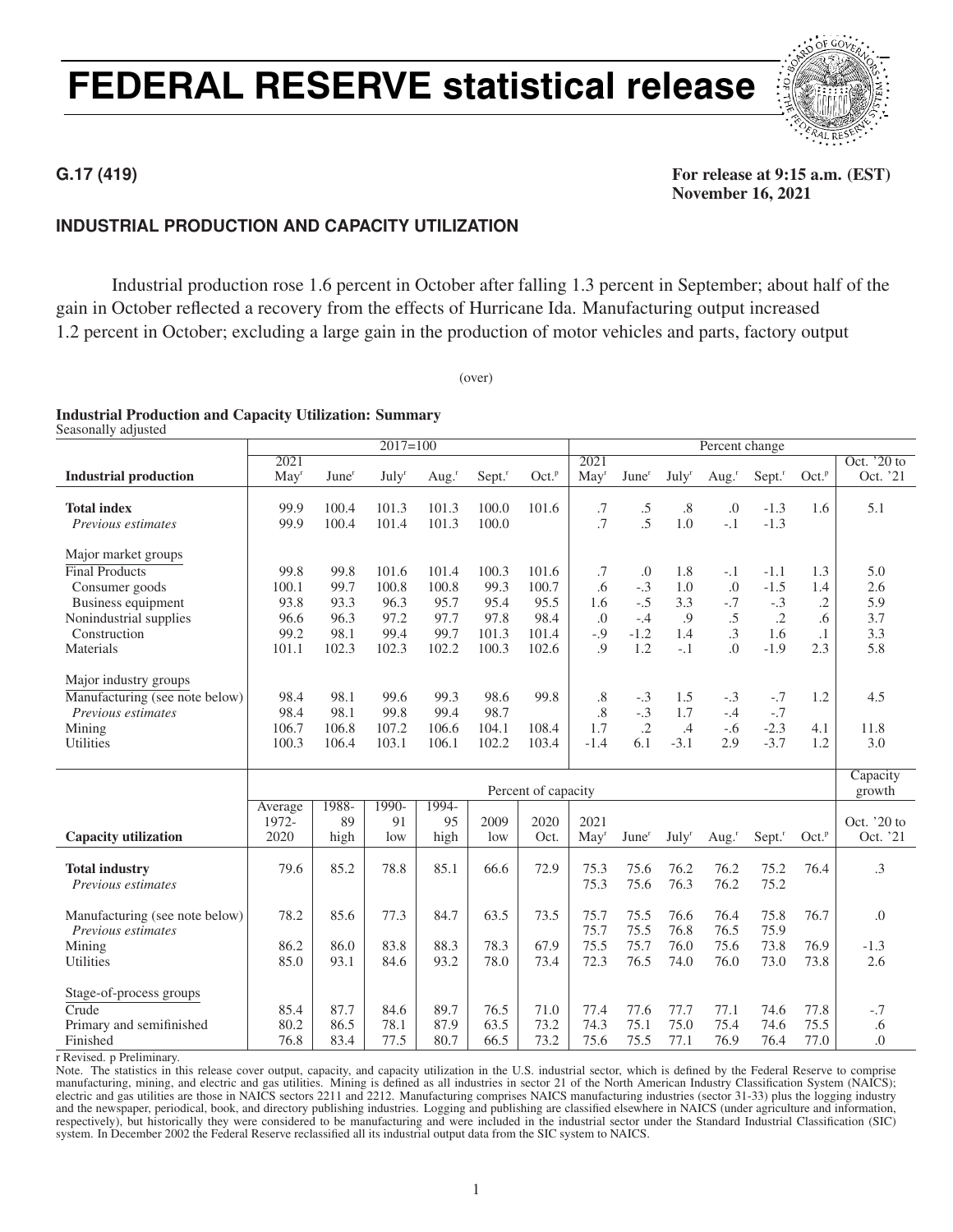moved up 0.6 percent. The output of utilities rose 1.2 percent, and mining output stepped up 4.1 percent.

At 101.6 percent of its 2017 average, total industrial production in October was 5.1 percent above its year-earlier level and at its highest reading since December 2019. In October, capacity utilization for the industrial sector increased 1.2 percentage points to 76.4 percent; even so, it was still 3.2 percentage points below its long-run (1972–2020) average.

## Market Groups

All major market groups posted gains in October; the largest increases were for materials, consumer goods, and defense and space equipment. The index for consumer goods advanced 1.4 percent, an increase driven mostly by a rise in automotive products. The index for materials moved up 2.3 percent, with gains in its durable, nondurable, and energy components. The increase in durable materials included a sizable contribution from motor vehicle parts, while the gains in nondurable and energy materials largely reflected a return to operation for many chemical and energy facilities that had been offline due to Hurricane Ida.

## Industry Groups

In October, manufacturing output rose 1.2 percent, reaching its highest level since March 2019. The indexes for both durable and nondurable goods advanced 1.3 percent, while the index for other manufacturing (logging and publishing) fell 1.5 percent. Within durables, the largest increase was posted by motor vehicles and parts, while a strike at a major manufacturer contributed to a decrease of 1.3 percent for machinery. Within nondurables, the index for petroleum and coal products moved up 5.0 percent; gains of more than 1 percent were also recorded by printing and support and by chemicals.

Capacity utilization for manufacturing increased 0.9 percentage point in October to 76.7 percent, its highest rate since January 2019. The operating rate for mining jumped 3.1 percentage points to 76.9 percent, while the operating rate for utilities rose 0.8 percentage point to 73.8 percent. The rates for all three sectors remained below their long-run averages.

## Tables

- 1. Industrial Production: Market and Industry Group Summary; percent change
- 2. Industrial Production: Special Aggregates and Selected Detail; percent change
- 3. Motor Vehicle Assemblies
- 4. Industrial Production: Market and Industry Group Summary; indexes
- 5. Industrial Production: Special Aggregates and Selected Detail; indexes
- 6. Diffusion Indexes of Industrial Production
- 7. Capacity Utilization
- 8. Industrial Capacity
- 9. Gross Value of Final Products and Nonindustrial Supplies
- 10. Gross-Value-Weighted Industrial Production: Stage-of-Process Groups
- 11. Historical Statistics: Total Industry
- 12. Historical Statistics: Manufacturing
- 13. Historical Statistics: Total Industry Excluding Selected High-Technology Industries
- 14. Historical Statistics: Manufacturing Excluding Selected High-Technology Industries
- 15. Industrial Production: Reliability Estimates

Further detail is available on the Board's website (www.federalreserve.gov/releases/G17/).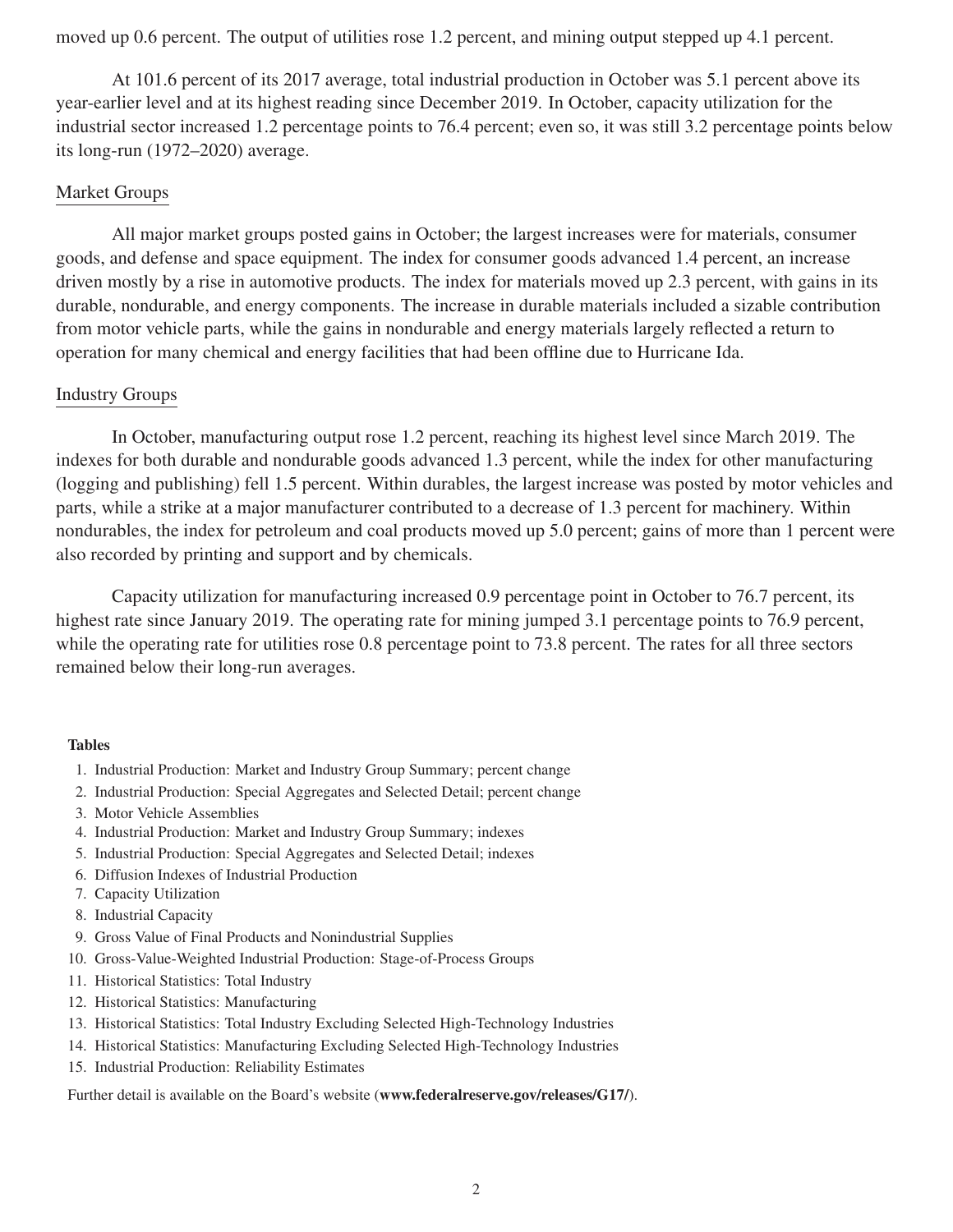1. Industrial production, capacity, and utilization



Note: The shaded areas are periods of business recession as defined by the National Bureau of Economic Research (NBER).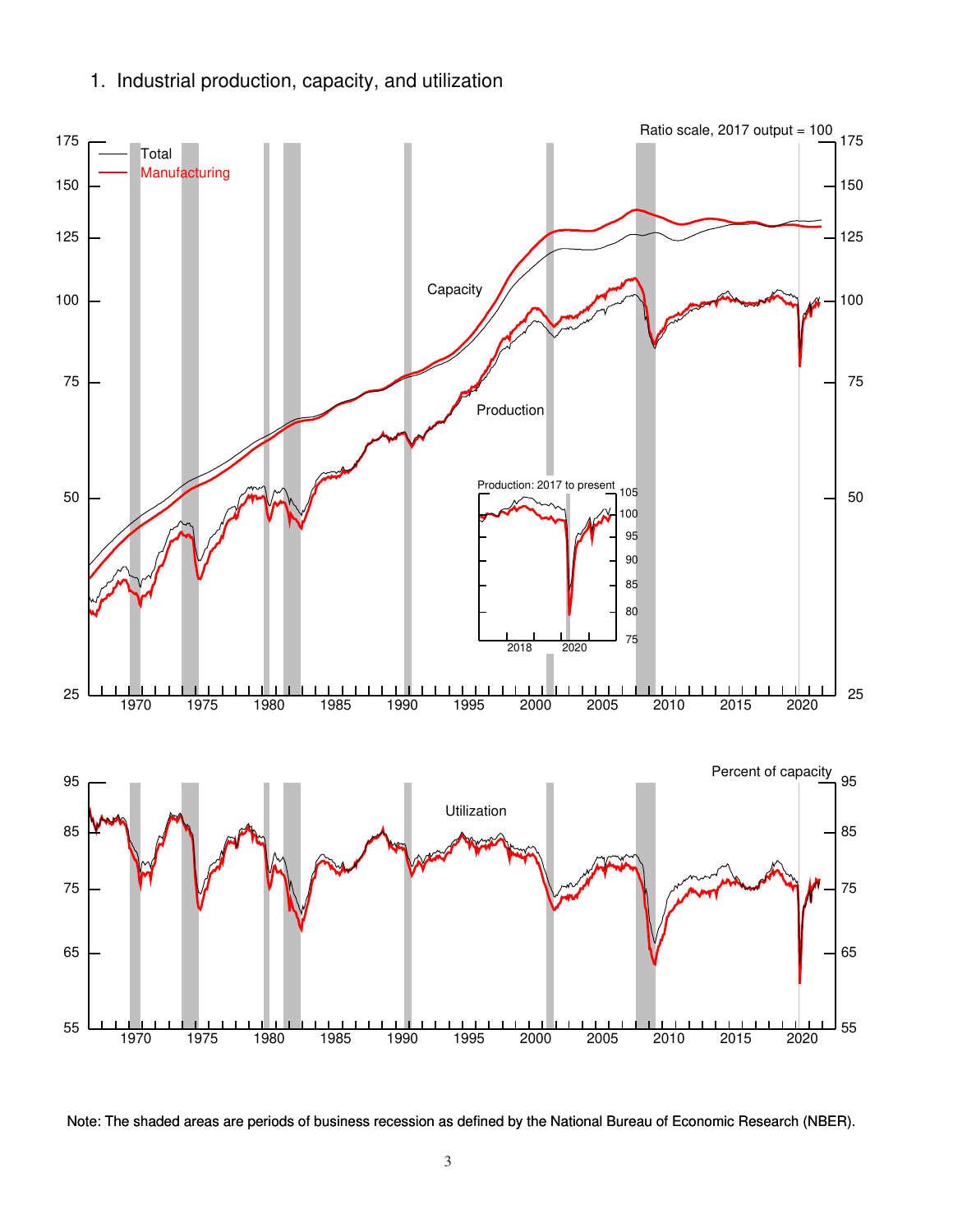# 2. Industrial production and capacity utilization



Note: The shaded areas are periods of business recession as defined by the National Bureau of Economic Research (NBER).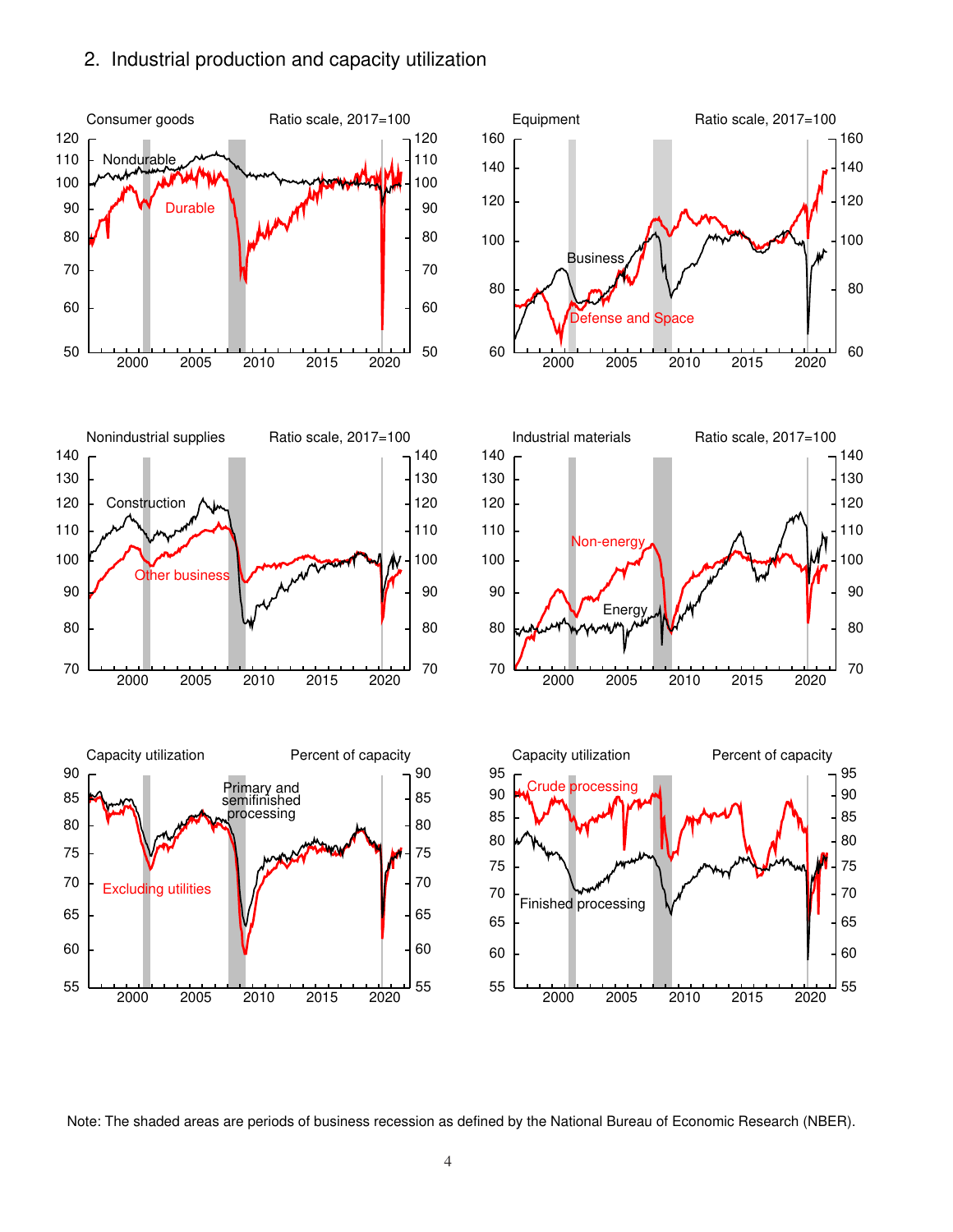# 3. Industrial production of selected industries



 Notes: High-technology industries are defined as semiconductors and related electronic components (NAICS 3344), computers (NAICS 3341), and communications equipment (NAICS 3342). The shaded areas represent periods of business recession as defined by the NBER.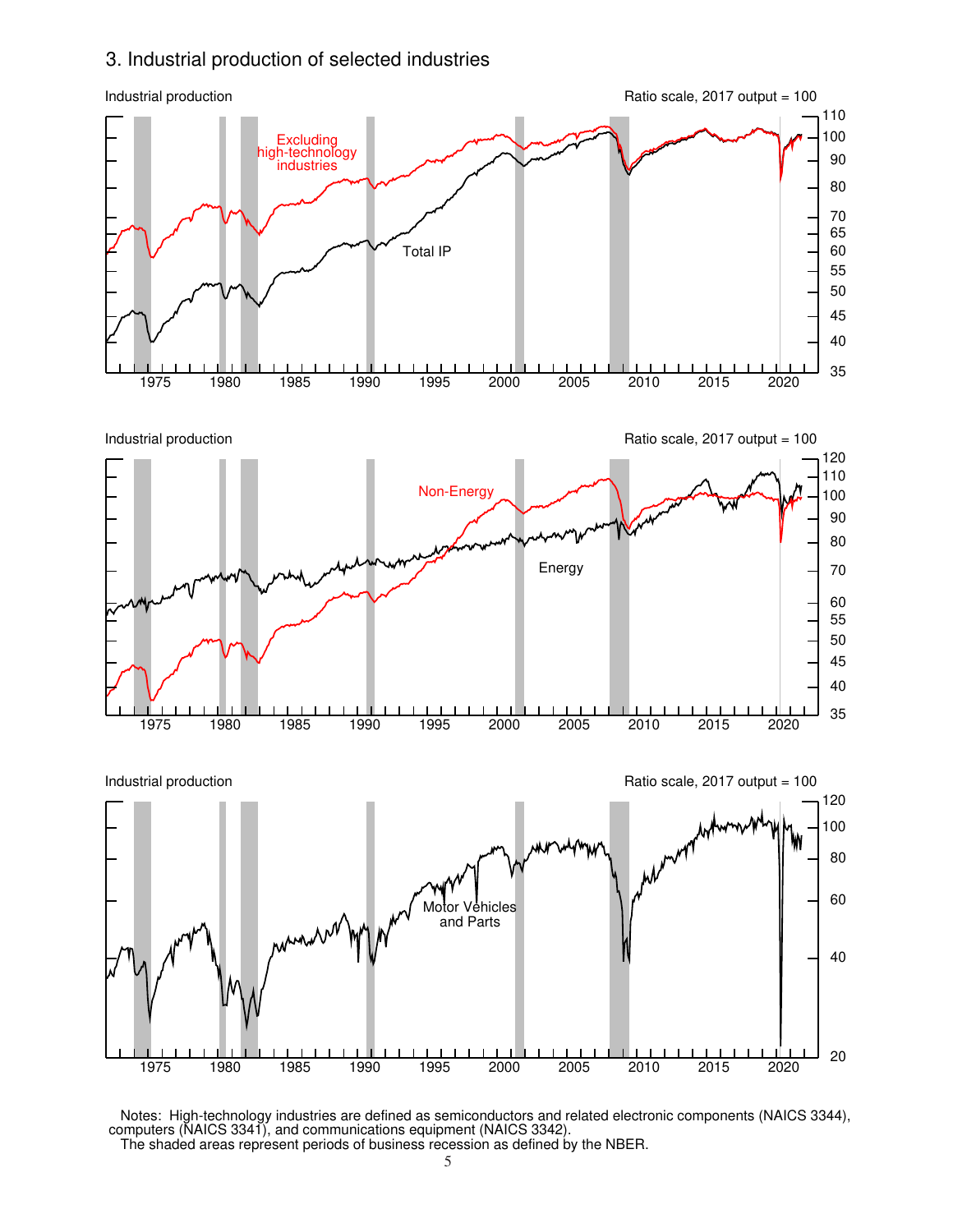### Table 1 INDUSTRIAL PRODUCTION: MARKET AND INDUSTRY GROUP SUMMARY

Percent change, seasonally adjusted

|                                                                  |            |                    |                  | Fourth quarter to |                   |                        |                  |               |                          |                   |                         |                   |                    |                        |                |
|------------------------------------------------------------------|------------|--------------------|------------------|-------------------|-------------------|------------------------|------------------|---------------|--------------------------|-------------------|-------------------------|-------------------|--------------------|------------------------|----------------|
|                                                                  |            |                    |                  | fourth quarter    |                   |                        | Annual rate      |               |                          |                   |                         | Monthly rate      |                    |                        | Oct. '20       |
| Item                                                             |            | 2020<br>proportion | 2018             | 2019              | 2020              | 2021<br>Q <sub>1</sub> | $Q2^r$           | $Q3^r$        | 2021<br>May <sup>r</sup> | June <sup>r</sup> | July <sup>r</sup>       |                   | Sept. <sup>r</sup> | Oct. <sup>p</sup>      | to<br>Oct. '21 |
|                                                                  |            |                    |                  |                   |                   |                        |                  |               |                          |                   |                         | Aug. <sup>r</sup> |                    |                        |                |
| <b>Total IP</b>                                                  |            | 100.00             | 2.7              | $-2.1$            | $-4.3$            | 4.0                    | 6.4              | 3.9           | .7                       | .5                | .8                      | .0                | $-1.3$             | 1.6                    | 5.1            |
|                                                                  |            |                    |                  |                   |                   |                        |                  |               |                          |                   |                         |                   |                    |                        |                |
| <b>MARKET GROUPS</b>                                             |            |                    |                  |                   |                   |                        |                  |               |                          |                   |                         |                   |                    |                        |                |
| Final products and nonindustrial supplies                        |            | 56.60              | 1.3              | $-1.9$            | $-3.4$            | 5.9                    | 1.4              | 5.9           | .5                       | $-.1$             | 1.5                     | $\cdot$           | $-.8$              | 1.1                    | 4.6            |
| Consumer goods<br><b>Durable</b>                                 |            | 28.38<br>6.01      | .7<br>4.4        | $-1.3$<br>$-4.2$  | $-.8$<br>4.2      | 3.5<br>$-4.4$          | $-.2$<br>$-11.4$ | 2.1<br>11.1   | .6<br>2.4                | $-.3$<br>$-1.5$   | 1.0<br>5.3              | .0<br>$-1.8$      | $-1.5$<br>$-3.2$   | 1.4<br>4.9             | 2.6<br>1.6     |
| Automotive products                                              |            | 3.24               | 5.0              | $-5.2$            | 5.1               | $-16.5$                | $-21.2$          | 15.2          | 4.5                      | $-3.7$            | 9.6                     | $-3.5$            | $-6.4$             | 9.7                    | $-1.5$         |
| Home electronics                                                 |            | .16                | 19.7             | 3.4               | 16.1              | 9.3                    | 15.6             | 2.7           | $-.4$                    | 1.7               | $-1.0$                  | 1.4               | $-.9$              | 1.1                    | 9.7            |
| Appliances, furniture, carpeting                                 |            | .94                | $-1.7$           | $-2.9$            | 5.2               | 16.3                   | $-13.5$          | 2.6           | .8                       | 1.6               | .6                      | $-1.6$            | $-.5$              | $-.6$                  | $-1.8$         |
| Miscellaneous goods                                              |            | 1.67               | 5.4              | $-3.9$            | .7                | 11.9                   | 10.0             | 9.2           | $-.5$                    | $.8\,$            | .6                      | 1.3               | 1.3                | $-.3$                  | 9.7            |
| Nondurable                                                       |            | 22.37              | $-.3$            | $-.4$             | $-2.2$            | 5.9                    | 3.2              | $-.2$         | $\cdot$                  | .0                | -. 1                    | .5                | $-1.0$             | .4                     | 2.9            |
| Non-energy                                                       |            | 16.87              | $-1.4$           | $.3\phantom{0}$   | $-.8$             | 4.5                    | .7               | .6            | $\cdot$                  | $-.8$             | .5                      | $\cdot$           | $-.3$              | $-.1$                  | 2.3            |
| Foods and tobacco<br>Clothing                                    |            | 9.94<br>.20        | $-1.7$<br>$-2.7$ | 1.3<br>1.9        | $-.4$<br>$-1.3$   | 4.2<br>9.4             | $-4.7$<br>6.5    | $-.9$<br>5.4  | $-.3$<br>3.2             | $-.9$<br>$-.8$    | .9<br>$\cdot$ 1         | $-.5$<br>.6       | $-.2$<br>.9        | .3<br>.3               | 1.1<br>5.5     |
| Chemical products                                                |            | 5.33               | $-1.1$           | .0                | $-.8$             | 5.3                    | 15.4             | 3.6           | 1.3                      | $\cdot$ 1         | $-0.6$                  | 1.6               | $-.3$              | $-.6$                  | 6.6            |
| Paper products                                                   |            | .97                | $-2.8$           | $-6.0$            | $-4.3$            | .3                     | $-18.5$          | $-5.2$        | $-3.5$                   | $-4.2$            | 1.3                     | 3.0               | $-1.4$             | $-1.1$                 | $-9.1$         |
| Energy                                                           |            | 5.50               | 2.8              | $-2.5$            | $-6.6$            | 10.2                   | 11.0             | $-2.3$        | .3                       | 2.0               | $-1.7$                  | 1.0               | $-2.8$             | 1.9                    | 4.6            |
|                                                                  |            |                    |                  |                   |                   |                        |                  |               |                          |                   |                         |                   |                    |                        |                |
| <b>Business equipment</b>                                        |            | 9.20               | 1.4              | $-4.2$            | $-8.4$            | 9.3                    | $\cdot$ 1        | 12.0          | 1.6                      | $-.5$             | 3.3                     | $-.7$             | $-.3$              | $\cdot$ .2             | 5.9            |
| Transit                                                          |            | 2.12               | $-4.0$           | $-6.1$            | $-23.7$           | 3.8                    | $-28.2$<br>19.6  | 12.1<br>15.5  | 1.5                      | $-1.4$            | 6.8                     | $-3.1$            | $-3.6$             | 5.3                    | $-.9$<br>10.9  |
| Information processing<br>Industrial and other                   |            | 2.09<br>4.99       | 4.1<br>3.6       | 1.5<br>$-5.3$     | 3.6<br>$-4.5$     | 6.7<br>13.3            | 8.9              | 10.6          | 2.9<br>1.1               | .5<br>$-.6$       | 1.9<br>2.3              | 1.0<br>$-.3$      | $-.8$<br>1.4       | $-.3$<br>$-1.9$        | 7.3            |
| Defense and space equipment                                      |            | 2.80               | 5.0              | 10.9              | 1.9               | 27.1                   | 10.2             | 27.7          | $-1.4$                   | 5.1               | 3.6                     | $-.1$             | $-.5$              | 1.7                    | 17.0           |
|                                                                  |            |                    |                  |                   |                   |                        |                  |               |                          |                   |                         |                   |                    |                        |                |
| <b>Construction supplies</b>                                     |            | 4.98               | .7               | $-2.4$            | $-.4$             | 4.2                    | $-3.0$           | 4.2           | -.9                      | $-1.2$            | 1.4                     | $\cdot$ 3         | 1.6                | $\cdot$                | 3.3            |
| <b>Business supplies</b>                                         |            | 10.67              | .9               | $-3.0$            | $-5.0$            | 1.7                    | 5.3              | 4.5           | .5                       | $\cdot$           | .7                      | .6                | $-.5$              | .9                     | 3.9            |
|                                                                  |            |                    |                  |                   |                   |                        |                  |               |                          |                   |                         |                   |                    |                        |                |
| <b>Materials</b><br>Non-energy                                   |            | 43.40<br>27.45     | 4.4<br>.7        | $-2.5$<br>$-4.3$  | $-5.5$<br>$-1.7$  | 1.5<br>$-.2$           | 13.2<br>9.8      | 1.6<br>2.0    | .9<br>1.2                | 1.2<br>$-.1$      | $-.1$<br>.6             | 0.<br>$-.2$       | $-1.9$<br>$-1.0$   | 2.3<br>1.4             | 5.8<br>4.1     |
| <b>Durable</b>                                                   |            | 16.71              | 2.0              | $-5.1$            | $-2.8$            | 7.2                    | $-.8$            | 5.3           | 1.1                      | $-.2$             | 1.4                     | $-.1$             | $-.7$              | 1.2                    | 4.2            |
| Consumer parts                                                   |            | 2.46               | 2.5              | $-10.7$           | 1.1               | 4.1                    | $-16.9$          | 6.2           | 2.5                      | $-.9$             | 3.9                     | $-1.6$            | $-4.2$             | 4.9                    | .5             |
| Equipment parts                                                  |            | 4.86               | 2.0              | $-1.6$            | $-1.6$            | 12.7                   | 8.5              | 8.1           | 1.7                      | $-.3$             | 2.0                     | $-1.0$            | .9                 | .7                     | 8.6            |
| Other                                                            |            | 9.39               | 1.9              | $-5.2$            | $-4.7$            | 5.4                    | $-.5$            | 3.6           | $.4\phantom{0}$          | .0                | .5                      | .7                | $-.6$              | .5                     | 3.0            |
| <b>Nondurable</b>                                                |            | 10.74              | $-1.3$           | $-3.0$            | $\cdot$ .2        | $-11.0$                | 29.1             | $-2.8$        | 1.4                      | $\cdot$ 1         | $-.6$                   | $-.2$             | $-1.5$             | 1.8                    | 4.0            |
| Textile                                                          |            | .35                | .5               | $-3.8$            | $-4.8$            | 5.9                    | 9.8              | $-4.3$        | $-.5$                    | $-1.3$            | .5                      | $-2.4$            | 3.4                | $-2.5$                 | $.4\,$         |
| Paper<br>Chemical                                                |            | 1.63<br>5.27       | 1.4<br>$-3.4$    | $-1.3$<br>$-5.6$  | $-7.5$<br>3.0     | $-4.6$<br>$-22.1$      | 10.7<br>61.7     | 5.7<br>$-4.7$ | 1.9<br>2.8               | $-1.8$<br>.9      | 1.3<br>$-.8$            | .6<br>$-1.2$      | .8<br>$-3.6$       | $-.2$<br>3.8           | 3.5<br>6.1     |
| <b>Energy</b>                                                    |            | 15.95              | 10.4             | .6                | $-12.3$           | 4.7                    | 19.1             | .9            | $\cdot$ 3                | 3.4               | $-1.1$                  | .2                | $-3.3$             | 3.7                    | 8.8            |
|                                                                  |            |                    |                  |                   |                   |                        |                  |               |                          |                   |                         |                   |                    |                        |                |
| <b>INDUSTRY GROUPS</b>                                           |            |                    |                  |                   |                   |                        |                  |               |                          |                   |                         |                   |                    |                        |                |
| <b>Manufacturing</b>                                             |            | 75.90              | .7               | $-2.6$            | $-2.5$            | 2.8                    | 5.0              | 4.8           | .8                       | $-.3$             | 1.5                     | $-.3$             | $-.7$              | 1.2                    | 4.5            |
| <b>Manufacturing (NAICS)</b>                                     | $31 - 33$  | 73.88              | .8               | $-2.4$            | $-2.4$            | 2.9                    | 5.8              | 5.1           | 1.0                      | $-.2$             | 1.6                     | $-.4$             | $-.7$              | 1.3                    | 4.9            |
| Durable manufacturing<br>Wood products                           | 321        | 38.14<br>1.71      | 2.4<br>$-3.4$    | $-3.3$<br>$-1.1$  | $-2.6$<br>$\cdot$ | 6.7<br>4.9             | $-.1$<br>$.4\,$  | 9.7<br>$-1.4$ | .9<br>$\cdot$ 1          | $-.1$<br>$-1.6$   | 2.8<br>.9               | $-.7$<br>$-.8$    | $-.7$<br>.9        | 1.3<br>.6              | 5.4<br>3.8     |
| Nonmetallic mineral products                                     | 327        | 2.29               | $-.9$            | $-2.2$            | .9                | $-4.2$                 | $-7.9$           | 4.9           | $-2.3$                   | .9                | 1.2                     | $\cdot$ .2        | 0.0                | $-.3$                  | $-.3$          |
| Primary metals                                                   | 331        | 2.28               | 4.1              | $-7.5$            | $-6.7$            | 9.8                    | 20.0             | 6.1           | $-1.7$                   | 1.6               | 1.6                     | $-.6$             | $-.6$              | .7                     | 10.4           |
| Fabricated metal products                                        | 332        | 5.95               | 3.5              | $-3.9$            | $-5.9$            | 7.5                    | 3.1              | 3.3           | 1.1                      | $-.2$             | $\cdot$ 1               | $\cdot$           | .8                 | .2                     | 4.9            |
| Machinery                                                        | 333        | 5.40               | 3.8              | $-6.7$            | $-.2$             | 15.9                   | 4.5              | 10.1          | 1.1                      | $-.7$             | 3.1                     | $-1.0$            | .7                 | $-1.3$                 | 5.5            |
| Computer and electronic products                                 | 334        | 4.96               | 2.2              | 2.3               | 4.1               | 7.3                    | 19.0             | 11.4          | 2.8                      | $\cdot$ .2        | 1.3                     | $\cdot^8$         | $-.6$              | $\cdot$ 3              | 10.3           |
| Electrical equip., appliances,<br>and components                 | 335        | 1.85               | 3.9              | $-3.3$            | $-2.0$            | 14.0                   | 2.2              | 5.4           | $-.6$                    | $-1.5$            | 3.3                     | $-1.5$            | .9                 | $-1.5$                 | 3.9            |
| Motor vehicles and parts                                         | $3361 - 3$ | 4.89               | 5.9              | $-8.4$            | 2.8               | $-17.5$                | $-24.6$          | 8.7           | 5.2                      | $-5.0$            | 8.5                     | $-3.0$            | $-7.1$             | 11.0                   | $-3.6$         |
| Aerospace and miscellaneous                                      |            |                    |                  |                   |                   |                        |                  |               |                          |                   |                         |                   |                    |                        |                |
| transportation equipment                                         | 3364-9     | 4.76               | $-2.8$           | 3.8               | $-13.4$           | 26.3                   | $-5.5$           | 26.6          | $-1.7$                   | 4.6               | 4.9                     | $-1.7$            | $-.3$              | 1.4                    | 12.0           |
| Furniture and related products                                   | 337        | 1.23               | $-.2$            | $-3.9$            | $-5.5$            | 1.4                    | $-2.1$           | 5.8           | 2.4                      | 0.                | $-.4$                   | $.8\,$            | 1.5                | $\cdot$ 1              | 2.4            |
| Miscellaneous                                                    | 339        | 2.82               | 4.5              | $-4.7$            | $-1.4$            | 12.2                   | 4.1              | 10.6          | $.8\phantom{0}$          | $.4\phantom{0}$   | 1.7                     | $.3\phantom{0}$   | .4                 | $-.9$                  | 7.6            |
|                                                                  |            |                    |                  |                   |                   |                        |                  |               |                          |                   |                         |                   |                    |                        | 4.3            |
| Nondurable manufacturing<br>Food, beverage, and tobacco products | 311,2      | 35.75<br>12.42     | $-1.0$<br>$-1.1$ | $-1.5$<br>1.4     | $-2.2$<br>$-.3$   | $-1.1$<br>3.2          | 12.7<br>$-3.5$   | .3<br>$-1.7$  | 1.0<br>$-.3$             | $-.2$<br>$-.9$    | $\cdot$ .2<br>$\cdot$ 3 | $-.1$<br>$-.1$    | $-.7$<br>.0        | 1.3<br>$.3\phantom{0}$ | 1.0            |
| Textile and product mills                                        | 313,4      | .63                | 1.4              | $-3.8$            | $-5.6$            | 11.5                   | 4.5              | $-5.5$        | $-1.3$                   | $-1.1$            | .4                      | $-2.2$            | 2.5                | $-1.5$                 | 1.4            |
| Apparel and leather                                              | 315,6      | .22                | $-2.9$           | 1.5               | $-0.9$            | 10.9                   | 6.4              | 5.1           | 3.0                      | $-0.9$            | $\cdot$ 1               | 1.0               | $.4\,$             | .0                     | 5.5            |
| Paper                                                            | 322        | 2.40               | 1.9              | $-1.4$            | $-3.6$            | $-4.2$                 | 4.7              | .4            | $.3\phantom{0}$          | $-2.1$            | 1.1                     | $.5\,$            | .0                 | $-.2$                  | .6             |
| Printing and support                                             | 323        | 1.34               | $-.3$            | $-3.7$            | $-8.3$            | $-5.2$                 | 17.0             | 10.0          | 2.8                      | 1.5               | .0                      | $-.5$             | 2.3                | 1.4                    | 8.0            |
| Petroleum and coal products                                      | 324        | 3.34               | $-1.1$           | $-1.2$            | $-12.1$           | 18.8                   | 26.2             | $-6.6$        | $\cdot$ .2               | $-.5$             | $-.2$                   | $-1.1$            | $-1.6$             | 5.0                    | 13.7           |
| Chemicals<br>Plastics and rubber products                        | 325<br>326 | 11.85<br>3.53      | $-2.7$<br>2.3    | $-3.1$<br>$-5.1$  | .0<br>$-2.2$      | $-11.8$<br>4.5         | 36.9<br>$-5.7$   | .9<br>11.3    | 2.7<br>.6                | $.4\,$<br>.6      | $-.2$<br>1.4            | 0.<br>$.5\,$      | $-2.2$<br>.8       | 1.9<br>$\cdot$ 1       | 5.8<br>2.9     |
|                                                                  |            |                    |                  |                   |                   |                        |                  |               |                          |                   |                         |                   |                    |                        |                |
| Other manufacturing (non-NAICS)                                  | 1133,5111  | 2.01               | $-3.9$           | $-7.6$            | $-9.1$            | $-.5$                  | $-22.2$          | $-5.3$        | $-4.5$                   | $-3.4$            | $\cdot$ .2              | 4.0               | $-.7$              | $-1.5$                 | $-10.5$        |
|                                                                  |            |                    |                  |                   |                   |                        |                  |               |                          |                   |                         |                   |                    |                        |                |
| <b>Mining</b>                                                    | 21         | 12.17              | 14.1             | .5                | $-16.6$           | 7.3                    | 22.1             | $-.6$         | 1.7                      | $\cdot$ .2        | .4                      | $-.6$             | $-2.3$             | 4.1                    | 11.8           |
| <b>Utilities</b>                                                 | 2211,2     | 11.94              | 3.0              | $-1.7$            | $-3.2$            | 8.7                    | .4               | 3.9           | $-1.4$                   | 6.1               | $-3.1$                  | 2.9               | $-3.7$             | 1.2                    | 3.0            |
| Electric                                                         | 2211       | 10.29              | 1.5              | $-1.3$            | $-2.1$            | 9.6                    | $-1.9$           | 5.1           | $-1.9$                   | 7.4               | $-3.5$                  | 3.3               | $-4.0$             | 2.5                    | 4.7            |
| Natural gas                                                      | 2212       | 1.64               | 12.9             | $-4.1$            | $-9.9$            | 3.4                    | 15.5             | $-2.7$        | 2.1                      | $-.7$             | $-.5$                   | $.4\,$            | $-2.1$             | $-6.0$                 | $-6.6$         |

r Revised. p Preliminary.

1. The proportion data are the relative weights for the rates of change for each series in the computation of the change in total industrial production in the following year.

Note. Under the industry groups, the figures to the right of the series descriptions are 2017 North American Industry Classification System (NAICS) codes. The abbreviation pt denotes part of a NAICS code. Additional industry detail is available on the Board's website (www.federalreserve.gov/releases/G17/20211116/default sup.htm). Under market groups, in the products category, miscellaneous consumer nondurables, oil and gas well drilling, and manufactured homes are not shown separately; in the nondurable materials category, containers and miscellaneous nondurable materials are not shown separately.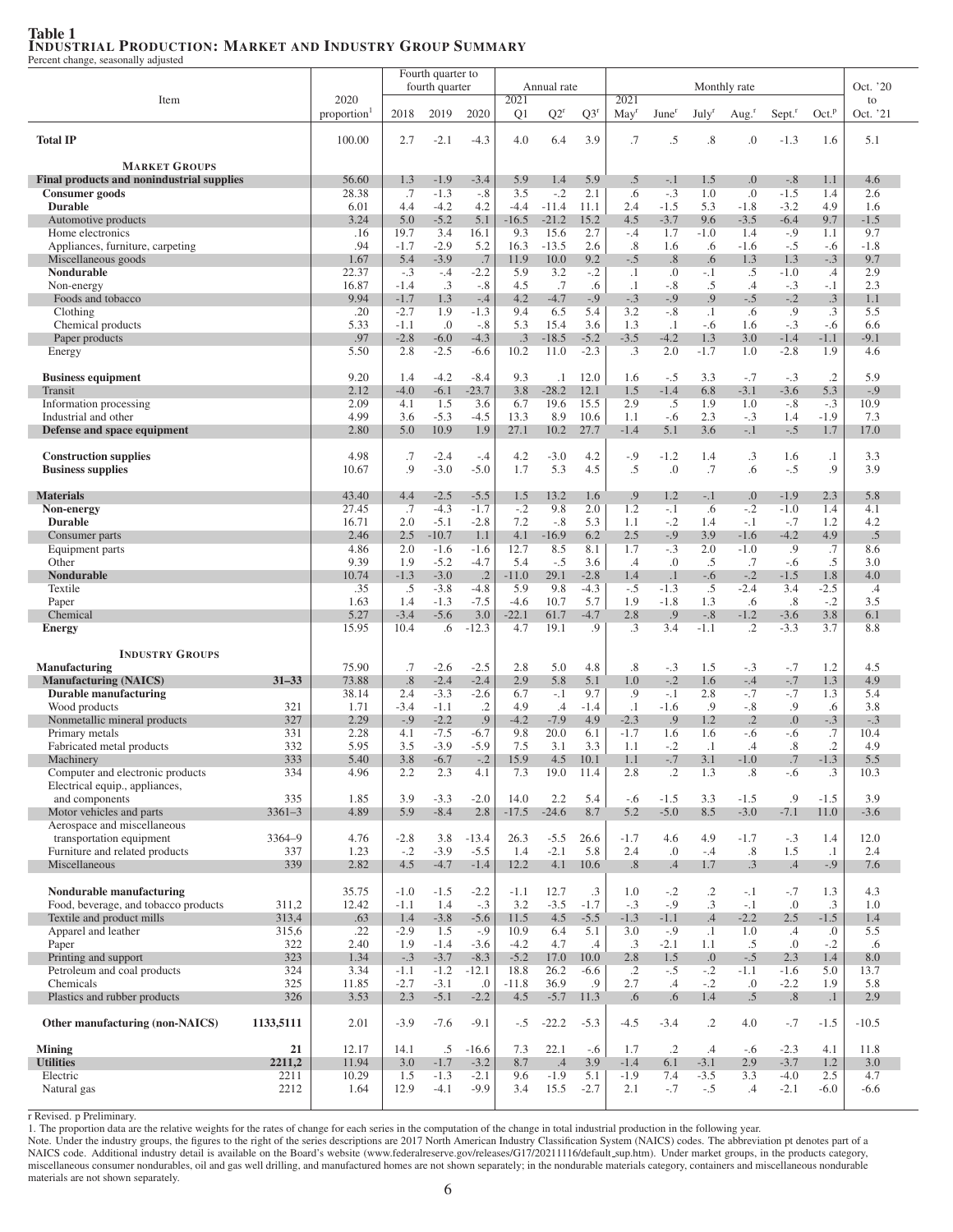# Table 2 INDUSTRIAL PRODUCTION: SPECIAL AGGREGATES AND SELECTED DETAIL

Percent change, seasonally adjusted

|                                           |            |            |           | Fourth quarter to |         |         |             |         |                  |                   |                   |                   |                      |                   |          |  |
|-------------------------------------------|------------|------------|-----------|-------------------|---------|---------|-------------|---------|------------------|-------------------|-------------------|-------------------|----------------------|-------------------|----------|--|
|                                           |            |            |           | fourth quarter    |         |         | Annual rate |         |                  |                   |                   | Monthly rate      |                      |                   | Oct. '20 |  |
| Item                                      |            | 2020       |           |                   |         | 2021    |             |         | 2021             |                   |                   |                   |                      |                   | to       |  |
|                                           |            | proportion | 2018      | 2019              | 2020    | Q1      | $Q2^r$      | $Q3^r$  | May <sup>r</sup> | June <sup>r</sup> | July <sup>r</sup> | Aug. <sup>r</sup> | $Sept.$ <sup>r</sup> | Oct. <sup>p</sup> | Oct. '21 |  |
| <b>Total industry</b>                     |            | 100.00     | 2.7       | $-2.1$            | $-4.3$  | 4.0     | 6.4         | 3.9     | .7               | $.5\,$            | .8                | .0                | $-1.3$               | 1.6               | 5.1      |  |
|                                           |            |            |           |                   |         |         |             |         |                  |                   |                   |                   |                      |                   |          |  |
| <b>Energy</b>                             |            | 24.65      | 8.4       | $-.4$             | $-11.8$ | 8.3     | 16.9        | 1.3     | .3               | 3.0               | $-1.0$            | $.5\,$            | $-3.0$               | 3.3               | 8.9      |  |
| Consumer products                         |            | 5.50       | 2.8       | $-2.5$            | $-6.6$  | 10.2    | 11.0        | $-2.3$  | $\cdot$ 3        | 2.0               | $-1.7$            | 1.0               | $-2.8$               | 1.9               | 4.6      |  |
| Commercial products                       |            | 2.69       | 2.5       | $.3\phantom{0}$   | $-9.5$  | 11.7    | 12.1        | 4.6     | 0.               | 2.6               | $-.5$             | 1.0               | $-2.2$               | 2.4               | 9.9      |  |
| Oil and gas well drilling                 | 213111     | .50        | 27.8      | $-11.1$           | $-48.3$ | 135.4   | 41.5        | 42.9    | 4.3              | 1.9               | 6.1               | 1.1               | $-1.2$               | 9.3               | 71.5     |  |
| Converted fuel                            |            | 5.11       | 4.8       | $-2.7$            | $-4.5$  | 7.8     | 12.3        | 5.3     | $-2.4$           | 9.2               | $-3.8$            | 1.9               | $-3.3$               | 2.2               | 6.0      |  |
| Primary energy                            |            | 10.84      | 12.7      | 2.1               | $-15.9$ | 3.1     | 22.5        | $-0.9$  | 1.5              | .9                | $\cdot$ 1         | $-.5$             | $-3.2$               | 4.4               | 10.3     |  |
|                                           |            |            |           |                   |         |         |             |         |                  |                   |                   |                   |                      |                   |          |  |
| Non-energy                                |            | 75.35      | .7        | $-2.7$            | $-1.9$  | 2.7     | 3.1         | 4.9     | .8               | $-.4$             | 1.5               | $-.2$             | $-.6$                | 1.0               | 3.9      |  |
|                                           |            |            |           |                   |         |         |             |         |                  |                   |                   |                   |                      |                   |          |  |
| Selected high-technology industries       |            | 2.17       | 5.0       | 6.1               | 9.2     | 13.4    | 14.6        | 3.9     | 1.2              | $-.5$             | $\cdot$ .2        | .6                | .9                   | 1.3               | 11.0     |  |
| Computers and peripheral equipment        | 3341       | .28        | 29.0      | 12.2              | 19.0    | 6.3     | 11.6        | $-14.7$ | $-.4$            | $-.1$             | $-4.3$            | .9                | .3                   | .7                | 3.3      |  |
| Communications equipment                  | 3342       | .60        | 12.2      | 4.3               | 13.0    | 24.1    | 11.8        | 21.3    | $-.8$            | 1.5               | 2.6               | 1.8               | 1.1                  | $.5\,$            | 17.6     |  |
| Semiconductors and related                |            |            |           |                   |         |         |             |         |                  |                   |                   |                   |                      |                   |          |  |
| electronic components                     | 3344       | 1.29       | $-.7$     | 5.6               | 5.9     | 10.4    | 16.7        | .4      | 2.6              | $-1.6$            | $\cdot$           | $-.1$             | 1.0                  | 1.8               | 9.7      |  |
|                                           |            |            |           |                   |         |         |             |         |                  |                   |                   |                   |                      |                   |          |  |
| <b>Excluding selected high-technology</b> |            |            |           |                   |         |         |             |         |                  |                   |                   |                   |                      |                   |          |  |
| industries                                |            | 73.18      | .6        | $-3.0$            | $-2.3$  | 2.4     | 2.8         | 5.0     | .8               | $-.3$             | 1.5               | $-.2$             | $-.7$                | 1.0               | 3.7      |  |
|                                           |            |            |           |                   |         |         |             |         |                  |                   |                   |                   |                      |                   |          |  |
| Motor vehicles and parts                  | $3361 - 3$ | 4.89       | 5.9       | $-8.4$            | 2.8     | $-17.5$ | $-24.6$     | 8.7     | 5.2              | $-5.0$            | 8.5               | $-3.0$            | $-7.1$               | 11.0              | $-3.6$   |  |
| Motor vehicles                            | 3361       | 2.46       | 11.0      | $-8.5$            | 3.3     | $-31.7$ | $-31.7$     | 5.6     | 7.2              | $-7.1$            | 12.9              | $-5.8$            | $-12.5$              | 17.8              | $-9.9$   |  |
| Motor vehicle parts                       | 3363       | 2.00       | 2.9       | $-8.1$            | .6      | $-5.6$  | $-14.1$     | 3.1     | 3.2              | $-2.8$            | 3.2               | $-6$              | $-3.5$               | 5.5               | $-.8$    |  |
|                                           |            |            |           |                   |         |         |             |         |                  |                   |                   |                   |                      |                   |          |  |
| <b>Excluding motor vehicles and parts</b> |            | 68.29      | $\cdot$ 1 | $-2.5$            | $-2.6$  | 4.2     | 5.2         | 4.7     | $.5\,$           | .0                | 1.1               | 0.                | $-.2$                | $.4\,$            | 4.3      |  |
| Consumer goods                            |            | 20.00      | $-.8$     | $-.4$             | $-.3$   | 5.7     | .6          | 2.3     | $\cdot$ .2       | $-.5$             | .7                | $\cdot$ .2        | $-.1$                | $-.1$             | 3.0      |  |
| Business equipment                        |            | 7.79       | $-.8$     | $-4.0$            | $-10.8$ | 13.3    | 3.3         | 13.0    | 1.0              | $\cdot$ .2        | 2.7               | $-.4$             | .5                   | $-1.1$            | 7.1      |  |
| Construction supplies                     |            | 4.96       | .7        | $-2.4$            | $-.4$   | 4.1     | $-3.1$      | 4.1     | $-.9$            | $-1.2$            | 1.4               | .3                | 1.6                  | $\cdot$ 1         | 3.2      |  |
| <b>Business supplies</b>                  |            | 7.58       | $.4\,$    | $-4.7$            | $-4.1$  | $-2.1$  | 2.4         | 4.5     | .6               | $-.9$             | 1.2               | $.5\,$            | $\cdot$ 1            | $.3\phantom{0}$   | 1.5      |  |
| Materials                                 |            | 25.14      | .6        | $-4.2$            | $-2.1$  | $-.1$   | 11.6        | 1.9     | 1.0              | $\cdot$           | $\cdot$ 4         | $-.1$             | $-.9$                | 1.1               | 4.2      |  |
|                                           |            |            |           |                   |         |         |             |         |                  |                   |                   |                   |                      |                   |          |  |
|                                           |            |            |           |                   |         |         |             |         |                  |                   |                   |                   |                      |                   |          |  |
| <b>Measures excluding selected</b>        |            |            |           |                   |         |         |             |         |                  |                   |                   |                   |                      |                   |          |  |
| high-technology industries                |            |            |           |                   |         |         |             |         |                  |                   |                   |                   |                      |                   |          |  |
| Total industry                            |            | 97.83      | 2.6       | $-2.3$            | $-4.6$  | 3.8     | 6.3         | 3.9     | .7               | .5                | .8                | 0.                | $-1.3$               | 1.6               | 5.0      |  |
| Manufacturing                             |            | 73.72      | .5        | $-2.8$            | $-2.9$  | 2.5     | 4.7         | 4.8     | .8               | $-.3$             | 1.6               | $-.3$             | $-.7$                | 1.2               | 4.3      |  |
| Durable                                   |            | 36.12      | 2.2       | $-3.8$            | $-3.4$  | 6.2     | $-1.1$      | 10.1    | .9               | $-.1$             | 2.9               | $-.8$             | $-.7$                | 1.3               | 5.0      |  |
|                                           |            |            |           |                   |         |         |             |         |                  |                   |                   |                   |                      |                   |          |  |
| <b>Measures excluding motor vehicles</b>  |            |            |           |                   |         |         |             |         |                  |                   |                   |                   |                      |                   |          |  |
| and parts                                 |            |            |           |                   |         |         |             |         |                  |                   |                   |                   |                      |                   |          |  |
| Total industry                            |            | 95.11      | 2.5       | $-1.8$            | $-4.7$  | 5.4     | 8.4         | 3.7     | $.5\,$           | .8                | .4                | $\cdot$           | $-1.0$               | 1.2               | 5.7      |  |
| Manufacturing                             |            | 71.00      | .2        | $-2.1$            | $-2.9$  | 4.6     | 7.5         | 4.6     | $.5\,$           | $\cdot$ 1         | 1.1               | $-.1$             | $-.2$                | .6                | 5.1      |  |
| Durable                                   |            | 33.41      | 1.8       | $-2.4$            | $-3.4$  | 11.1    | 4.0         | 9.8     | .3               | .6                | 2.0               | $-.4$             | .3                   | .0                | 6.9      |  |
|                                           |            |            |           |                   |         |         |             |         |                  |                   |                   |                   |                      |                   |          |  |
| <b>Measures excluding selected</b>        |            |            |           |                   |         |         |             |         |                  |                   |                   |                   |                      |                   |          |  |
| high-technology industries                |            |            |           |                   |         |         |             |         |                  |                   |                   |                   |                      |                   |          |  |
| and motor vehicles and parts              |            | 92.93      |           |                   |         |         |             |         |                  |                   |                   |                   |                      |                   |          |  |
| Total industry                            |            |            | 2.4       | $-2.0$            | $-5.0$  | 5.2     | 8.2         | 3.7     | .4               | .8                | .5                | $_{\cdot}$        | $-1.0$               | 1.2               | 5.5      |  |
| Manufacturing <sup>1</sup>                |            | 68.83      | $\cdot$ 1 | $-2.4$            | $-3.3$  | 4.3     | 7.2         | 4.6     | $.5\,$           | $\cdot$ 1         | 1.1               | $-.2$             | $-.3$                | .6                | 4.9      |  |
|                                           |            |            |           |                   |         |         |             |         |                  |                   |                   |                   |                      |                   |          |  |
| <b>Stage-of-process components</b>        |            |            |           |                   |         |         |             |         |                  |                   |                   |                   |                      |                   |          |  |
| of non-energy materials,                  |            |            |           |                   |         |         |             |         |                  |                   |                   |                   |                      |                   |          |  |
| measures of the input to                  |            |            |           |                   |         |         |             |         |                  |                   |                   |                   |                      |                   |          |  |
| Finished processors                       |            | 9.29       | 2.0       | $-4.4$            | $-1.9$  | 6.9     | 1.0         | 6.7     | 1.9              | $-.8$             | 2.3               | $-1.0$            | $-.5$                | 1.5               | 5.1      |  |
| Primary and semifinished processors       |            | 18.15      | 0.        | $-4.3$            | $-1.5$  | $-3.7$  | 14.6        | $-.2$   | .9               | $.3\phantom{0}$   | $-.3$             | $\cdot$ .2        | $-1.3$               | 1.4               | 3.6      |  |
|                                           |            |            |           |                   |         |         |             |         |                  |                   |                   |                   |                      |                   |          |  |

r Revised. p Preliminary. 1. The composition of manufacturing is specified in a note for the summary table.

# Table 3 MOTOR VEHICLE ASSEMBLIES Millions of units, seasonally adjusted annual rate

|                        | 2020    | 2020  | 2021           |                |                | 2021 |      |      |      |       |      |
|------------------------|---------|-------|----------------|----------------|----------------|------|------|------|------|-------|------|
| Item                   | average | Q4    | Q <sub>1</sub> | Q <sub>2</sub> | Q <sub>3</sub> | May  | June | July | Aug. | Sept. | Oct. |
|                        |         |       |                |                |                |      |      |      |      |       |      |
| <b>Total</b>           | 8.82    | 10.79 | 9.71           | 8.98           | 8.56           | 9.45 | 8.83 | 9.20 | 8.82 | 7.66  | 9.10 |
| Autos                  | 1.92    | 2.23  | 1.76           | 1.53           | 1.40           | 1.54 | 1.44 | 1.71 | 1.48 | 1.01  | 1.43 |
| Trucks                 | 6.90    | 8.56  | 7.94           | 7.45           | 7.16           | 7.91 | 7.38 | 7.50 | 7.34 | 6.65  | 7.67 |
| Light                  | 6.66    | 8.25  | 7.65           | 7.18           | 6.89           | 7.61 | 7.13 | 7.22 | 7.08 | 6.38  | 7.40 |
| Medium and heavy       | .24     | .30   | .29            | .27            | .27            | .31  | .25  | .27  | .26  | .26   | .27  |
|                        |         |       |                |                |                |      |      |      |      |       |      |
| Memo                   |         |       |                |                |                |      |      |      |      |       |      |
| Autos and light trucks | 8.58    | 10.49 | 9.42           | 8.71           | 8.29           | 9.15 | 8.57 | 8.93 | 8.55 | 7.39  | 8.83 |
|                        |         |       |                |                |                |      |      |      |      |       |      |

Note. Seasonal factors and underlying data for auto, light truck, and medium and heavy truck production are available on the Board's website, www.federalreserve.gov/releases/G17/mvsf.htm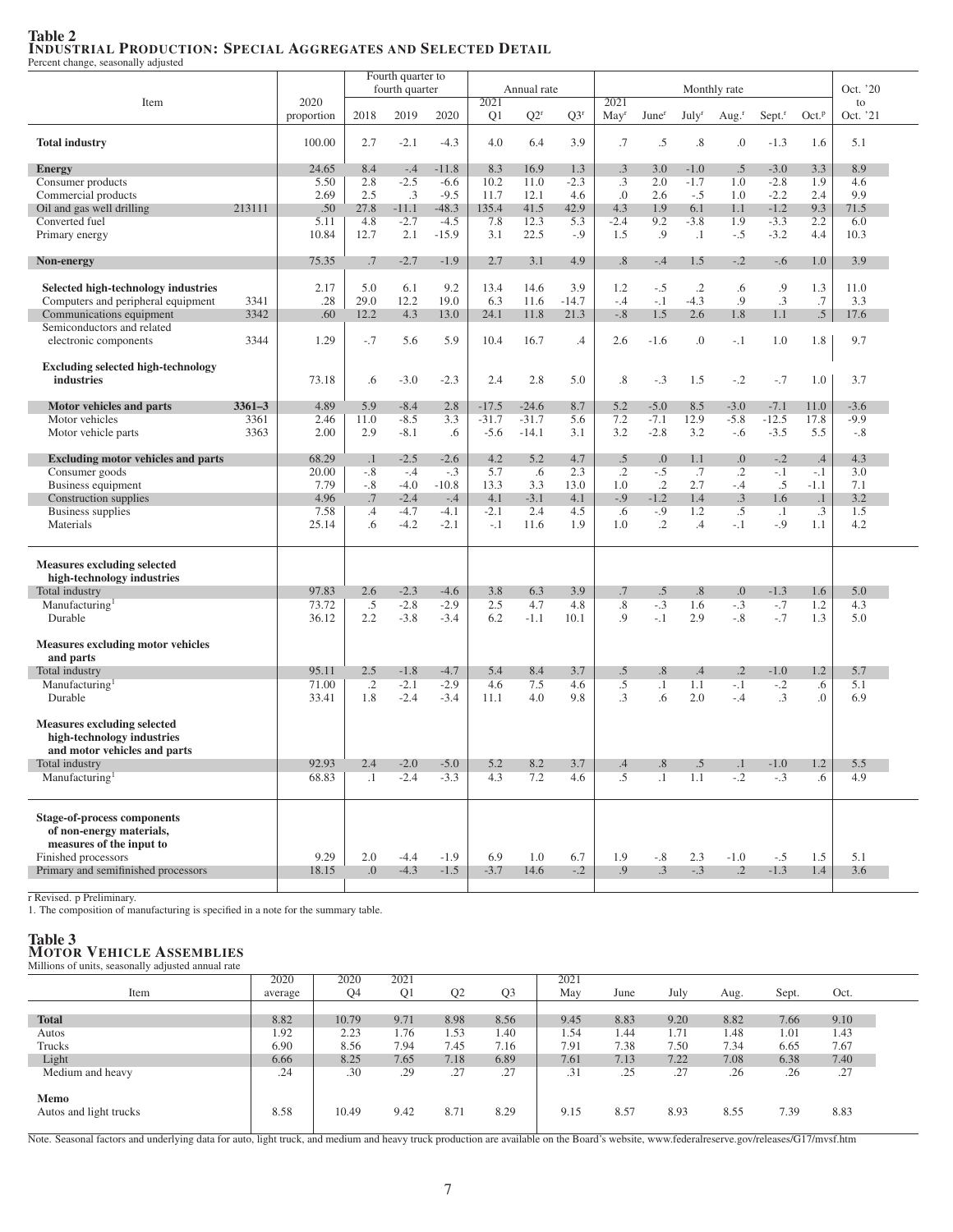# Table 4 INDUSTRIAL PRODUCTION INDEXES: MARKET AND INDUSTRY GROUP SUMMARY 2017 = 100, seasonally adjusted

|                                                  |                | 2020           | 2021           |               |                |                  |                   |                   |                |                    |                   |
|--------------------------------------------------|----------------|----------------|----------------|---------------|----------------|------------------|-------------------|-------------------|----------------|--------------------|-------------------|
| Item                                             |                | proportion     | Feb.           | Mar.          | Apr.           | May <sup>r</sup> | June <sup>r</sup> | July <sup>r</sup> | Aug. $r$       | Sept. <sup>r</sup> | Oct. <sup>p</sup> |
|                                                  |                |                |                |               |                |                  |                   |                   |                |                    |                   |
| <b>Total IP</b>                                  |                | 100.00         | 96.4           | 99.2          | 99.2           | 99.9             | 100.4             | 101.3             | 101.3          | 100.0              | 101.6             |
|                                                  |                |                |                |               |                |                  |                   |                   |                |                    |                   |
| <b>MARKET GROUPS</b>                             |                |                |                |               |                |                  |                   |                   |                |                    |                   |
| <b>Final products and nonindustrial supplies</b> |                | 56.60          | 97.0           | 99.0          | 98.4           | 98.9             | 98.8              | 100.4             | 100.4          | 99.6               | 100.7             |
| Consumer goods                                   |                | 28.38          | 98.7           | 99.9          | 99.5           | 100.1            | 99.7              | 100.8             | 100.8          | 99.3               | 100.7             |
| <b>Durable</b>                                   |                | 6.01           | 100.1          | 102.1         | 99.2           | 101.6            | 100.0             | 105.3             | 103.4          | 100.1              | 105.0             |
| Automotive products                              |                | 3.24           | 96.7           | 99.5          | 93.9           | 98.1             | 94.4              | 103.5             | 99.8           | 93.4               | 102.5             |
| Home electronics                                 |                | .16            | 156.6          | 157.4         | 161.9          | 161.3            | 164.1             | 162.5             | 164.8          | 163.3              | 165.2             |
| Appliances, furniture, carpeting                 |                | .94            | 102.9          | 99.8          | 98.9           | 99.7             | 101.3             | 101.9             | 100.2          | 99.7               | 99.1              |
| Miscellaneous goods                              |                | 1.67           | 101.3          | 104.7         | 105.7          | 105.2            | 106.0             | 106.6             | 108.0          | 109.3              | 109.0             |
| Nondurable                                       |                | 22.37          | 98.2           | 99.2          | 99.5           | 99.6             | 99.6              | 99.4              | 100.0          | 99.0               | 99.5              |
| Non-energy                                       |                | 16.87          | 97.2           | 99.5          | 99.2           | 99.3             | 98.5              | 98.9              | 99.3           | 99.1               | 99.0              |
| Foods and tobacco                                |                | 9.94           | 97.4           | 100.5         | 99.2           | 98.8             | 97.9              | 98.8              | 98.3           | 98.1               | 98.4              |
| Clothing                                         |                | .20            | 96.5           | 97.5          | 97.2           | 100.3            | 99.4              | 99.6              | 100.2          | 101.1              | 101.4             |
| Chemical products                                |                | 5.33           | 98.5           | 99.8          | 101.9          | 103.2            | 103.3             | 102.7             | 104.4          | 104.0              | 103.4             |
| Paper products                                   |                | .97            | 86.7           | 87.7          | 85.2           | 82.2             | 78.7              | 79.7              | 82.1           | 80.9               | 80.0              |
| Energy                                           |                | 5.50           | 100.9          | 98.0          | 100.0          | 100.3            | 102.3             | 100.6             | 101.6          | 98.7               | 100.6             |
|                                                  |                |                |                |               |                |                  |                   |                   |                |                    |                   |
| <b>Business equipment</b>                        |                | 9.20           | 91.3           | 94.0          | 92.3           | 93.8             | 93.3              | 96.3              | 95.7           | 95.4               | 95.5              |
| Transit                                          |                | 2.12           | 69.7           | 70.3          | 65.2           | 66.2             | 65.3              | 69.7              | 67.5           | 65.1               | 68.5              |
| Information processing                           |                | 2.09           | 112.2          | 115.5         | 116.4          | 119.8            | 120.4             | 122.7             | 124.0          | 123.0              | 122.7             |
| Industrial and other                             |                | 4.99           | 96.9           | 100.7         | 100.5          | 101.6            | 101.0             | 103.3             | 103.0          | 104.5              | 102.5             |
| Defense and space equipment                      |                | 2.80           | 125.2          | 128.9         | 128.3          | 126.5            | 133.0             | 137.7             | 137.6          | 136.9              | 139.2             |
|                                                  |                |                |                |               |                |                  |                   |                   |                |                    |                   |
| <b>Construction supplies</b>                     |                | 4.98           | 97.1           | 101.7         | 100.1          | 99.2             | 98.1              | 99.4              | 99.7           | 101.3              | 101.4             |
| <b>Business supplies</b>                         |                | 10.67          | 93.0           | 94.7          | 95.0           | 95.5             | 95.5              | 96.2              | 96.8           | 96.3               | 97.1              |
|                                                  |                |                |                |               |                |                  |                   |                   |                |                    |                   |
| <b>Materials</b>                                 |                | 43.40          | 95.4           | 99.2          | 100.2          | 101.1            | 102.3             | 102.3             | 102.2          | 100.3              | 102.6             |
| Non-energy                                       |                | 27.45          | 92.8           | 96.5          | 96.9           | 98.1             | 98.0              | 98.6              | 98.4           | 97.4               | 98.8              |
| <b>Durable</b>                                   |                | 16.71          | 95.3           | 97.7          | 95.9           | 96.9             | 96.7              | 98.1              | 98.0           | 97.2               | 98.4              |
| Consumer parts                                   |                | 2.46           | 90.4           | 91.6          | 87.3           | 89.5             | 88.6              | 92.1              | 90.6           | 86.8               | 91.0              |
| Equipment parts                                  |                | 4.86<br>9.39   | 102.2          | 105.0<br>95.9 | 104.5          | 106.2            | 105.9             | 108.0             | 107.0          | 107.9              | 108.6             |
| Other<br><b>Nondurable</b>                       |                | 10.74          | 93.3<br>88.7   | 94.5          | 94.2<br>98.4   | 94.6             | 94.6<br>100.0     | 95.0<br>99.3      | 95.7<br>99.1   | 95.1<br>97.7       | 95.6<br>99.5      |
|                                                  |                |                |                |               |                | 99.8             |                   |                   |                |                    |                   |
| Textile<br>Paper                                 |                | .35<br>1.63    | 90.3<br>86.4   | 93.3<br>90.8  | 94.2<br>90.2   | 93.8<br>91.9     | 92.5<br>90.2      | 93.0<br>91.4      | 90.7<br>92.0   | 93.8<br>92.7       | 91.5<br>92.5      |
| Chemical                                         |                | 5.27           | 81.4           | 89.9          | 98.2           | 101.0            | 101.9             | 101.2             | 100.0          | 96.3               | 100.0             |
|                                                  |                | 15.95          | 99.1           | 103.0         | 104.9          | 105.2            | 108.8             | 107.6             | 107.8          | 104.3              | 108.2             |
| <b>Energy</b>                                    |                |                |                |               |                |                  |                   |                   |                |                    |                   |
| <b>INDUSTRY GROUPS</b>                           |                |                |                |               |                |                  |                   |                   |                |                    |                   |
| <b>Manufacturing</b>                             |                | 75.90          | 94.6           | 97.8          | 97.6           | 98.4             | 98.1              | 99.6              | 99.3           | 98.6               | 99.8              |
| <b>Manufacturing (NAICS)</b>                     | $31 - 33$      | 73.88          | 95.0           | 98.3          | 98.2           | 99.1             | 98.9              | 100.5             | 100.0          | 99.4               | 100.7             |
| <b>Durable manufacturing</b>                     |                | 38.14          | 97.3           | 100.1         | 98.7           | 99.6             | 99.5              | 102.3             | 101.5          | 100.9              | 102.2             |
| Wood products                                    | 321            | 1.71           | 95.5           | 99.3          | 98.5           | 98.6             | 97.1              | 97.9              | 97.2           | 98.1               | 98.7              |
| Nonmetallic mineral products                     | 327            | 2.29           | 94.9           | 97.6          | 96.6           | 94.4             | 95.2              | 96.4              | 96.6           | 96.6               | 96.3              |
| Primary metals                                   | 331            | 2.28           | 91.6           | 94.0          | 97.3           | 95.6             | 97.2              | 98.7              | 98.2           | 97.6               | 98.3              |
| Fabricated metal products                        | 332            | 5.95           | 94.8           | 98.7          | 97.1           | 98.1             | 97.9              | 97.9              | 98.4           | 99.1               | 99.3              |
| Machinery                                        | 333            | 5.40           | 101.0          | 103.8         | 103.5          | 104.6            | 103.9             | 107.0             | 105.9          | 106.6              | 105.2             |
| Computer and electronic products                 | 334            | 4.96           | 112.6          | 115.4         | 116.5          | 119.8            | 120.0             | 121.6             | 122.6          | 121.8              | 122.2             |
| Electrical equip., appliances,                   |                |                |                |               |                |                  |                   |                   |                |                    |                   |
| and components                                   | 335            | 1.85           | 99.1           | 101.8         | 102.3          | 101.7            | 100.1             | 103.4             | 101.8          | 102.8              | 101.2             |
| Motor vehicles and parts                         | $3361 - 3$     | 4.89           | 90.7           | 94.3          | 87.5           | 92.0             | 87.4              | 94.9              | 92.1           | 85.5               | 94.9              |
| Aerospace and miscellaneous                      |                |                |                |               |                |                  |                   |                   |                |                    |                   |
| transportation equipment                         | 3364-9         | 4.76           | 93.3           | 94.2          | 91.9           | 90.3             | 94.5              | 99.0              | 97.4           | 97.1               | 98.4              |
| Furniture and related products                   | 337            | 1.23           | 90.4           | 89.8          | 89.2           | 91.4             | 91.3              | 91.0              | 91.7           | 93.1               | 93.2              |
| Miscellaneous                                    | 339            | 2.82           | 99.0           | 102.0         | 101.1          | 101.9            | 102.3             | 104.0             | 104.3          | 104.8              | 103.8             |
|                                                  |                |                |                |               |                |                  |                   |                   |                |                    |                   |
| Nondurable manufacturing                         |                | 35.75          | 92.4           | 96.2          | 97.5           | 98.5             | 98.2              | 98.5              | 98.4           | 97.7               | 99.0              |
| Food, beverage, and tobacco products             | 311,2          | 12.42          | 98.4           | 101.5         | 100.3          | 99.9             | 99.1              | 99.4              | 99.3           | 99.3               | 99.6              |
| Textile and product mills                        | 313,4          | .63            | 91.3           | 93.7          | 94.3           | 93.1             | 92.1              | 92.5              | 90.4           | 92.7               | 91.3              |
| Apparel and leather                              | 315,6          | .22            | 97.0           | 97.9          | 97.7           | 100.6            | 99.7              | 99.8              | 100.8          | 101.2              | 101.3             |
| Paper                                            | 322            | 2.40           | 92.4           | 96.1          | 95.5           | 95.8             | 93.8              | 94.8              | 95.3           | 95.3               | 95.1              |
| Printing and support                             | 323            | 1.34           | 85.5           | 87.9          | 88.2           | 90.6             | 92.0              | 92.0              | 91.6           | 93.7               | 95.0              |
| Petroleum and coal products                      | 324            | 3.34           | 85.2           | 94.6          | 95.9           | 96.1             | 95.7              | 95.5              | 94.4           | 92.9               | 97.6              |
| Chemicals                                        | 325            | 11.85          | 87.8           | 92.5          | 97.4           | 100.0            | 100.4             | 100.2             | 100.2          | 98.0               | 99.9              |
| Plastics and rubber products                     | 326            | 3.53           | 97.5           | 96.2          | 95.3           | 95.9             | 96.5              | 97.9              | 98.4           | 99.2               | 99.3              |
| Other manufacturing (non-NAICS)                  | 1133,5111      | 2.01           | 80.3           | 82.1          | 78.6           | 75.1             | 72.5              | 72.6              | 75.5           | 75.0               | 73.8              |
|                                                  |                |                |                |               |                |                  |                   |                   |                |                    |                   |
| <b>Mining</b><br><b>Utilities</b>                | 21             | 12.17          | 94.2           | 105.4<br>99.0 | 104.9          | 106.7            | 106.8<br>106.4    | 107.2             | 106.6          | 104.1              | 108.4             |
| Electric                                         | 2211,2<br>2211 | 11.94<br>10.29 | 108.3<br>106.6 | 99.9          | 101.7<br>100.8 | 100.3<br>98.8    | 106.1             | 103.1<br>102.3    | 106.1<br>105.7 | 102.2<br>101.5     | 103.4<br>104.0    |
| Natural gas                                      | 2212           | 1.64           | 118.0          | 93.2          | 106.8          | 109.0            | 108.2             | 107.7             | 108.2          | 105.9              | 99.6              |
|                                                  |                |                |                |               |                |                  |                   |                   |                |                    |                   |

r Revised. p Preliminary. Note. Refer to the notes for table 1.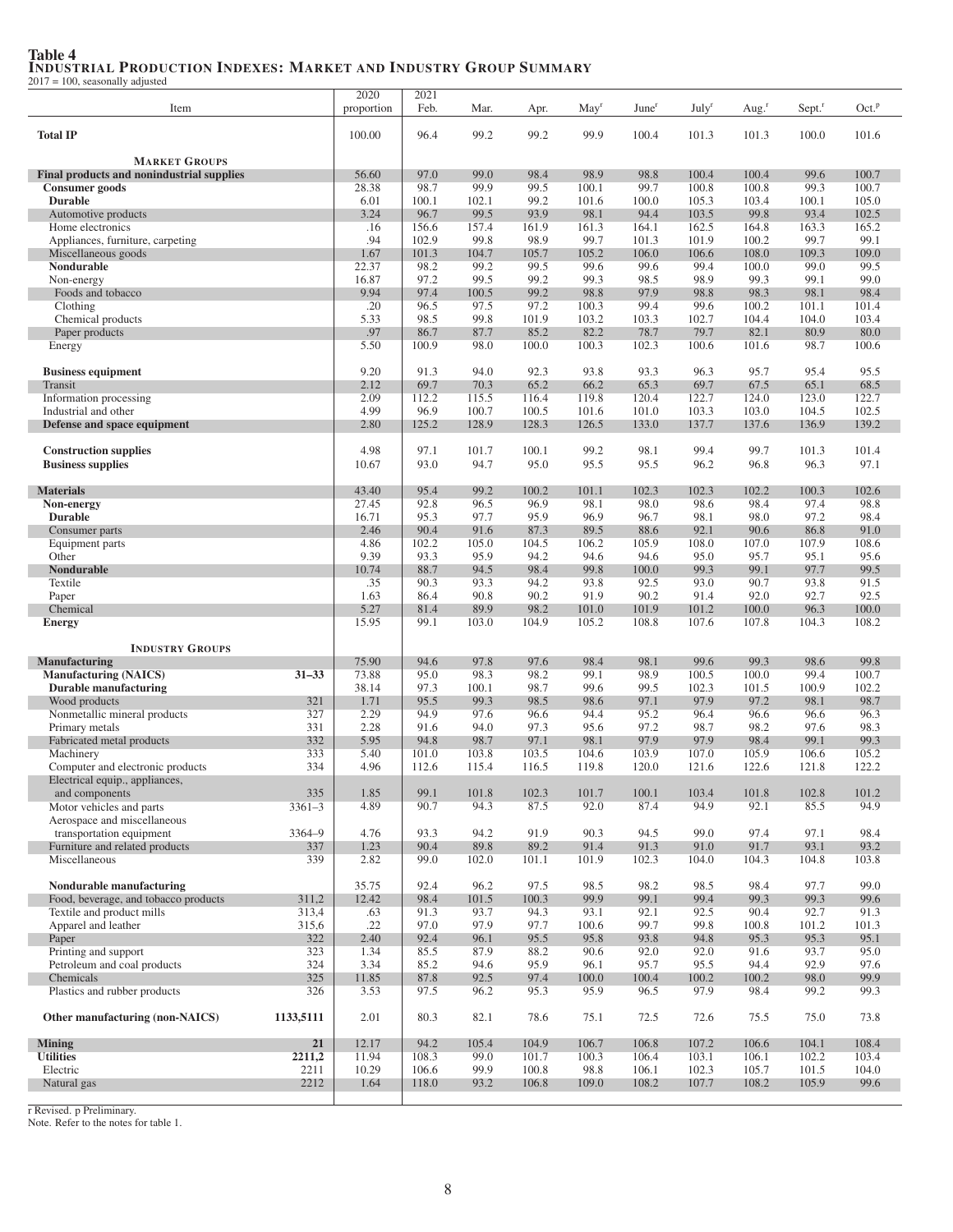#### Table 5 INDUSTRIAL PRODUCTION INDEXES: SPECIAL AGGREGATES 2017 = 100, seasonally adjusted

 $\overline{2020}$   $\overline{2021}$ <br>  $\overline{2021}$ Item proportion Feb. Mar. Apr. May<sup>r</sup> June<sup>r</sup> July<sup>r</sup> Aug.<sup>r</sup> Sept.<sup>r</sup> Oct.<sup>p</sup> **Total industry** 100.00 101.6 101.000 100.00 100.00 100.00 100.00 100.00 101.6 101.3 101.3 101.6 **Energy** 24.65 98.9 100.6 102.6 103.0 106.0 105.0 105.4 102.3 105.7 Consumer products 5.50 100.9 98.0 100.0 100.3 102.3 100.6 101.6 98.7 100.6 Commercial products<br>
2.69 06.8 96.2 98.8 98.7 101.3 100.8 101.8 99.6 102.0<br>
2.1 0.1 99.5 2.1 10.1 99.5 Oil and gas well drilling 213111 .50 77.6 78.6 80.7 84.2 85.8 91.1 92.1 91.0 99.5<br>Converted fuel 5.11 106.4 97.3 103.4 101.0 110.3 106.1 108.1 104.5 106.9 Converted fuel 5.11 106.4 97.3 103.4 101.0 110.3 106.1 108.1 104.5 106.9 Primary energy 10.84 10.84 94.9 104.9 104.9 106.5 107.4 107.6 107.0 103.5 108.1 Non-energy 2001 2002 2003 2004 2005 2006 2016 2017 2018 95.3 98.3 97.8 98.6 98.2 99.7 99.5 98.9 99.9 Selected high-technology industries<br>
Computers and peripheral equipment<br>
2.17 | 130.9 132.8 134.8 136.4 135.7 136.0 136.8 138.1 139.9<br>
2.17 | 130.9 132.8 134.8 136.4 135.7 136.0 136.8 138.1 139.9 Computers and peripheral equipment 3341 .28 170.7 173.4 176.9 176.1 175.9 168.3 169.8 170.2 171.5 Communications equipment Semiconductors and related electronic components 3344 1.29 118.2 120.0 121.6 124.8 122.8 122.9 122.8 124.0 126.3 Excluding selected high-technology **industries** 73.18 95.3 97.4 96.8 97.5 97.2 98.7 98.5 97.9 98.9 Motor vehicles and parts **3361–3** 4.89 90.7 94.3 87.5 92.0 87.4 94.9 92.1 85.5 94.9 Motor vehicles 3361 2.46 87.3 93.5 84.5 90.6 84.1 95.0 89.5 78.3 92.3 Motor vehicle parts **3363** 3363 2.00 91.7 93.9 89.5 92.3 89.8 92.6 92.1 88.9 93.8 Excluding motor vehicles and parts 68.29 94.6 97.6 97.5 98.0 98.0 99.0 99.0 98.8 99.2 Consumer goods 20.00 | 20.00 | 97.9 100.0 99.7 99.9 99.4 100.1 100.3 100.2 100.1 Business equipment 7.79 88.5 90.7 89.8 90.7 91.0 93.4 93.0 93.5 92.5 Construction supplies **1.96** 96.9 101.5 100.0 99.1 97.9 99.3 99.6 101.2 101.3<br>
Business supplies 7.58 90.4 92.9 92.3 92.9 92.1 93.1 93.6 93.6 93.9 Business supplies<br>
Materials 1.58 90.4 92.9 92.3 92.9 92.1 93.1 93.6 93.9<br>
Materials 98.3 97.4 98.5 Materials 25.14 92.3 96.1 96.9 97.9 98.1 98.4 98.3 97.4 98.5 Measures excluding selected high-technology industries<br>Total industry Total industry 197.83 97.83 95.7 98.5 98.5 99.2 99.7 100.5 100.5 99.2 100.8 Manufacturing<br>Durable 73.72 93.6 96.8 96.6 97.4 97.1 98.6 98.3 97.6 98.8 Durable 36.12 95.4 98.2 96.6 97.5 97.4 100.3 99.5 98.8 100.1 Measures excluding motor vehicles and parts Total industry 95.11 96.7 99.4 99.9 100.4 101.1 101.6 101.8 100.8 102.0 Manufacturing<br>Durable 71.00 94.8 98.0 98.3 98.8 98.9 100.0 99.8 99.6 100.2 Durable 33.41 98.3 100.9 100.4 100.7 101.3 103.3 103.0 103.3 103.3 Measures excluding selected high-technology industries and motor vehicles and parts Total industry 92.93 95.9 98.7 99.1 99.6 100.4 100.8 101.0 100.0 101.2 Manufacturing<sup>1</sup> 68.83 93.8 97.0 97.2 97.8 97.8 98.9 98.7 98.5 99.1 Stage-of-process components of non-energy materials, measures of the input to Finished processors<br>
Primary and semifinished processors<br>
18.15 91.4 95.6 97.1 98.0 98.2 98.0 98.2 96.9 98.3 Primary and semifinished processors 18.15 91.4

r Revised. p Preliminary.

1. The composition of manufacturing is specified in a note for the summary table.

#### Table 6 DIFFUSION INDEXES OF INDUSTRIAL PRODUCTION

| Percent              |      |      |      |      |      |      |      |      |       |      |      |      |
|----------------------|------|------|------|------|------|------|------|------|-------|------|------|------|
| Item                 | Jan  | Feb. | Mar. | Apr. | May  | June | July | Aug. | Sept. | Oct. | Nov. | Dec. |
|                      |      |      |      |      |      |      |      |      |       |      |      |      |
| One month earlier    |      |      |      |      |      |      |      |      |       |      |      |      |
| 2019                 | 43.6 | 42.2 | 48.6 | 43.2 | 55.4 | 52.0 | 42.9 | 57.4 | 43.6  | 35.1 | 57.8 | 53.0 |
| 2020                 | 59.8 | 56.1 | 25.3 | 11.8 | 57.8 | 72.6 | 73.6 | 65.9 | 60.5  | 69.3 | 62.3 | 60.0 |
| 2021                 | 65.9 | 33.8 | 76.4 | 49.8 | 56.1 | 51.5 | 57.6 | 50.2 | 48.5  |      |      |      |
| Three months earlier |      |      |      |      |      |      |      |      |       |      |      |      |
| 2019                 | 39.9 | 32.8 | 41.6 | 38.9 | 45.6 | 49.0 | 46.3 | 47.0 | 41.6  | 44.6 | 41.9 | 45.9 |
| 2020                 | 63.9 | 57.4 | 33.1 | 13.2 | 13.2 | 29.1 | 75.3 | 83.1 | 80.4  | 74.7 | 68.6 | 69.3 |
| 2021                 | 70.6 | 50.0 | 62.5 | 54.4 | 68.2 | 48.6 | 59.5 | 52.2 | 50.2  |      |      |      |
| Six months earlier   |      |      |      |      |      |      |      |      |       |      |      |      |
| 2019                 | 40.2 | 34.5 | 34.1 | 30.1 | 40.5 | 41.6 | 36.8 | 45.6 | 43.6  | 39.9 | 42.9 | 45.3 |
| 2020                 | 55.1 | 53.7 | 34.8 | 15.5 | 17.2 | 23.3 | 30.7 | 33.8 | 46.3  | 83.1 | 87.2 | 82.4 |
| 2021                 | 77.0 | 61.8 | 71.6 | 65.2 | 63.2 | 61.8 | 56.4 | 69.3 | 48.6  |      |      |      |

Note. The diffusion indexes are calculated as the percentage of series that increased over the indicated span (one, three, or six months) plus one-half the percentage that were unchanged.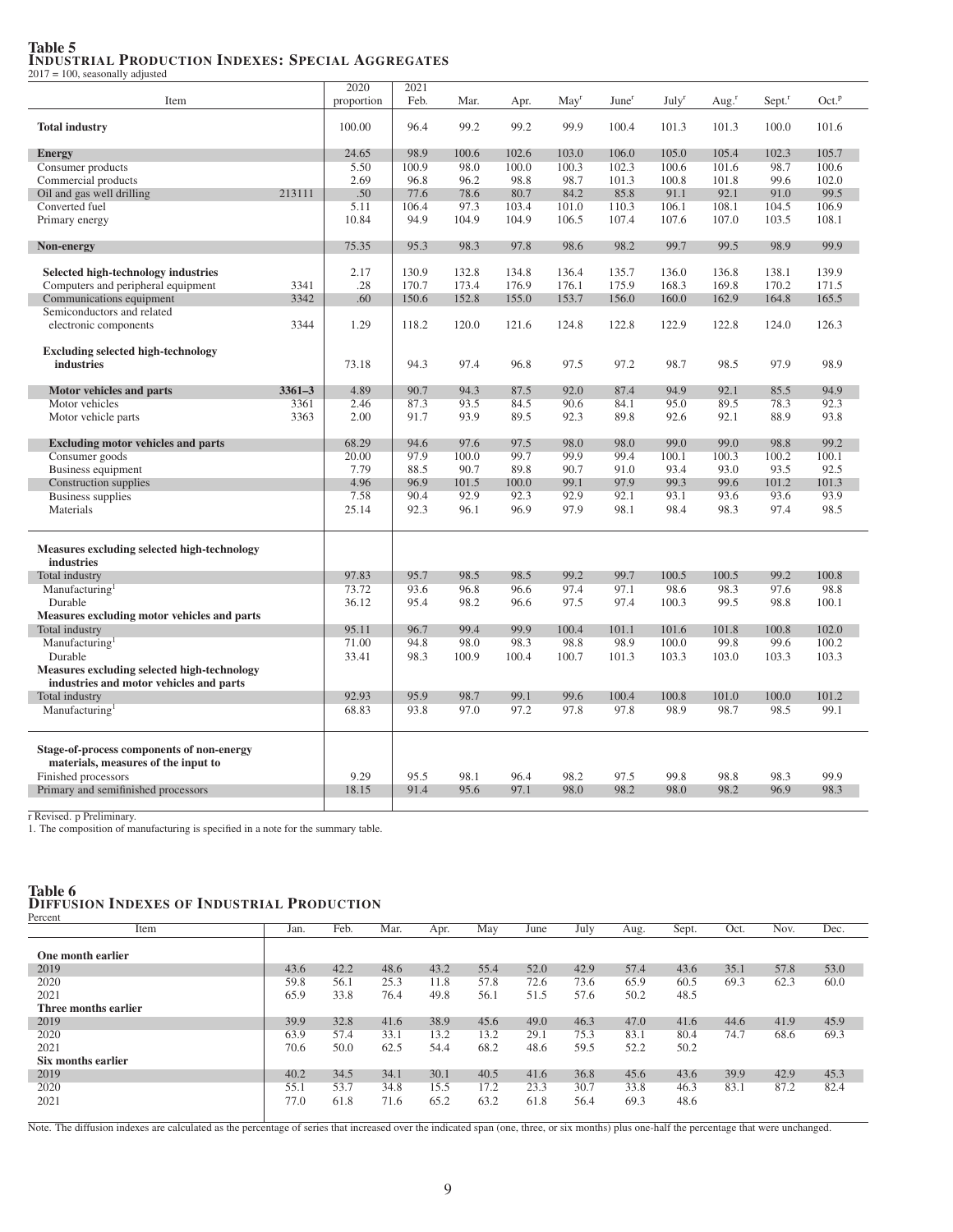| Item                                                                      |            | 2020<br>proportion | 1972-<br>2020<br>ave. | 1994-<br>95<br>high | 2009<br>low  | 2021<br>Q1   | $O2^r$       | $O3^r$       | 2021<br>$\text{May}^r$ | June <sup>r</sup> | July <sup>r</sup> | Aug. $^{\rm r}$ | Sept. <sup>r</sup> | Oct. <sup>p</sup> |
|---------------------------------------------------------------------------|------------|--------------------|-----------------------|---------------------|--------------|--------------|--------------|--------------|------------------------|-------------------|-------------------|-----------------|--------------------|-------------------|
|                                                                           |            |                    |                       |                     |              |              |              |              |                        |                   |                   |                 |                    |                   |
| <b>Total industry</b>                                                     |            | 100.00             | 79.6                  | 85.1                | 66.6         | 74.1         | 75.2         | 75.9         | 75.3                   | 75.6              | 76.2              | 76.2            | 75.2               | 76.4              |
| Manufacturing <sup>1</sup>                                                |            | 77.93              | 78.2                  | 84.7                | 63.5         | 74.5         | 75.4         | 76.3         | 75.7                   | 75.5              | 76.6              | 76.4            | 75.8               | 76.7              |
| <b>Manufacturing (NAICS)</b>                                              | $31 - 33$  | 75.66              | 78.1                  | 84.8                | 63.4         | 74.7         | 75.8         | 76.6         | 76.0                   | 75.9              | 77.0              | 76.7            | 76.1               | 77.1              |
| Durable manufacturing                                                     |            | 40.62              | 76.8                  | 83.8                | 58.3         | 74.2         | 74.2         | 75.8         | 74.4                   | 74.3              | 76.4              | 75.8            | 75.3               | 76.2              |
| Wood products                                                             | 321        | 1.49               | 76.7                  | 86.5                | 48.0         | 79.7         | 79.7         | 79.4         | 80.2                   | 78.8              | 79.6              | 78.9            | 79.6               | 80.1              |
| Nonmetallic mineral products                                              | 327        | 2.42               | 73.4                  | 82.5                | 44.5         | 71.7         | 70.5         | 71.5         | 69.7                   | 70.4              | 71.3              | 71.6            | 71.6               | 71.4              |
| Primary metals                                                            | 331        | 2.61               | 77.7                  | 94.4                | 49.6         | 67.1         | 70.4         | 71.6         | 69.6                   | 70.8              | 72.0              | 71.6            | 71.2               | 71.8              |
| Fabricated metal products                                                 | 332        | 5.94               | 77.6                  | 84.7                | 62.2         | 75.5         | 76.2         | 76.9         | 76.5                   | 76.3              | 76.4              | 76.8            | 77.4               | 77.6              |
| Machinery                                                                 | 333        | 5.52               | 77.6                  | 87.4                | 59.0         | 79.3         | 80.3         | 82.4         | 80.8                   | 80.3              | 82.8              | 82.0            | 82.5               | 81.5              |
| Computer and electronic products                                          | 334        | 5.29               | 77.4                  | 84.5                | 70.2         | 74.2         | 76.7         | 77.9         | 77.4                   | 77.3              | 78.0              | 78.2            | 77.4               | 77.4              |
| Electrical equip., appliances,                                            |            |                    |                       |                     |              |              |              |              |                        |                   |                   |                 |                    |                   |
| and components                                                            | 335        | 1.89               | 81.6                  | 92.7                | 66.9         | 77.4         | 78.2         | 79.5         | 78.4                   | 77.3              | 80.0              | 78.9            | 79.7               | 78.6              |
| Motor vehicles and parts                                                  | $3361 - 3$ | 5.80               | 75.1                  | 87.7                | 33.1         | 70.1         | 65.4         | 66.8         | 67.6                   | 64.3              | 69.8              | 67.7            | 62.9               | 69.8              |
| Aerospace and miscellaneous                                               |            |                    |                       |                     |              |              |              |              |                        |                   |                   |                 |                    |                   |
| transportation equipment                                                  | 3364-9     | 5.67               | 74.2                  | 71.3                | 72.4         | 70.2         | 69.3         | 73.6         | 67.9                   | 71.0              | 74.5              | 73.3            | 73.1               | 74.1              |
| Furniture and related products                                            | 337        | 1.17               | 77.1                  | 82.7                | 56.2         | 80.2         | 80.0         | 81.2         | 80.6                   | 80.6              | 80.3              | 81.0            | 82.2               | 82.3              |
| Miscellaneous                                                             | 339        | 2.83               | 76.7                  | 81.0                | 68.2         | 79.4         | 79.5         | 80.7         | 79.6                   | 79.7              | 80.7              | 80.7            | 80.8               | 79.8              |
| Nondurable manufacturing                                                  |            | 35.04              | 79.9                  | 86.1                | 68.8         | 75.3         | 77.5         | 77.5         | 77.9                   | 77.6              | 77.8              | 77.7            | 77.1               | 78.1              |
| Food, beverage, and tobacco products                                      | 311,2      | 12.20              | 80.3                  | 85.3                | 75.3         | 77.0         | 76.0         | 75.4         | 76.2                   | 75.4              | 75.6              | 75.4            | 75.3               | 75.4              |
| Textile and product mills                                                 | 313,4      | .73                | 78.3                  | 91.7                | 54.3         | 67.2         | 68.0         | 67.2         | 68.0                   | 67.3              | 67.6              | 66.1            | 67.8               | 66.8              |
| Apparel and leather                                                       | 315,6      | .24                | 76.2                  | 87.8                | 59.5         | 77.0         | 78.7         | 80.1         | 79.7                   | 79.1              | 79.3              | 80.3            | 80.8               | 81.0              |
| Paper                                                                     | 322        | 2.14               | 86.7                  | 92.6                | 72.7         | 83.1         | 83.9         | 83.7         | 84.5                   | 82.7              | 83.5              | 83.9            | 83.8               | 83.6              |
| Printing and support                                                      | 323        | 1.43               | 79.4                  | 85.4                | 58.7         | 70.6         | 73.6         | 75.4         | 73.8                   | 75.0              | 75.1              | 74.7            | 76.5               | 77.6              |
| Petroleum and coal products                                               | 324        | 3.08               | 84.7                  | 91.2                | 76.1         | 73.4         | 77.9         | 76.4         | 78.1                   | 77.7              | 77.5              | 76.5            | 75.3               | 78.9              |
| Chemicals                                                                 | 325        | 11.91              | 76.6                  | 82.1                | 64.8         | 71.8         | 77.8         | 78.2         | 78.4                   | 78.8              | 78.7              | 78.8            | 77.2               | 78.7              |
| Plastics and rubber products                                              | 326        | 3.32               | 82.0                  | 93.2                | 57.1         | 82.1         | 80.6         | 82.4         | 80.6                   | 81.0              | 82.0              | 82.3            | 82.8               | 82.7              |
| Other manufacturing (non-NAICS)                                           | 1133,5111  | 2.27               | 79.5                  | 83.2                | 65.4         | 67.6         | 64.4         | 64.4         | 64.1                   | 62.2              | 62.6              | 65.4            | 65.2               | 64.5              |
| <b>Mining</b>                                                             | 21         | 10.52              | 86.2                  | 88.3                | 78.3         | 71.2         | 75.1         | 75.1         | 75.5                   | 75.7              | 76.0              | 75.6            | 73.8               | 76.9              |
| <b>Utilities</b>                                                          | 2211,2     | 11.54              | 85.0                  | 93.2                | 78.0         | 74.5         | 74.1         | 74.3         | 72.3                   | 76.5              | 74.0              | 76.0            | 73.0               | 73.8              |
|                                                                           |            |                    |                       |                     |              |              |              |              |                        |                   |                   |                 |                    |                   |
| Selected high-technology industries<br>Computers and peripheral equipment | 3341       | 2.28<br>.29        | 77.4<br>78.0          | 86.4<br>87.5        | 71.6<br>84.3 | 79.3<br>83.4 | 80.5<br>85.6 | 79.4<br>82.0 | 81.0<br>85.6           | 79.9<br>85.4      | 79.5<br>81.5      | 79.3<br>82.1    | 79.4<br>82.2       | 79.8<br>82.6      |
| Communications equipment                                                  | 3342       | .71                | 75.5                  | 86.2                | 76.6         | 67.5         | 68.5         | 71.1         | 68.0                   | 68.8              | 70.3              | 71.3            | 71.8               | 71.9              |
| Semiconductors and related                                                |            |                    |                       |                     |              |              |              |              |                        |                   |                   |                 |                    |                   |
| electronic components                                                     | 3344       | 1.28               | 78.9                  | 92.0                | 63.5         | 85.1         | 85.9         | 83.1         | 87.1                   | 84.8              | 83.8              | 82.8            | 82.6               | 83.1              |
| <b>Measures excluding selected</b>                                        |            |                    |                       |                     |              |              |              |              |                        |                   |                   |                 |                    |                   |
| high-technology industries                                                |            |                    | 79.7                  |                     |              |              |              |              |                        |                   |                   |                 |                    |                   |
| Total industry                                                            |            | 97.72              |                       | 85.0                | 66.3         | 74.0         | 75.1         | 75.8         | 75.1                   | 75.5              | 76.1              | 76.1            | 75.1               | 76.3              |
| Manufacturing <sup>1</sup>                                                |            | 75.65              | 78.2                  | 84.6                | 63.0         | 74.4         | 75.3         | 76.2         | 75.5                   | 75.3              | 76.5              | 76.2            | 75.7               | 76.6              |
| STAGE-OF-PROCESS GROUPS                                                   |            |                    |                       |                     |              |              |              |              |                        |                   |                   |                 |                    |                   |
| Crude                                                                     |            | 13.84              | 85.4                  | 89.7                | 76.5         | 71.5         | 76.7         | 76.5         | 77.4                   | 77.6              | 77.7              | 77.1            | 74.6               | 77.8              |
| Primary and semifinished                                                  |            | 45.82              | 80.2                  | 87.9                | 63.5         | 74.2         | 74.7         | 75.0         | 74.3                   | 75.1              | 75.0              | 75.4            | 74.6               | 75.5              |
| Finished                                                                  |            | 40.34              | 76.8                  | 80.7                | 66.5         | 75.1         | 75.3         | 76.8         | 75.6                   | 75.5              | 77.1              | 76.9            | 76.4               | 77.0              |
|                                                                           |            |                    |                       |                     |              |              |              |              |                        |                   |                   |                 |                    |                   |

# Table 7 CAPACITY UTILIZATION Percent of capacity, seasonally adjusted

r Revised. p Preliminary. 1. The composition of manufacturing is specified in a note for the summary table.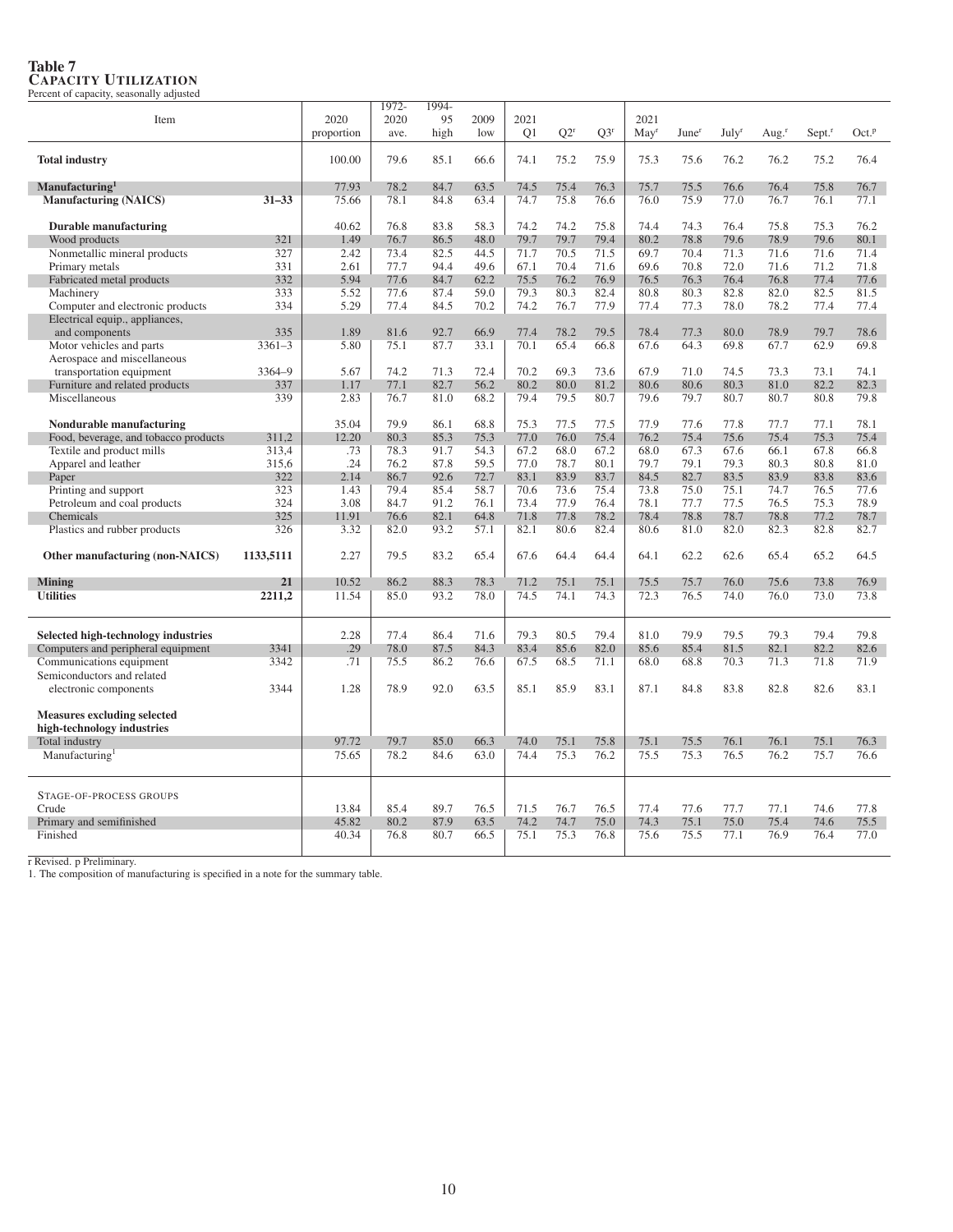## Table 8 INDUSTRIAL CAPACITY Percent change

|                                                                       |           |                     |              |            |           |            |                                  |               |               |                |                 |                 | Monthly          |
|-----------------------------------------------------------------------|-----------|---------------------|--------------|------------|-----------|------------|----------------------------------|---------------|---------------|----------------|-----------------|-----------------|------------------|
|                                                                       |           | Average annual rate |              |            |           |            | Fourth quarter to fourth quarter |               |               | Annual rate    |                 |                 | rate             |
| Item                                                                  | 1972-     | 1980-               | 1989-        | $1995-$    |           |            |                                  |               | 2021          |                |                 |                 | 2021             |
|                                                                       | 79        | 88                  | 94           | 2021       | 2018      | 2019       | 2020                             | 2021          | Q1            | Q <sub>2</sub> | Q <sub>3</sub>  | Q <sub>4</sub>  | Oct.             |
| <b>Total industry</b>                                                 | 3.1       | 1.9                 | 2.3          | 1.7        | .5        | 1.4        | $-.1$                            | .4            | $\Omega$ .    | $\cdot$ 3      | $.5\phantom{0}$ | .7              | $\cdot$ 1        |
| Manufacturing <sup>1</sup>                                            | 3.2       | 2.2                 | 2.6          | 1.6        | $\cdot$ 1 | $\cdot$ 2  | $-.7$                            | $\cdot$ 1     | $-.3$         | 0.             | .3              | $.3\phantom{0}$ | .0               |
| Mining<br><b>Utilities</b>                                            | .7<br>4.4 | $\cdot$ .2<br>2.2   | $-.6$<br>1.8 | 1.3<br>1.7 | 2.9<br>.6 | 7.4<br>1.7 | .3<br>2.9                        | $-1.1$<br>2.6 | $-2.0$<br>2.7 | $-1.5$<br>2.5  | $-.7$<br>2.5    | $-.2$<br>2.5    | .0<br>$\cdot$ .2 |
| Selected high-technology industries                                   | 18.6      | 16.6                | 16.1         | 16.6       | 6.4       | 10.4       | 3.1                              | 8.2           | 5.6           | 8.0            | 9.6             | 9.9             | .8               |
| Manufacturing <sup>1</sup> ex. selected<br>high-technology industries | 2.6       | 1.3                 | 1.6          | .5         | $-.1$     | $-.2$      | $-.8$                            | $-.1$         | $-.4$         | $-.2$          | .0              | $\cdot$ 1       | .0               |
| STAGE-OF-PROCESS GROUPS                                               |           |                     |              |            |           |            |                                  |               |               |                |                 |                 |                  |
| Crude                                                                 | 1.5       | $.5\,$              | $-.4$        | 1.1        | 1.3       | 5.2        | $\cdot$ 1                        | $-.5$         | $-1.3$        | $-.8$          | $-.2$           | $\cdot$ 1       | .0               |
| Primary and semifinished                                              | 3.0       | 1.3                 | 2.5          | 1.8        | $-.3$     | .3         | $-.1$                            | .6            | .4            | $.6\,$         | .8              | .8              | $\cdot$          |
| Finished                                                              | 3.9       | 3.2                 | 2.8          | 1.5        | 1.2       | .5         | $-.4$                            | $\cdot$ 1     | $-.2$         | .0             | $\cdot$         | $\cdot$ 3       | .0               |

1. The composition of manufacturing is specified in a note for the summary table.

## Table 9 GROSS VALUE OF FINAL PRODUCTS AND NONINDUSTRIAL SUPPLIES Billions of 2012 dollars at annual rate, seasonally adjusted

|                                              |         |         | 2021    |         |         | 2021           |                   |                   |                  |                      |                   |
|----------------------------------------------|---------|---------|---------|---------|---------|----------------|-------------------|-------------------|------------------|----------------------|-------------------|
| Item                                         | 2012    | 2020    | Q1      | $Q2^r$  | $Q3^r$  | $\text{May}^r$ | June <sup>r</sup> | July <sup>r</sup> | Aug <sup>r</sup> | $Sept.$ <sup>r</sup> | Oct. <sup>p</sup> |
| Final products and nonindustrial<br>supplies | 4,006.0 | 3,811.0 | 3,992.2 | 4,002.4 | 4,048.6 | 4,011.1        | 4,006.9           | 4,088.5           | 4,064.7          | 3,992.6              | 4,100.2           |
| <b>Final products</b>                        | 2,985.7 | 2,831.8 | 2,981.5 | 2,977.4 | 3,014.8 | 2,985.5        | 2,982.1           | 3,059.1           | 3,028.6          | 2,956.8              | 3,052.8           |
| Consumer goods                               | 2,176.0 | 2,151.9 | 2,238.0 | 2,238.8 | 2,247.8 | 2,246.9        | 2,239.2           | 2,281.5           | 2,261.5          | 2,200.5              | 2,276.6           |
| Durable                                      | 415.6   | 450.5   | 493.3   | 465.4   | 475.0   | 475.5          | 460.8             | 501.4             | 480.4            | 443.3                | 488.5             |
| Automotive products                          | 269.2   | 302.9   | 331.9   | 306.9   | 314.2   | 316.7          | 302.0             | 338.4             | 319.4            | 284.8                | 327.1             |
| Other durable goods                          | 146.4   | 150.0   | 164.0   | 162.9   | 164.9   | 162.2          | 163.7             | 165.2             | 164.6            | 165.0                | 164.2             |
| Nondurable                                   | 1,760.4 | 1,703.5 | 1,737.8 | 1,770.9 | 1,769.4 | 1.767.9        | 1,776.4           | 1.774.6           | 1,777.4          | 1,756.1              | 1,784.0           |
|                                              |         |         |         |         |         |                |                   |                   |                  |                      |                   |
| Equipment, total                             | 809.8   | 683.4   | 746.9   | 741.8   | 771.6   | 741.7          | 746.2             | 782.3             | 771.5            | 761.1                | 780.8             |
| Business and defense                         | 774.5   | 666.9   | 730.8   | 723.6   | 751.6   | 723.4          | 727.4             | 762.5             | 751.4            | 740.9                | 758.3             |
| <b>Business</b>                              | 645.7   | 530.1   | 578.9   | 568.0   | 584.5   | 572.5          | 566.8             | 595.4             | 584.5            | 573.5                | 588.0             |
| Defense and space                            | 128.8   | 134.2   | 148.9   | 152.1   | 163.0   | 147.8          | 156.8             | 163.1             | 162.8            | 163.1                | 166.0             |
|                                              |         |         |         |         |         |                |                   |                   |                  |                      |                   |
| <b>Nonindustrial supplies</b>                | 1,020.3 | 979.3   | 1,012.1 | 1,025.4 | 1,034.4 | 1,026.1        | 1,025.4           | 1,031.2           | 1,036.9          | 1,035.3              | 1,048.0           |
| Construction supplies                        | 243.9   | 255.6   | 267.5   | 265.3   | 267.7   | 265.7          | 262.2             | 265.7             | 266.0            | 271.3                | 271.7             |
| Business supplies                            | 776.4   | 721.4   | 741.6   | 758.1   | 764.7   | 758.3          | 761.7             | 763.6             | 769.2            | 761.3                | 774.2             |
| Commercial energy products                   | 274.9   | 266.3   | 277.1   | 288.2   | 290.7   | 286.0          | 293.1             | 290.6             | 294.3            | 287.2                | 296.3             |
|                                              |         |         |         |         |         |                |                   |                   |                  |                      |                   |

r Revised. p Preliminary.

# Table 10 GROSS-VALUE-WEIGHTED INDUSTRIAL PRODUCTION: STAGE-OF-PROCESS GROUPS Percent change, seasonally adjusted

|              |             |      | Fourth quarter to     |        |                |             |             |                          |                   |                   |              |                        |                   |          |
|--------------|-------------|------|-----------------------|--------|----------------|-------------|-------------|--------------------------|-------------------|-------------------|--------------|------------------------|-------------------|----------|
|              |             |      | fourth quarter        |        |                | Annual rate |             |                          |                   |                   | Monthly rate |                        |                   | Oct. '20 |
| Item         | 2020        |      |                       |        | 2021           |             |             | 2021                     |                   |                   |              |                        |                   | to       |
|              | gross value | 2018 | 2019                  | 2020   | O <sub>1</sub> | $O2^r$      | $O3^r$      | May                      | June <sup>1</sup> | July <sup>r</sup> | Aug.'        | Sept.                  | Oct. <sup>p</sup> | Oct. '21 |
|              |             |      |                       |        |                |             |             |                          |                   |                   |              |                        |                   |          |
| Finished     | 2.120.7     | 2.2  | 1.4<br>- 1            | $-2.3$ | 1.2            | $-5.$       | 8.6         | $.8\phantom{0}$          | $\sim$            | 4.1               | $-1.5$       | $-2.2$                 | 3.2               | 3.2      |
| Semifinished | .856.5      | 1.4  | $-3.0$                | $-2.6$ | 1.3            | $-3.4$      | 4.9         | $-11$                    |                   | .6                | .8           | -1.1                   | 1.2               | 3.2      |
| Primary      | 1.713.8     | 1.2  | $\sim$ $\sim$<br>$-5$ | $-8.1$ |                | 21.7        | $-1$<br>1.4 | $\overline{\phantom{0}}$ | 1.9               | $-.9$             | $-11$        | $\overline{ }$<br>-1.7 | 2.4               | 6.7      |
| Crude        | 874.2       | 7.2  | $-2.5$                | $-7.9$ | 12.7           | 33.2        | $-2.5$      | 35<br>ن د                |                   | -.4               | $-.7$        | $-3.2$                 | 4.0               | 6.4      |
|              |             |      |                       |        |                |             |             |                          |                   |                   |              |                        |                   |          |

r Revised. p Preliminary.

1. Billions of 2012 dollars.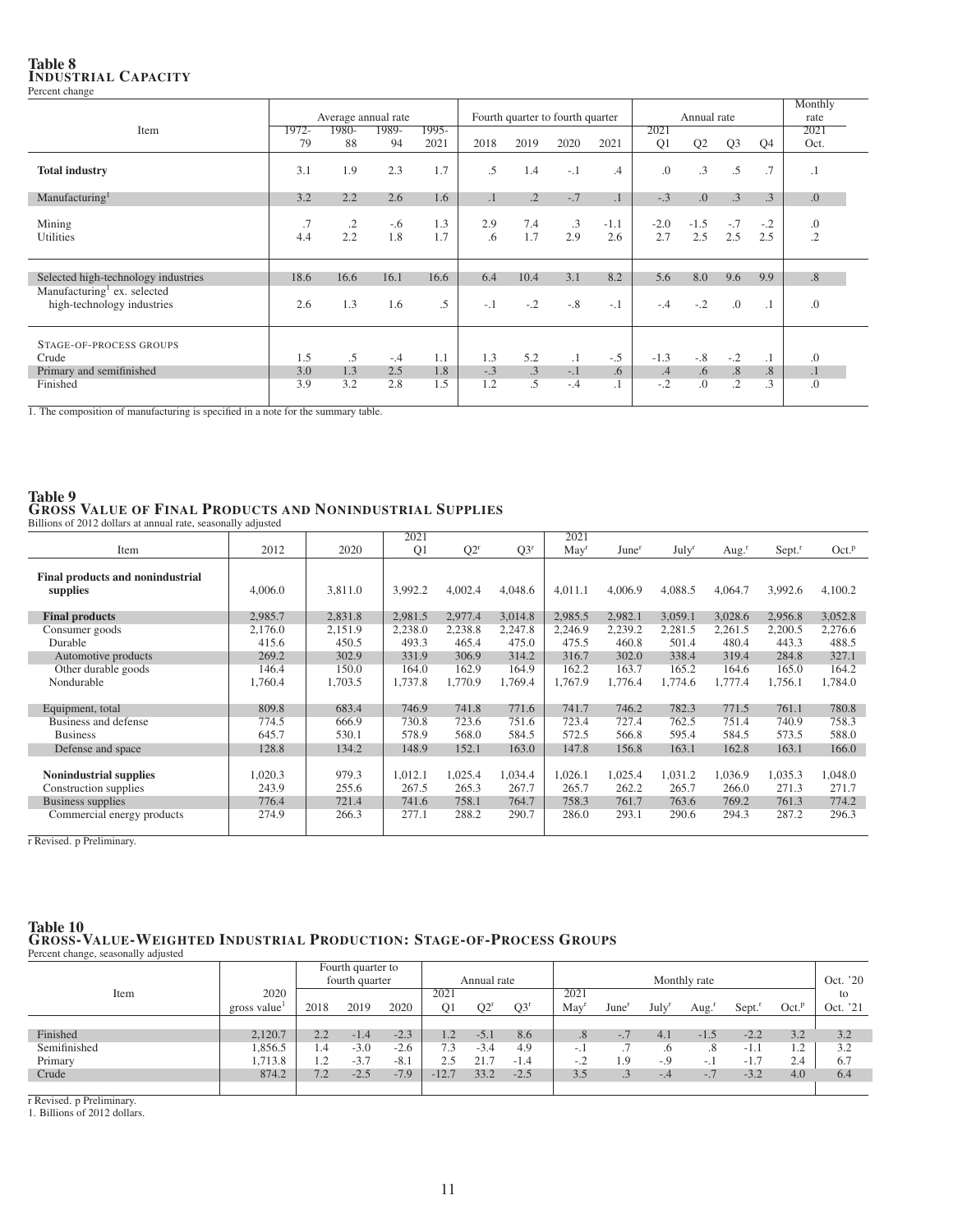| Seasonally adjusted<br>Year                       | Jan.            | Feb.                | Mar.                | Apr.                    | May                      | June                | July                 | Aug.                 | Sept.              | Oct.               | Nov.              | Dec.             | Q <sub>1</sub>   | Q <sub>2</sub>    | $\overline{Q3}$ | Q4              | Annual           |
|---------------------------------------------------|-----------------|---------------------|---------------------|-------------------------|--------------------------|---------------------|----------------------|----------------------|--------------------|--------------------|-------------------|------------------|------------------|-------------------|-----------------|-----------------|------------------|
| $IP$ (percent<br>$change)$ <sup>1</sup><br>1999   | .4              | .6                  | $\overline{2}$      | $\cdot$                 | .6                       | $-.1$               | .6                   | .4                   | $-.4$              | 1.3                | .5                | $.8\,$           | 4.6              | 3.8               | 3.6             | 7.3             | 4.4              |
| 2000                                              | $-.1$           | $\cdot$ 4           | $\cdot$             | .6                      | $\cdot$ 3                | $\cdot$ 1           | $-.2$                | $-.3$                | $.4\,$             | $-.4$              | $\overline{0}$ .  | $-.3$            | 4.1              | 5.0               | $-.4$           | $-1.1$          | 3.8              |
| 2001<br>2002                                      | $-.6$<br>.7     | $-.7$<br>.0         | $-.2$<br>.8         | $-.3$<br>.5             | $-.6$<br>.4              | $-.6$<br>.8         | $-.6$<br>0.          | $-.1$<br>$-.1$       | $-.5$<br>$\cdot$ 1 | $-.3$<br>$-.3$     | $-.6$<br>.6       | $\cdot$<br>$-.5$ | $-5.1$<br>2.9    | $-5.0$<br>6.4     | $-5.5$<br>2.5   | $-4.3$<br>$-.2$ | $-3.1$<br>.3     |
| 2003                                              | .8              | $\cdot$             | $-.3$               | $-.6$                   | 0.                       | $\cdot$ 1           | $.5\overline{)}$     | $-.2$                | .7                 | $\cdot$            | .7                | $\cdot$ 1        | 2.5              | $-3.0$            | 2.8             | 3.9             | 1.3              |
| 2004                                              | .2              | .6                  | $-.4$               | $.4\,$                  | .7                       | $-.8$               | .7                   | $\cdot$              | $\cdot$ 1          | .9                 | $\cdot$ .2        | .7               | 2.8              | 2.3               | 2.3             | 5.8             | 2.7              |
| 2005<br>2006                                      | .4<br>$\cdot$ 1 | .7<br>.0            | $-.2$<br>.3         | $\cdot$ .2<br>$\cdot$ 3 | $\cdot$ 1<br>.0          | .4<br>.3            | $-.3$<br>$-.1$       | .4<br>$\cdot$ 4      | $-1.9$<br>$-.2$    | 1.2<br>$-.1$       | 1.1<br>$-.1$      | $.5\,$<br>1.0    | 5.8<br>3.8       | 2.2<br>2.4        | $-1.7$<br>1.5   | 3.6<br>.9       | 3.4<br>2.2       |
| 2007<br>2008                                      | $-.4$<br>$-.1$  | 1.0<br>$-.4$        | $\cdot$ .2<br>$-.3$ | .7<br>$-.7$             | $\cdot$ 1<br>$-.6$       | .0<br>$-.2$         | -.1<br>$-.5$         | $\cdot$ .2<br>$-1.6$ | .2<br>$-4.3$       | $-.3$<br>.9        | .6<br>$-1.3$      | .0<br>$-2.8$     | 4.0<br>$-1.3$    | 5.0<br>$-5.8$     | .6<br>$-12.4$   | 1.2<br>$-16.1$  | 2.6<br>$-3.5$    |
|                                                   |                 |                     |                     |                         |                          |                     |                      |                      |                    |                    |                   |                  |                  |                   |                 |                 |                  |
| 2009<br>2010                                      | $-2.5$<br>1.1   | $-.7$<br>.3         | $-1.6$<br>.7        | $-.8$<br>.4             | $-1.0$<br>1.4            | $-.3$<br>$\cdot$ .2 | 1.1<br>.4            | 1.1<br>.3            | .8<br>$\cdot$ .2   | $\cdot$ 3<br>$-.2$ | $.4\,$<br>$\cdot$ | .3<br>1.0        | $-20.8$<br>8.0   | $-10.8$<br>8.2    | 6.5<br>5.4      | 6.4<br>1.6      | $-11.5$<br>5.5   |
| 2011<br>2012                                      | $-.2$<br>.6     | $-.4$<br>.3         | 1.0<br>$-.5$        | $-.3$<br>.8             | $\cdot$ .2<br>$\cdot$ .2 | .3<br>.0            | $.5\,$<br>$\cdot$ .2 | .6<br>$-.4$          | $-.1$<br>$-.1$     | .6<br>.3           | 0.<br>$.5\,$      | .5<br>$\cdot$ .2 | 2.1<br>3.9       | 1.5<br>2.6        | 4.6<br>$-.1$    | 4.0<br>2.1      | 3.1<br>3.0       |
| 2013                                              | $\cdot$         | .5                  | .4                  | $-.1$                   | $\cdot$ 1                | $\cdot$ 1           | $-.3$                | .6                   | .6                 | $-.1$              | .3                | $\cdot$ .2       | 2.9              | 1.9               | 1.6             | 2.7             | 2.0              |
| 2014                                              | $-.3$           | .8                  | 1.0                 | $\cdot$ 1               | .4                       | .3                  | .3                   | $-.2$                | .3                 | 0.                 | .7                | $-.1$            | 2.9              | 5.4               | 2.4             | 2.3             | 3.0              |
| 2015<br>2016                                      | $-.7$<br>.7     | $-.6$<br>$-.5$      | $-.3$<br>$-.8$      | $-.6$<br>.3             | $-.4$<br>$-.2$           | $-.3$<br>.4         | .7<br>$\cdot$ .2     | $-.3$<br>$-.2$       | $-.3$<br>$-.1$     | $-.4$<br>$\cdot$   | $-.7$<br>$-.4$    | -.6<br>.7        | $-4.2$<br>$-2.3$ | $-5.5$<br>$-1.6$  | .0<br>1.0       | $-5.5$<br>-.6   | $-1.4$<br>$-2.2$ |
| 2017                                              | $-.2$           | $-.4$               | .8                  | .9                      | $\cdot$ 1                | $\cdot$             | $-.1$                | $-.5$                | $\Omega$ .         | 1.2                | $\cdot$ 3         | $\cdot$ 1        | .6               | 5.9               | $-1.1$          | 5.4             | 1.3              |
| 2018                                              | .0              | $\cdot$ 3           | .6                  | 1.1                     | $-.8$                    | .7                  | $\cdot$ .2           | .6                   | $\Omega$ .         | $-.1$              | $-.1$             | $\Omega$ .       | 2.2              | 5.3               | 3.4             | $-.1$           | 3.2              |
| 2019<br>2020                                      | $-.5$<br>$-.5$  | $-.6$<br>$\cdot$ .2 | $\cdot$ 1<br>$-3.8$ | $-.6$<br>$-13.6$        | $\cdot$ .2<br>1.9        | $-.1$<br>6.2        | $-.3$<br>4.1         | .6<br>1.1            | $-.4$<br>$-.3$     | $-.8$<br>1.1       | $.5\,$<br>.5      | $-.4$<br>1.2     | $-3.6$<br>$-6.7$ | $-2.3$<br>$-42.4$ | .0<br>44.5      | $-2.6$<br>8.2   | $-.8$<br>$-7.2$  |
| 2021                                              | 1.1             | $-3.0$              | 2.9                 | $\cdot$ 1               | .7                       | .5                  | .8                   | .0                   | $-1.3$             | 1.6                |                   |                  | 4.0              | 6.4               | 3.9             |                 |                  |
| IP $(2017=100)$                                   |                 |                     |                     |                         |                          |                     |                      |                      |                    |                    |                   |                  |                  |                   |                 |                 |                  |
| 2019<br>2020                                      | 103.3<br>101.1  | 102.7<br>101.3      | 102.9<br>97.4       | 102.3<br>84.2           | 102.5<br>85.8            | 102.4<br>91.2       | 102.1<br>94.9        | 102.7<br>95.9        | 102.3<br>95.6      | 101.5<br>96.6      | 102.0<br>97.2     | 101.6<br>98.3    | 103.0<br>100.0   | 102.4<br>87.1     | 102.4<br>95.5   | 101.7<br>97.4   | 102.3<br>95.0    |
| 2021                                              | 99.4            | 96.4                | 99.2                | 99.2                    | 99.9                     | 100.4               | 101.3                | 101.3                | 100.0              | 101.6              |                   |                  | 98.3             | 99.9              | 100.8           |                 |                  |
| Capacity<br>( <i>percent of</i><br>$2017$ output) |                 |                     |                     |                         |                          |                     |                      |                      |                    |                    |                   |                  |                  |                   |                 |                 |                  |
| 2019<br>2020                                      | 131.3<br>132.8  | 131.5<br>132.8      | 131.7<br>132.8      | 131.9<br>132.8          | 132.1<br>132.8           | 132.2<br>132.7      | 132.4<br>132.7       | 132.5<br>132.7       | 132.6<br>132.7     | 132.7<br>132.6     | 132.7<br>132.6    | 132.8<br>132.6   | 131.5<br>132.8   | 132.1<br>132.8    | 132.5<br>132.7  | 132.7<br>132.6  | 132.2<br>132.7   |
| 2021                                              | 132.6           | 132.6               | 132.7               | 132.7                   | 132.7                    | 132.8               | 132.8                | 132.9                | 133.0              | 133.1              |                   |                  | 132.6            | 132.7             | 132.9           |                 |                  |
| <b>Utilization</b><br>( <i>percent</i> )          |                 |                     |                     |                         |                          |                     |                      |                      |                    |                    |                   |                  |                  |                   |                 |                 |                  |
| 1999<br>2000                                      | 82.0<br>82.2    | 82.1<br>82.2        | 81.9<br>82.2        | 81.8<br>82.4            | 82.0<br>82.4             | 81.6<br>82.2        | 81.8<br>81.7         | 81.9<br>81.3         | 81.2<br>81.3       | 82.0<br>80.8       | 82.1<br>80.5      | 82.5<br>80.0     | 82.0<br>82.2     | 81.8<br>82.3      | 81.6<br>81.4    | 82.2<br>80.4    | 81.9<br>81.6     |
| 2001                                              | 79.3            | 78.5                | 78.1                | 77.6                    | 76.9                     | 76.3                | 75.6                 | 75.3                 | 74.8               | 74.4               | 73.8              | 73.7             | 78.6             | 76.9              | 75.3            | 74.0            | 76.2             |
| 2002<br>2003                                      | 74.0<br>75.9    | 73.9<br>76.1        | 74.4<br>75.9        | 74.7<br>75.4            | 75.0<br>75.4             | 75.5<br>75.5        | 75.5<br>75.9         | 75.4<br>75.8         | 75.5<br>76.3       | 75.3<br>76.4       | 75.7<br>76.9      | 75.3<br>77.0     | 74.1<br>76.0     | 75.1<br>75.4      | 75.5<br>76.0    | 75.4<br>76.8    | 75.0<br>76.0     |
| 2004                                              | 77.1            | 77.6                | 77.3                | 77.7                    | 78.2                     | 77.6                | 78.2                 | 78.3                 | 78.4               | 79.1               | 79.2              | 79.8             | 77.4             | 77.8              | 78.3            | 79.4            | 78.2             |
| 2005<br>2006                                      | 80.0<br>80.6    | 80.5<br>80.5        | 80.3<br>80.6        | 80.4<br>80.8            | 80.4<br>80.6             | 80.6<br>80.7        | 80.2<br>80.5         | 80.4<br>80.7         | 78.7<br>80.4       | 79.6<br>80.1       | 80.3<br>79.9      | 80.6<br>80.5     | 80.3<br>80.6     | 80.5<br>80.7      | 79.8<br>80.6    | 80.2<br>80.2    | 80.2<br>80.5     |
| 2007                                              | 80.0            | 80.6                | 80.5                | 80.9                    | 80.8                     | 80.7                | 80.5                 | 80.6                 | 80.7               | 80.5               | 80.9              | 80.9             | 80.4             | 80.8              | 80.6            | 80.8            | 80.6             |
| 2008                                              | 80.9            | 80.6                | 80.4                | 79.9                    | 79.5                     | 79.3                | 79.0                 | 77.7                 | 74.3               | 74.9               | 73.9              | 71.7             | 80.6             | 79.6              | 77.0            | 73.5            | 77.7             |
| 2009<br>2010                                      | 69.8<br>70.6    | 69.3<br>71.0        | 68.1<br>71.7        | 67.5<br>72.1            | 66.8<br>73.3             | 66.6<br>73.6        | 67.3<br>74.1         | 68.1<br>74.5         | 68.7<br>74.7       | 69.0<br>74.7       | 69.4<br>74.8      | 69.7<br>75.6     | 69.1<br>71.1     | 67.0<br>73.0      | 68.1<br>74.4    | 69.4<br>75.0    | 68.4<br>73.4     |
| 2011                                              | 75.5            | 75.1                | 75.9                | 75.6                    | 75.7                     | 75.8                | 76.2                 | 76.5                 | 76.4               | 76.7               | 76.6              | 76.9             | 75.5             | 75.7              | 76.4            | 76.7            | 76.1             |
| 2012<br>2013                                      | 77.2<br>76.7    | 77.3<br>77.0        | 76.8<br>77.2        | 77.2<br>77.1            | 77.2<br>77.0             | 77.0<br>77.1        | 77.1<br>76.8         | 76.6<br>77.2         | 76.5<br>77.5       | 76.6<br>77.3       | 76.8<br>77.5      | 76.9<br>77.6     | 77.1<br>77.0     | 77.1<br>77.1      | 76.7<br>77.1    | 76.8<br>77.5    | 76.9<br>77.2     |
| 2014                                              | 77.3            | 77.8                | 78.5                | 78.5                    | 78.7                     | 78.9                | 79.0                 | 78.8                 | 78.9               | 78.9               | 79.3              | 79.2             | 77.8             | 78.7              | 78.9            | 79.1            | 78.6             |
| 2015                                              | 78.6            | 78.0                | 77.8                | 77.3                    | 76.9                     | 76.6                | 77.2                 | 77.0                 | 76.7               | 76.4               | 75.8              | 75.4             | 78.1             | 76.9              | 76.9            | 75.9            | 77.0             |
| 2016<br>2017                                      | 75.9<br>75.2    | 75.5<br>74.9        | 74.9<br>75.5        | 75.1<br>76.3            | 74.9<br>76.5             | 75.2<br>76.6        | 75.4<br>76.6         | 75.2<br>76.3         | 75.1<br>76.5       | 75.1<br>77.5       | 74.8<br>77.8      | 75.3<br>77.9     | 75.4<br>75.2     | 75.1<br>76.5      | 75.2<br>76.5    | 75.1<br>77.7    | 75.2<br>76.5     |
| 2018                                              | 77.9            | 78.2                | 78.7                | 79.5                    | 78.8                     | 79.4                | 79.5                 | 79.9                 | 79.8               | 79.5               | 79.4              | 79.2             | 78.3             | 79.3              | 79.7            | 79.4            | 79.2             |
| 2019                                              | 78.7            | 78.1                | 78.1                | 77.5                    | 77.6                     | 77.4                | 77.1                 | 77.5                 | 77.2               | 76.5               | 76.8              | 76.5             | 78.3             | 77.5              | 77.2            | 76.6            | 77.4             |
| 2020<br>2021                                      | 76.1<br>75.0    | 76.3<br>72.7        | 73.4<br>74.8        | 63.4<br>74.8            | 64.7<br>75.3             | 68.7<br>75.6        | 71.5<br>76.2         | 72.3<br>76.2         | 72.1<br>75.2       | 72.9<br>76.4       | 73.3              | 74.1             | 75.3<br>74.1     | 65.6<br>75.2      | 71.9<br>75.9    | 73.4            | 71.6             |
|                                                   |                 |                     |                     |                         |                          |                     |                      |                      |                    |                    |                   |                  |                  |                   |                 |                 |                  |

# Table 11 HISTORICAL STATISTICS FOR INDUSTRIAL PRODUCTION, CAPACITY, AND UTILIZATION: Total Industry Seasonally adjusted

1. Quarterly percentage changes are at annual rates. Annual percentage changes are calculated from annual averages.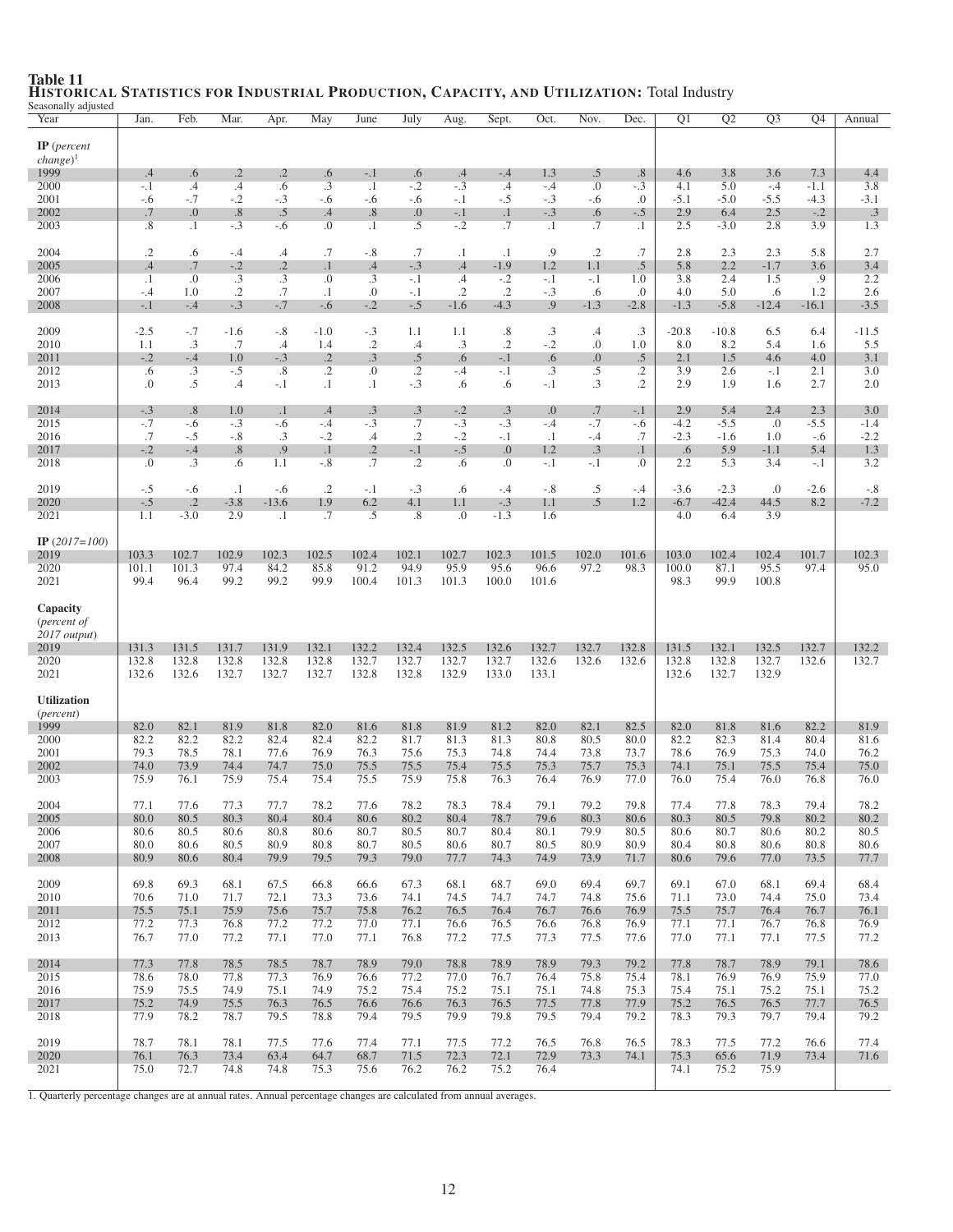| seasonally adjusted<br>Year                       | Jan.                     | Feb.           | Mar.            | Apr.                    | May                      | June                     | July                 | Aug.           | Sept.               | Oct.               | Nov.           | Dec.              | Q <sub>1</sub>   | Q2                | $\overline{Q3}$     | Q4                  | Annual           |
|---------------------------------------------------|--------------------------|----------------|-----------------|-------------------------|--------------------------|--------------------------|----------------------|----------------|---------------------|--------------------|----------------|-------------------|------------------|-------------------|---------------------|---------------------|------------------|
|                                                   |                          |                |                 |                         |                          |                          |                      |                |                     |                    |                |                   |                  |                   |                     |                     |                  |
| $IP$ (percent                                     |                          |                |                 |                         |                          |                          |                      |                |                     |                    |                |                   |                  |                   |                     |                     |                  |
| $change)^2$                                       |                          |                |                 |                         |                          |                          |                      |                |                     |                    |                |                   |                  |                   |                     |                     |                  |
| 1999                                              | .3                       | .9<br>.3       | 0.              | .3                      | .8<br>0.                 | $-.2$<br>$\overline{.2}$ | $\cdot$<br>$\cdot$ 1 | .6             | $-.4$               | 1.5                | .7<br>$-.3$    | .7                | 5.2<br>4.5       | 4.3<br>4.9        | 3.2                 | 8.7<br>$-2.7$       | 5.1              |
| 2000<br>2001                                      | .0<br>$-.5$              | $-.7$          | .6<br>$-.2$     | .6<br>-.4               | -.6                      | $-.6$                    | $-.5$                | $-.6$<br>-.4   | $.5\,$<br>$-.4$     | $-.4$<br>$-.5$     | $-.4$          | -.6<br>$\cdot$ .2 | $-5.9$           | $-5.3$            | $-.4$<br>$-5.9$     | $-4.0$              | 4.1<br>$-3.7$    |
| 2002                                              | .6                       | 0.             | .7              | .3                      | .5                       | 1.0                      | $-.1$                | $\cdot$        | $\cdot$ 1           | $-.4$              | .5             | -.6               | 3.5              | 5.9               | 3.3                 | $-.5$               | $.4\phantom{0}$  |
| 2003                                              | $\cdot$ 8                | $-.1$          | $\cdot$ 1       | $-.8$                   | 0.                       | .5                       | .3                   | $-.4$          | .9                  | $\cdot$ 1          | .8             | $\Omega$ .        | 2.0              | $-2.4$            | 2.5                 | 4.4                 | 1.3              |
|                                                   |                          |                |                 |                         |                          |                          |                      |                |                     |                    |                |                   |                  |                   |                     |                     |                  |
| 2004<br>2005                                      | $-.1$<br>.7              | .7<br>.9       | .0<br>$-.5$     | .3<br>.4                | .7<br>.3                 | $-.7$<br>$\cdot$ 1       | .9<br>$-.3$          | .5<br>.6       | .0<br>$-1.1$        | 1.0<br>1.4         | $\cdot$<br>.9  | .7<br>$\cdot$ 1   | 2.6<br>6.4       | 3.3<br>2.5        | 4.0<br>$-.6$        | 5.5<br>6.1          | 3.1<br>4.1       |
| 2006                                              | .8                       | $-.3$          | 0.              | .4                      | $-.3$                    | .3                       | $-.3$                | .7             | $\cdot$ 1           | $-.5$              | $\cdot$        | 1.5               | 3.9              | .8                | 1.0                 | 1.5                 | 2.6              |
| 2007                                              | $-.4$                    | .3             | .9              | .7                      | $-.1$                    | $\cdot$ 3                | .0                   | $-.3$          | $.3\phantom{0}$     | $-.2$              | .5             | $\cdot$ 1         | 4.4              | 5.8               | $.4\phantom{0}$     | 1.2                 | 2.8              |
| 2008                                              | $-.2$                    | $-.7$          | $-.4$           | $-1.0$                  | $-.6$                    | $-.7$                    | $-1.1$               | $-1.2$         | $-3.4$              | $-.7$              | $-2.5$         | $-3.3$            | $-2.5$           | $-8.2$            | $-13.7$             | $-21.9$             | $-4.8$           |
| 2009                                              | $-3.2$                   | $-.1$          | $-1.9$          | $-.7$                   | $-1.1$                   | $-.2$                    | 1.6                  | 1.1            | 1.0                 | $\cdot$            | 1.0            | $-.2$             | $-24.7$          | $-10.5$           | 8.6                 | 7.1                 | $-13.8$          |
| 2010                                              | 1.1                      | $-.1$          | 1.3             | .8                      | 1.3                      | .0                       | .6                   | $\cdot$ 1      | .0                  | $\cdot$            | $\cdot$ 1      | $.5\,$            | 6.7              | 10.5              | 4.3                 | 1.5                 | 5.9              |
| 2011                                              | $\cdot$ 1                | $\cdot$ .2     | .6              | $-.5$                   | 0.                       | $\cdot$ 1                | .6                   | .5             | .3                  | $.5\,$             | $-.2$          | .7                | 2.9              | $-.2$             | 4.4                 | 3.8                 | 2.9              |
| 2012<br>2013                                      | $\overline{.8}$<br>$-.3$ | .3<br>.4       | $-.5$<br>$-.1$  | .5<br>$-.3$             | $-.4$<br>$.3\phantom{0}$ | .3<br>$\cdot$ 1          | $-.2$<br>$-.8$       | $-.1$<br>.9    | $-.2$<br>$\cdot$ 1  | $-.2$<br>$\cdot$   | .6<br>0.       | .7<br>$-.2$       | 5.3<br>2.6       | .6<br>$\cdot$     | $-1.3$<br>$\cdot$ 1 | 1.1<br>1.6          | 2.6<br>.9        |
|                                                   |                          |                |                 |                         |                          |                          |                      |                |                     |                    |                |                   |                  |                   |                     |                     |                  |
| 2014                                              | $-1.0$                   | .9             | $.8\,$          | 0.0                     | .3                       | .3                       | .5                   | $-.6$          | 0.0                 | $-.1$              | .7             | $-.2$             | $-1.0$           | 4.6               | 1.6                 | $\cdot$ .2          | 1.1              |
| 2015<br>2016                                      | $-.5$<br>.5              | $-.7$<br>$-.3$ | .3<br>$-.1$     | $\overline{0}$<br>$-.2$ | $\cdot$<br>.0            | $-.4$<br>$\cdot$ .2      | .8<br>$\cdot$ .2     | $-.5$<br>$-.5$ | $-.3$<br>$\cdot$ .2 | $-.1$<br>$\cdot$ 1 | $-.3$<br>$-.1$ | $-.3$<br>$\cdot$  | $-3.2$<br>$-.3$  | $-.7$<br>$-1.3$   | .6                  | $-2.9$<br>$\cdot$ 1 | $-.6$<br>$-.8$   |
| 2017                                              | .3                       | $-.1$          | $-.3$           | 1.1                     | $-.1$                    | 0.                       | $-.2$                | $-.3$          | 0.                  | 1.0                | 0.             | $-.2$             | .3               | 3.2               | $\cdot$ 1<br>$-1.8$ | 3.6                 | $.6\,$           |
| 2018                                              | $-.4$                    | .9             | $\cdot$ 1       | .6                      | $-.8$                    | .5                       | $\cdot$ .2           | $\cdot$ .2     | .0                  | $-.5$              | $-.4$          | $\cdot$ .2        | .5               | 2.7               | 1.9                 | $-2.4$              | 1.3              |
|                                                   |                          |                |                 |                         |                          |                          |                      |                |                     |                    |                |                   |                  |                   |                     |                     |                  |
| 2019<br>2020                                      | $-.7$<br>$-.2$           | $-.5$<br>.0    | $-.1$<br>$-4.4$ | $-.8$<br>$-15.8$        | $\cdot$ 1<br>4.6         | $\cdot$<br>7.3           | $-.4$<br>4.0         | .5<br>1.6      | $-.6$<br>$\cdot$ 1  | $-.7$<br>1.5       | .7<br>.6       | $\Omega$ .<br>.6  | $-4.3$<br>$-5.7$ | $-3.5$<br>$-44.7$ | $-.5$<br>55.8       | $-1.9$<br>11.1      | $-2.0$<br>$-6.6$ |
| 2021                                              | 1.5                      | $-3.7$         | 3.4             | $-.2$                   | $.8\,$                   | $-.3$                    | 1.5                  | $-.3$          | $-.7$               | 1.2                |                |                   | 2.8              | 5.0               | 4.8                 |                     |                  |
|                                                   |                          |                |                 |                         |                          |                          |                      |                |                     |                    |                |                   |                  |                   |                     |                     |                  |
| IP $(2017=100)$                                   |                          |                |                 |                         |                          |                          |                      |                |                     |                    |                |                   |                  |                   |                     |                     |                  |
| 2019<br>2020                                      | 100.6<br>98.7            | 100.0<br>98.7  | 99.9<br>94.3    | 99.2<br>79.4            | 99.2<br>83.1             | 99.4<br>89.1             | 99.0<br>92.7         | 99.5<br>94.1   | 98.9<br>94.2        | 98.2<br>95.6       | 98.9<br>96.2   | 98.9<br>96.8      | 100.2<br>97.2    | 99.3<br>83.8      | 99.2<br>93.7        | 98.7<br>96.2        | 99.3<br>92.7     |
| 2021                                              | 98.2                     | 94.6           | 97.8            | 97.6                    | 98.4                     | 98.1                     | 99.6                 | 99.3           | 98.6                | 99.8               |                |                   | 96.8             | 98.0              | 99.2                |                     |                  |
| Capacity<br>( <i>percent of</i><br>$2017$ output) |                          |                |                 |                         |                          |                          |                      |                |                     |                    |                |                   |                  |                   |                     |                     |                  |
| 2019                                              | 130.9                    | 130.9          | 131.0           | 131.0                   | 131.0                    | 131.0                    | 131.0<br>130.3       | 131.0<br>130.2 | 131.0               | 131.0              | 130.9<br>130.0 | 130.8<br>130.0    | 130.9<br>130.7   | 131.0<br>130.4    | 131.0<br>130.2      | 130.9               | 131.0<br>130.3   |
| 2020<br>2021                                      | 130.8<br>130.0           | 130.7<br>129.9 | 130.6<br>129.9  | 130.5<br>129.9          | 130.4<br>129.9           | 130.4<br>130.0           | 130.0                | 130.0          | 130.1<br>130.1      | 130.1<br>130.1     |                |                   | 129.9            | 129.9             | 130.0               | 130.0               |                  |
| <b>Utilization</b>                                |                          |                |                 |                         |                          |                          |                      |                |                     |                    |                |                   |                  |                   |                     |                     |                  |
| ( <i>percent</i> )                                |                          |                |                 |                         |                          |                          |                      |                |                     |                    |                |                   |                  |                   |                     |                     |                  |
| 1999                                              | 80.8                     | 81.1           | 80.7            | 80.6                    | 80.9                     | 80.3                     | 80.3                 | 80.5           | 79.8                | 80.7               | 80.9           | 81.1              | 80.9             | 80.6              | 80.2                | 80.9                | 80.6             |
| 2000                                              | 80.8                     | 80.7           | 80.9            | 81.0                    | 80.7                     | 80.5                     | 80.3                 | 79.4           | 79.5                | 78.9               | 78.4           | 77.6              | 80.8             | 80.8              | 79.7                | 78.3                | 79.9             |
| 2001<br>2002                                      | 76.9<br>72.1             | 76.1<br>72.0   | 75.7<br>72.4    | 75.2<br>72.6            | 74.5<br>73.0             | 73.9                     | 73.3                 | 72.9           | 72.5                | 72.0<br>73.4       | 71.6           | 71.7              | 76.3<br>72.2     | 74.5              | 72.9                | 71.8                | 73.9             |
| 2003                                              | 74.0                     | 73.9           | 73.9            | 73.4                    | 73.4                     | 73.7<br>73.7             | 73.6<br>74.0         | 73.6<br>73.7   | 73.7<br>74.3        | 74.4               | 73.8<br>75.1   | 73.4<br>75.1      | 73.9             | 73.1<br>73.5      | 73.6<br>74.0        | 73.5<br>74.9        | 73.1<br>74.1     |
|                                                   |                          |                |                 |                         |                          |                          |                      |                |                     |                    |                |                   |                  |                   |                     |                     |                  |
| 2004<br>2005                                      | 75.0<br>78.4             | 75.6           | 75.6            | 75.9<br>78.7            | 76.5<br>78.7             | 76.0<br>78.7             | 76.6                 | 77.0<br>78.5   | 76.9<br>77.5        | 77.6               | 77.5           | 78.0              | 75.4<br>78.6     | 76.1<br>78.7      | 76.9<br>78.1        | 77.7<br>78.8        | 76.5<br>78.6     |
| 2006                                              | 79.4                     | 79.0<br>79.1   | 78.5<br>79.0    | 79.1                    | 78.8                     | 78.9                     | 78.3<br>78.5         | 78.9           | 78.8                | 78.5<br>78.2       | 79.0<br>78.1   | 78.9<br>79.1      | 79.2             | 78.9              | 78.7                | 78.5                | 78.8             |
| 2007                                              | 78.5                     | 78.6           | 79.0            | 79.4                    | 79.1                     | 79.1                     | 78.9                 | 78.5           | 78.6                | 78.4               | 78.7           | 78.7              | 78.7             | 79.2              | 78.7                | 78.6                | 78.8             |
| 2008                                              | 78.4                     | 77.9           | 77.6            | 76.9                    | 76.5                     | 76.0                     | 75.3                 | 74.5           | 72.1                | 71.7               | 70.0           | 67.7              | 78.0             | 76.5              | 73.9                | 69.8                | 74.5             |
| 2009                                              | 65.7                     | 65.7           | 64.5            | 64.2                    | 63.6                     | 63.5                     | 64.6                 | 65.4           | 66.1                | 66.2               | 67.0           | 67.0              | 65.3             | 63.8              | 65.4                | 66.7                | 65.3             |
| 2010                                              | 67.8                     | 67.8           | 68.8            | 69.5                    | 70.5                     | 70.6                     | 71.2                 | 71.4           | 71.5                | 71.7               | 71.9           | 72.3              | 68.1             | 70.2              | 71.3                | 71.9                | 70.4             |
| 2011                                              | 72.4                     | 72.6           | 73.1            | 72.8                    | 72.8                     | 72.9                     | 73.3                 | 73.6           | 73.8                | 74.1               | 73.9           | 74.4              | 72.7             | 72.8              | 73.6                | 74.1                | 73.3             |
| 2012                                              | 74.9                     | 75.1           | 74.6            | 74.9                    | 74.6                     | 74.7                     | 74.4                 | 74.2           | 74.0                | 73.8               | 74.2           | 74.6              | 74.9             | 74.7              | 74.2                | 74.2                | 74.5             |
| 2013                                              | 74.4                     | 74.6           | 74.5            | 74.3                    | 74.5                     | 74.6                     | 74.0                 | 74.6           | 74.7                | 74.8               | 74.8           | 74.7              | 74.5             | 74.5              | 74.5                | 74.8                | 74.6             |
| 2014                                              | 74.0                     | 74.7           | 75.4            | 75.4                    | 75.6                     | 75.9                     | 76.4                 | 76.0           | 76.0                | 76.0               | 76.6           | 76.5              | 74.7             | 75.6              | 76.1                | 76.4                | 75.7             |
| 2015                                              | 76.2                     | 75.7           | 76.0            | 76.1                    | 76.2                     | 75.9                     | 76.6                 | 76.2           | 76.0                | 75.9               | 75.7           | 75.4              | 76.0             | 76.1              | 76.3                | 75.7                | 76.0             |
| 2016<br>2017                                      | 75.8<br>75.4             | 75.5<br>75.4   | 75.4<br>75.3    | 75.2<br>76.2            | 75.1<br>76.2             | 75.2<br>76.3             | 75.3<br>76.2         | 74.9<br>76.1   | 75.0<br>76.2        | 75.1<br>77.1       | 75.1<br>77.2   | 75.2<br>77.0      | 75.5<br>75.4     | 75.2<br>76.2      | 75.1<br>76.2        | 75.1<br>77.1        | 75.2<br>76.2     |
| 2018                                              | 76.8                     | 77.5           | 77.6            | 78.1                    | 77.5                     | 77.9                     | 78.0                 | 78.2           | 78.1                | 77.7               | 77.3           | 77.5              | 77.3             | 77.8              | 78.1                | 77.5                | 77.7             |
|                                                   |                          |                |                 |                         |                          |                          |                      |                |                     |                    |                |                   |                  |                   |                     |                     |                  |
| 2019<br>2020                                      | 76.8<br>75.5             | 76.4<br>75.5   | 76.3<br>72.2    | 75.7                    | 75.7                     | 75.9<br>68.3             | 75.6                 | 76.0           | 75.5                | 75.0<br>73.5       | 75.6<br>74.0   | 75.6              | 76.5<br>74.4     | 75.8              | 75.7                | 75.4                | 75.8             |
| 2021                                              | 75.6                     | 72.8           | 75.3            | 60.8<br>75.1            | 63.7<br>75.7             | 75.5                     | 71.2<br>76.6         | 72.3<br>76.4   | 72.4<br>75.8        | 76.7               |                | 74.4              | 74.5             | 64.3<br>75.4      | 71.9<br>76.3        | 74.0                | 71.1             |
|                                                   |                          |                |                 |                         |                          |                          |                      |                |                     |                    |                |                   |                  |                   |                     |                     |                  |

# Table 12<br>HISTORICAL STATISTICS FOR INDUSTRIAL PRODUCTION, CAPACITY, AND UTILIZATION: Manufacturing<sup>1</sup><br>Seasonally adjusted

1. The composition of manufacturing is specified in a note for the summary table. 2. Quarterly percentage changes are at annual rates. Annual percentage changes are calculated from annual averages.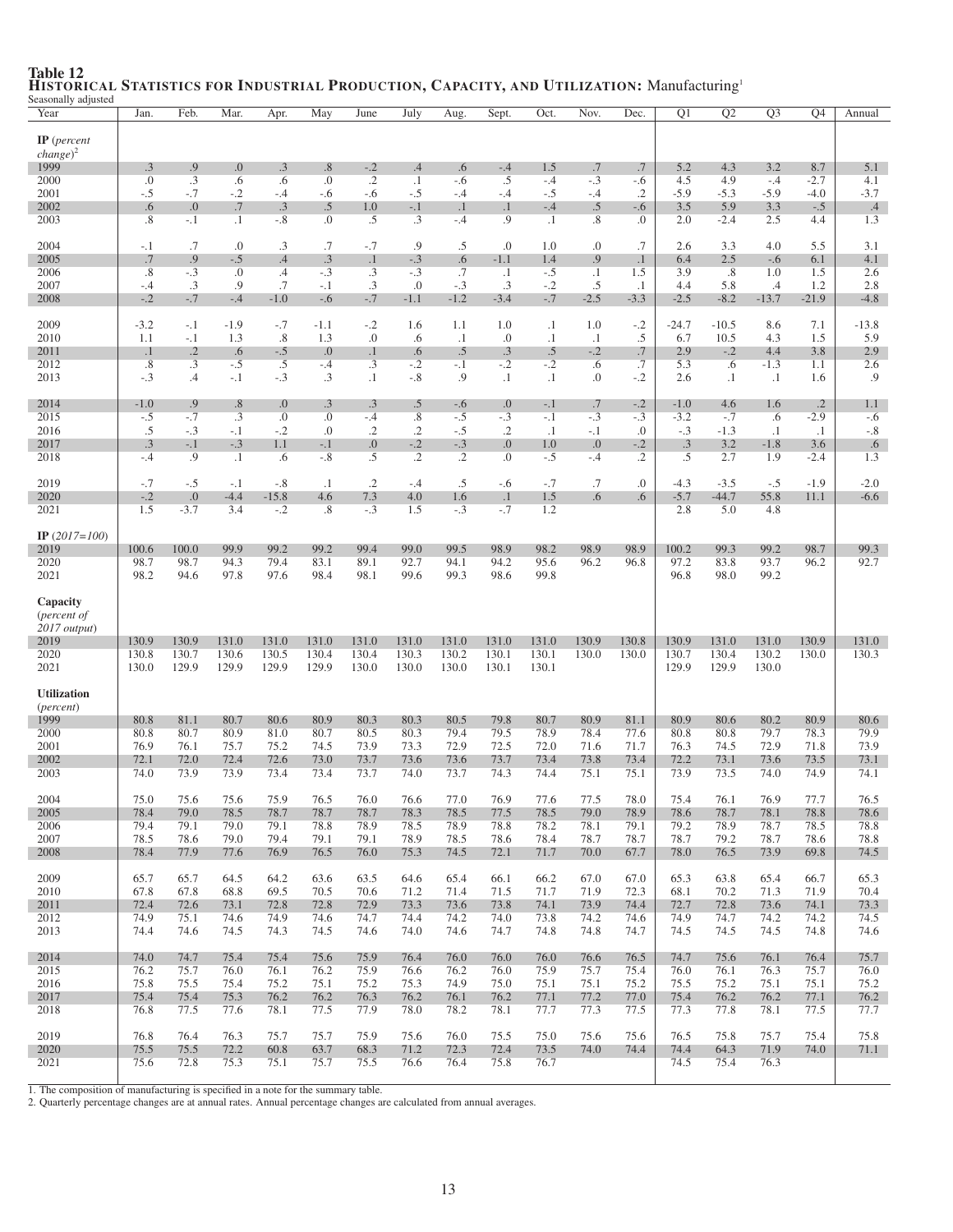| seasonany adjusted<br>Year                              | Jan.               | Feb.                 | Mar.                  | Apr.                 | May                    | June                   | July             | Aug.            | Sept.              | Oct.            | Nov.                   | Dec.           | Q1               | $\overline{Q2}$  | $\overline{Q3}$     | $\overline{Q4}$  | Annual                         |
|---------------------------------------------------------|--------------------|----------------------|-----------------------|----------------------|------------------------|------------------------|------------------|-----------------|--------------------|-----------------|------------------------|----------------|------------------|------------------|---------------------|------------------|--------------------------------|
| $IP$ (percent<br>$change)^2$                            |                    |                      |                       |                      |                        |                        |                  |                 |                    |                 |                        |                |                  |                  |                     |                  |                                |
| 1999                                                    | $\cdot$ 1          | $\cdot$ .2           | $-.1$                 | $-.1$                | .4                     | $-.4$                  | $\cdot$ .2       | .4              | $-.5$              | 1.2             | $.3\phantom{0}$        | .6             | .8               | $\cdot$ 1        | .9                  | 5.6              | 1.2                            |
| 2000                                                    | $-.4$              | $\cdot$ 1            | $\cdot$ 1             | $.4\,$               | .0                     | $-.1$                  | $-.5$            | $-.4$           | $.3\phantom{0}$    | $-.5$           | $-.2$                  | $-.5$          | .5               | 1.5              | $-3.2$              | $-2.8$           | 1.0                            |
| 2001<br>2002                                            | $-.6$<br>.7        | $-.6$<br>$-.1$       | $-.3$<br>.8           | $-.2$<br>.5          | $-.5$<br>.4            | $-.4$<br>.8            | -.4<br>$-.1$     | $-.1$<br>$-.2$  | -.5<br>$\cdot$ 1   | $-.4$<br>$-.3$  | -.6<br>.5              | $-.1$<br>$-.6$ | $-5.7$<br>2.6    | $-4.2$<br>6.1    | $-4.4$<br>2.0       | -4.5<br>$-.7$    | $-3.9$<br>$\cdot$ <sup>2</sup> |
| 2003                                                    | .8                 | $-.1$                | $-.4$                 | $-.8$                | $-.2$                  | .0                     | $\cdot$ 3        | $-.3$           | .6                 | $\Omega$        | .6                     | $\cdot$        | 1.5              | $-4.7$           | $.8\,$              | 2.6              | $\cdot$ .2                     |
| 2004                                                    | $\cdot$ 1          | $.5\,$               | $-.5$                 | $\cdot$ 4            | .7                     | $-.8$                  | .8               | .0              | 0.                 | .9              | $\cdot$ .2             | .7             | 1.9              | 2.1              | 2.0                 | 5.4              | 1.7                            |
| 2005                                                    | .3                 | .6                   | $-.2$                 | $\cdot$ 1            | 0.                     | .4                     | $-.4$            | $\cdot$ .2      | $-2.2$             | 1.1             | 1.1                    | $.5\,$         | 4.7              | 1.3              | $-2.9$              | 2.4              | 2.6                            |
| 2006<br>2007                                            | $\cdot$ 1<br>$-.5$ | $-.1$<br>.9          | $\overline{.2}$<br>.0 | $\cdot$ 3<br>.6      | $-.1$<br>$\cdot$ 1     | $\cdot$ 2<br>$\cdot$ 1 | $-.1$<br>$-.1$   | .3<br>$\cdot$ 2 | $-.3$<br>$\cdot$ 1 | $-.2$<br>$-.5$  | $-.1$<br>.4            | 1.0<br>$-.1$   | 3.2<br>3.2       | 1.8<br>4.0       | .7<br>.6            | $\cdot$<br>$-.5$ | 1.4<br>1.8                     |
| 2008                                                    | $-.2$              | $-.5$                | $-.5$                 | $-.8$                | $-.7$                  | $-.2$                  | $-.4$            | $-1.6$          | $-4.4$             | 1.2             | $-1.1$                 | $-2.7$         | $-2.5$           | $-6.8$           | $-12.5$             | $-15.0$          | $-4.3$                         |
| 2009                                                    | $-2.5$             | $-.7$                | $-1.7$                | $-.8$                | $-1.1$                 | $-.4$                  | 1.1              | 1.2             | .8                 | $\cdot$         | $\cdot$ 3              | $\cdot$ 3      | $-20.6$          | $-11.6$          | 6.4                 | 6.0              | $-11.4$                        |
| 2010                                                    | 1.0                | $\cdot$ .2           | .6                    | $.3\phantom{0}$      | 1.4                    | $\cdot$ .2             | .4               | .3              | $\cdot$ .2         | $-.3$           | $\boldsymbol{0}$ .     | .9             | 6.9              | 7.4              | 5.1                 | 1.0              | 4.9                            |
| 2011<br>2012                                            | $-.2$<br>.6        | $-.5$<br>$\cdot$ .2  | 1.1<br>$-.5$          | $-.3$<br>.7          | $\cdot$ 1<br>$\cdot$ 1 | $\cdot$ .2<br>$-.1$    | .6<br>$\cdot$ .2 | .6<br>$-.4$     | $-.1$<br>$-.1$     | .7<br>$\cdot$ 3 | $\overline{0}$ .<br>.5 | .5<br>.2       | 1.6<br>3.6       | 1.6<br>2.1       | 4.5<br>$-.2$        | 3.9<br>1.8       | 2.8<br>2.8                     |
| 2013                                                    | $-.1$              | .5                   | .4                    | $-.1$                | 0.                     | $\cdot$ 1              | $-.3$            | .6              | .6                 | $-.2$           | $\cdot$ .2             | $\cdot$        | 2.9              | 1.6              | 1.3                 | 2.5              | 1.8                            |
| 2014                                                    | $-.3$              | .7                   | 1.0                   | 0.0                  | .4                     | .3                     | .3               | $-.2$           | .3                 | 0.              | .7                     | 0.             | 2.8              | 5.1              | 2.3                 | 2.3              | 2.8                            |
| 2015<br>2016                                            | $-.8$<br>.6        | $-.6$<br>$-.5$       | $-.3$<br>$-.8$        | $-.6$<br>.3          | $-.4$<br>$-.2$         | $-.3$<br>$\cdot$       | .7<br>$\cdot$ .2 | $-.3$<br>$-.2$  | $-.4$<br>$-.2$     | $-.4$<br>0.     | $-.7$<br>$-.5$         | $-.6$<br>.7    | $-4.3$<br>$-2.6$ | $-5.8$<br>$-1.7$ | $\cdot$ 1<br>$.8\,$ | $-5.7$<br>$-1.0$ | $-1.5$<br>$-2.4$               |
| 2017                                                    | $-.1$              | $-.4$                | .8                    | .9                   | $\cdot$ 1              | $\cdot$ .2             | $-.1$            | $-.5$           | 0.                 | 1.2             | .3                     | $\cdot$ 1      | .6               | 5.7              | $-1.2$              | 5.1              | 1.1                            |
| 2018                                                    | .0                 | $\cdot$ 3            | .6                    | 1.1                  | $-.9$                  | .7                     | $\cdot$ .2       | .6              | $\cdot$            | $-.1$           | 0.                     | $\cdot$        | 2.2              | 5.1              | 3.2                 | $\cdot$ 1        | 3.0                            |
| 2019                                                    | $-.6$              | $-.6$                | $\cdot$ 1             | $-.6$                | $\cdot$ .2             | $-.1$                  | $-.3$            | .6              | $-.4$              | $-.8$           | .5                     | $-.4$          | $-3.8$           | $-2.5$           | $-.3$               | $-2.8$           | $-0.9$                         |
| 2020<br>2021                                            | $-.5$<br>1.1       | $\cdot$ .2<br>$-3.1$ | $-3.9$<br>2.9         | $-13.9$<br>$\cdot$ 1 | 2.0<br>.7              | 6.3<br>.5              | 4.1<br>.8        | 1.1<br>.0       | $-.4$<br>$-1.3$    | 1.1<br>1.6      | .5                     | 1.2            | $-7.0$<br>3.8    | $-43.2$<br>6.3   | 45.4<br>3.9         | 7.9              | $-7.5$                         |
| IP $(2017=100)$                                         |                    |                      |                       |                      |                        |                        |                  |                 |                    |                 |                        |                |                  |                  |                     |                  |                                |
| 2019                                                    | 103.1              | 102.5                | 102.7                 | 102.0                | 102.2                  | 102.2                  | 101.8            | 102.4           | 102.0              | 101.2           | 101.7                  | 101.3          | 102.8            | 102.1            | 102.1               | 101.4            | 102.1                          |
| 2020                                                    | 100.7              | 101.0                | 97.0                  | 83.5                 | 85.2                   | 90.6                   | 94.3             | 95.4            | 95.0               | 96.0            | 96.5                   | 97.7           | 99.5             | 86.4             | 94.9                | 96.7             | 94.4                           |
| 2021                                                    | 98.8               | 95.7                 | 98.5                  | 98.5                 | 99.2                   | 99.7                   | 100.5            | 100.5           | 99.2               | 100.8           |                        |                | 97.6             | 99.1             | 100.1               |                  |                                |
| Capacity<br>( <i>percent of</i><br>2017 output)<br>2019 | 131.0              | 131.2                | 131.3                 | 131.5                | 131.6                  | 131.8                  | 131.9            | 132.0           | 132.1              | 132.1           | 132.2                  | 132.2          | 131.2            | 131.6            | 132.0               | 132.2            | 131.7                          |
| 2020                                                    | 132.2              | 132.2                | 132.2                 | 132.2                | 132.1                  | 132.1                  | 132.1            | 132.0           | 132.0              | 132.0           | 132.0                  | 131.9          | 132.2            | 132.1            | 132.0               | 132.0            | 132.1                          |
| 2021                                                    | 131.9              | 131.9                | 132.0                 | 132.0                | 132.0                  | 132.0                  | 132.1            | 132.1           | 132.2              | 132.2           |                        |                | 131.9            | 132.0            | 132.1               |                  |                                |
| <b>Utilization</b><br>( <i>percent</i> )                |                    |                      |                       |                      |                        |                        |                  |                 |                    |                 |                        |                |                  |                  |                     |                  |                                |
| 1999                                                    | 82.0               | 82.0                 | 81.7                  | 81.4                 | 81.6                   | 81.2                   | 81.2             | 81.4            | 80.8               | 81.7            | 81.8                   | 82.1           | 81.9             | 81.4             | 81.1                | 81.9             | 81.6                           |
| 2000                                                    | 81.7               | 81.6                 | 81.6                  | 81.8                 | 81.7                   | 81.5                   | 81.0             | 80.5            | 80.7               | 80.2            | 80.0                   | 79.5           | 81.7             | 81.7             | 80.7                | 79.9             | 81.0                           |
| 2001<br>2002                                            | 79.0<br>75.3       | 78.4<br>75.1         | 78.0<br>75.7          | 77.8<br>76.0         | 77.3<br>76.3           | 76.9<br>76.9           | 76.4<br>76.8     | 76.3<br>76.7    | 75.8<br>76.8       | 75.5<br>76.6    | 75.0<br>77.0           | 74.8<br>76.6   | 78.5<br>75.4     | 77.3<br>76.4     | 76.2<br>76.8        | 75.1<br>76.7     | 76.8<br>76.3                   |
| 2003                                                    | 77.3               | 77.3                 | 77.0                  | 76.5                 | 76.4                   | 76.4                   | 76.7             | 76.5            | 77.0               | 77.0            | 77.5                   | 77.5           | 77.2             | 76.4             | 76.7                | 77.3             | 76.9                           |
| 2004                                                    | 77.6               | $78.0\,$             | 77.7                  | 78.1                 | 78.7                   | 78.1                   | 78.7             | 78.8            | 78.8               | 79.6            | 79.7                   | 80.3           | 77.8             | 78.3             | 78.8                | 79.9             | 78.7                           |
| 2005                                                    | 80.5               | 81.0                 | 80.8                  | 80.8                 | 80.8                   | 81.1                   | 80.6             | 80.8            | 78.9               | 79.7            | 80.5                   | 80.8           | 80.8             | 80.9             | 80.1                | 80.3             | 80.5                           |
| 2006<br>2007                                            | 80.8<br>79.9       | 80.6<br>80.5         | 80.6<br>80.5          | 80.8<br>80.8         | 80.6<br>80.9           | 80.6<br>80.9           | 80.4<br>80.8     | 80.6<br>81.0    | 80.2<br>81.1       | 79.9<br>80.7    | 79.7<br>81.1           | 80.4<br>81.1   | 80.7<br>80.3     | 80.7<br>80.9     | 80.4<br>81.0        | 80.0<br>81.0     | 80.4<br>80.8                   |
| 2008                                                    | 81.0               | 80.7                 | 80.4                  | 79.8                 | 79.3                   | 79.1                   | 78.7             | 77.4            | 73.9               | 74.7            | 73.7                   | 71.6           | 80.7             | 79.4             | 76.7                | 73.3             | 77.5                           |
| 2009                                                    | 69.7               | 69.2                 | 67.9                  | 67.3                 | 66.5                   | 66.3                   | 67.1             | 67.9            | 68.5               | 68.8            | 69.2                   | 69.6           | 68.9             | 66.7             | 67.8                | 69.2             | 68.2                           |
| 2010                                                    | 70.4               | 70.8                 | 71.4                  | 71.8                 | 73.0                   | 73.4                   | 73.8             | 74.2            | 74.5               | 74.4            | 74.5                   | 75.3           | 70.9             | 72.7             | 74.2                | 74.8             | 73.1                           |
| 2011                                                    | 75.2               | 74.9                 | 75.8                  | 75.5                 | 75.6                   | 75.8                   | 76.2             | 76.5            | 76.4               | 76.8            | 76.7                   | 77.0           | 75.3             | 75.6             | 76.4                | 76.8             | 76.0                           |
| 2012<br>2013                                            | 77.3<br>76.9       | 77.4<br>77.2         | 76.9<br>77.5          | 77.3<br>77.3         | 77.3<br>77.3           | 77.1<br>77.3           | 77.2<br>77.0     | 76.8<br>77.4    | 76.6<br>77.8       | 76.7<br>77.6    | 77.0<br>77.7           | 77.1<br>77.8   | 77.2<br>77.2     | 77.3<br>77.3     | 76.9<br>77.4        | 76.9<br>77.7     | 77.1<br>77.4                   |
|                                                         |                    |                      |                       |                      |                        |                        |                  |                 |                    |                 |                        |                |                  |                  |                     |                  |                                |
| 2014<br>2015                                            | 77.5<br>78.7       | 78.0<br>78.2         | 78.7<br>77.9          | 78.7<br>77.4         | 78.9<br>77.0           | 79.1<br>76.7           | 79.2<br>77.3     | 79.0<br>77.1    | 79.1<br>76.8       | 79.0<br>76.5    | 79.5<br>76.0           | 79.4<br>75.5   | 78.1<br>78.3     | 78.9<br>77.0     | 79.1<br>77.1        | 79.3<br>76.0     | 78.8<br>77.1                   |
| 2016                                                    | 76.0               | 75.6                 | 75.0                  | 75.3                 | 75.1                   | 75.4                   | 75.5             | 75.4            | 75.3               | 75.3            | 74.9                   | 75.4           | 75.6             | 75.3             | 75.4                | 75.2             | 75.4                           |
| 2017                                                    | 75.3               | 75.1                 | 75.7                  | 76.4                 | 76.5                   | 76.7                   | 76.7             | 76.4            | 76.5               | 77.5            | 77.8                   | 77.9           | 75.4             | 76.6             | 76.5                | 77.7             | 76.5                           |
| 2018                                                    | 77.9               | 78.2                 | 78.7                  | 79.5                 | 78.8                   | 79.4                   | 79.5             | 79.9            | 79.8               | 79.6            | 79.4                   | 79.3           | 78.3             | 79.2             | 79.7                | 79.4             | 79.2                           |
| 2019                                                    | 78.7               | 78.2                 | 78.2                  | 77.6                 | 77.7                   | 77.5                   | 77.2             | 77.6            | 77.3               | 76.6            | 76.9                   | 76.6           | 78.4             | 77.6             | 77.3                | 76.7             | 77.5                           |
| 2020<br>2021                                            | 76.2<br>74.9       | 76.4<br>72.5         | 73.4<br>74.6          | 63.2<br>74.6         | 64.5<br>75.1           | 68.6<br>75.5           | 71.4<br>76.1     | 72.2<br>76.1    | 72.0<br>75.1       | 72.8<br>76.3    | 73.1                   | 74.0           | 75.3<br>74.0     | 65.4<br>75.1     | 71.9<br>75.8        | 73.3             | 71.5                           |
|                                                         |                    |                      |                       |                      |                        |                        |                  |                 |                    |                 |                        |                |                  |                  |                     |                  |                                |

# Table 13 HISTORICAL STATISTICS FOR INDUSTRIAL PRODUCTION, CAPACITY, AND UTILIZATION: Total Industry Excluding Selected High-Technology Industries<sup>1</sup> Seasonally adjusted

1. Selected high-technology industries are computers, communications equipment, and semiconductors and related electronic components.<br>2. Quarterly percentage changes are at annual rates. Annual percentage changes are calcu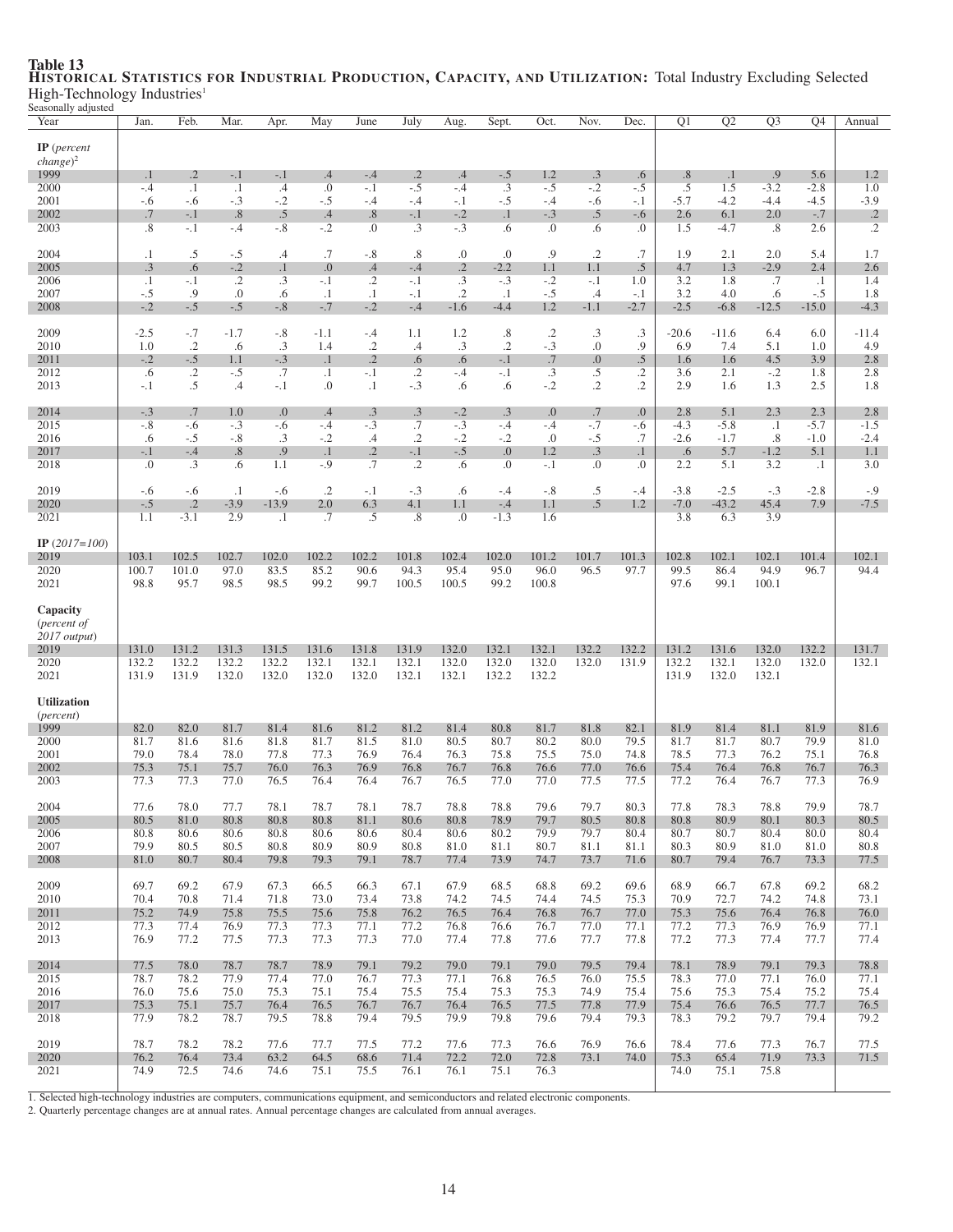| casonany aujusteu<br>Year                         | Jan.            | Feb.                | Mar.               | Apr.            | May                   | June               | July                | Aug.                | Sept.                | Oct.           | Nov.                      | Dec.              | $\overline{Q1}$    | $\overline{Q2}$ | $\overline{Q3}$ | Q4                  | Annual                    |
|---------------------------------------------------|-----------------|---------------------|--------------------|-----------------|-----------------------|--------------------|---------------------|---------------------|----------------------|----------------|---------------------------|-------------------|--------------------|-----------------|-----------------|---------------------|---------------------------|
| $IP$ (percent<br>$change)^3$<br>1999              | $-.1$           | .5                  | $-.4$              | $-.1$           | .6                    | $-.6$              | .0                  | .6                  | $-.5$                | 1.4            | .4                        | $.4\phantom{0}$   | .8                 | $\cdot$ 1       | 0.              | 6.9                 | 1.3                       |
| 2000                                              | $-.4$           | $-.1$               | .3                 | .3              | $-.4$                 | .0                 | $-.3$               | $-.9$               | $.4\,$               | $-.6$          | $-.6$                     | $-.8$             | $.3\phantom{0}$    | .8              | $-3.8$          | $-4.9$              | .7                        |
| 2001<br>2002                                      | $-.5$<br>.7     | $-.7$<br>$-.2$      | $-.2$<br>$.7\,$    | $-.2$<br>.3     | $-.5$<br>$.5\,$       | $-.5$<br>1.0       | $-.3$<br>$-.2$      | -.4<br>0.0          | $-.4$<br>0.          | $-.5$<br>$-.4$ | $-.3$<br>.5               | $\cdot$<br>$-.7$  | $-6.8$<br>3.2      | -4.4<br>5.6     | $-4.5$<br>2.7   | $-4.2$<br>$-1.1$    | $-4.7$<br>$.4\phantom{0}$ |
| 2003                                              | .7              | $-.3$               | $\cdot$            | $-.9$           | $-.2$                 | $\cdot$ 3          | $\cdot$ 1           | -.6                 | .8                   | $-.1$          | .8                        | -.1               | .8                 | $-4.3$          | .2              | 2.8                 | $\cdot$                   |
| 2004<br>2005                                      | $-.2$<br>.5     | .7<br>.8            | $-.1$<br>$-.6$     | $\cdot$ 4<br>.3 | .7<br>$\cdot$ .2      | $-.7$<br>$\cdot$ 1 | 1.0<br>$-.5$        | .4<br>.4            | $-.1$<br>$-1.3$      | .9<br>1.3      | $-.1$<br>.8               | .7<br>0.          | 1.5<br>5.1         | 3.2<br>1.4      | 3.8<br>$-2.0$   | 4.9<br>4.7          | 2.0<br>3.1                |
| 2006                                              | .8              | $-.4$               | 0.                 | .4              | $-.4$                 | $\cdot$ .2         | $-.4$               | .6                  | 0.                   | $-.6$          | $\cdot$ 1                 | 1.5               | 3.2                | $-.1$           | $-.1$           | .6                  | 1.5                       |
| 2007<br>2008                                      | $-.5$<br>$-.3$  | $\cdot$ .2<br>$-.9$ | .6<br>$-.6$        | .5<br>$-1.1$    | .0<br>$-.7$           | $.5\,$<br>$-.7$    | $-.1$<br>$-1.0$     | $-.4$<br>$-1.3$     | $\cdot$ .2<br>$-3.5$ | $-.5$<br>$-.4$ | $.3\phantom{0}$<br>$-2.3$ | $\cdot$<br>$-3.2$ | 3.5<br>$-4.1$      | 4.5<br>$-9.7$   | .3<br>$-14.0$   | $-1.1$<br>$-20.8$   | 1.8<br>$-5.9$             |
| 2009                                              | $-3.3$          | $-.2$               | $-2.0$             | $-.8$           | $-1.2$                | $-.3$              | 1.6                 | 1.1                 | .9                   | .0             | 1.0                       | $-.2$             | $-24.7$            | $-11.6$         | 8.5             | 6.5                 | $-13.9$                   |
| 2010<br>2011                                      | .9<br>0.        | $-.3$<br>$\cdot$ .2 | 1.2<br>.7          | .8<br>$-.6$     | 1.3<br>0.             | .0<br>$\cdot$      | .5<br>.6            | .0<br>.4            | $\cdot$<br>$\cdot$ 3 | .0<br>.5       | $\cdot$<br>$-.2$          | .3<br>.6          | 5.2<br>2.3         | 9.6<br>$-.1$    | 3.7<br>4.2      | .7<br>3.8           | 5.1<br>2.5                |
| 2012                                              | .9              | $\cdot$ 3           | $-.6$              | .5              | $-.4$                 | $\cdot$ .2         | $-.2$               | $-.1$<br>.9         | $-.3$                | $-.3$          | .7                        | .7                | 4.9                | $-.1$           | $-1.5$          | .6                  | 2.3                       |
| 2013                                              | $-.3$           | .4                  | $-.1$              | $-.4$           | $\cdot$ 3             | $\cdot$ 1          | $-.9$               |                     | $\cdot$              | $\cdot$        | 0.                        | $-.2$             | 2.5                | $-.4$           | $-.4$           | 1.3                 | .5                        |
| 2014<br>2015                                      | $-1.1$<br>$-.5$ | .9<br>$-.8$         | .8<br>$\cdot$      | $-.1$<br>$-.1$  | $\cdot$ .2<br>$\cdot$ | .3<br>$-.4$        | .5<br>.9            | $-.7$<br>$-.5$      | 0.<br>$-.3$          | $-.1$<br>$-.1$ | .7<br>$-.3$               | $-.2$<br>-.4      | $-1.4$<br>$-3.4$   | 4.2<br>$-.9$    | 1.4<br>.7       | $\cdot$ 1<br>$-3.0$ | .8<br>$-.7$               |
| 2016                                              | .5<br>.3        | $-.4$<br>$-.1$      | $-.1$              | $-.2$           | $-.1$                 | $\cdot$ .2         | $\cdot$ .2<br>$-.2$ | $-.5$               | $\cdot$ 1            | $\cdot$ 1      | $-.1$                     | 0.<br>$-.3$       | $-.5$<br>$\cdot$ 3 | $-1.5$<br>2.8   | $-.2$           | $-.4$               | $-1.0$                    |
| 2017<br>2018                                      | $-.4$           | .9                  | $-.3$<br>$\cdot$ 1 | 1.1<br>.6       | $-.1$<br>$-.8$        | 0.<br>.5           | $\overline{.2}$     | $-.3$<br>$\cdot$ .2 | 0.<br>.0             | 1.0<br>$-.5$   | 0.0<br>$-.4$              | $\cdot$ .2        | $\cdot$            | 2.4             | $-1.9$<br>1.5   | 3.1<br>$-2.2$       | $.4\phantom{0}$<br>1.1    |
| 2019                                              | $-.8$           | $-.6$               | $-.1$              | $-.8$           | $\cdot$ 1             | $\cdot$ .2         | $-.5$               | .5                  | $-.6$                | $-.7$          | .7                        | $\cdot$           | $-4.6$             | $-3.7$          | $-.8$           | $-2.2$              | $-2.2$                    |
| 2020                                              | $-.2$<br>1.5    | 0.<br>$-3.8$        | $-4.6$<br>3.5      | $-16.3$         | 4.8<br>$.8\,$         | 7.5                | 4.1                 | 1.6                 | 0.<br>$-.7$          | 1.4<br>1.2     | .6                        | .6                | $-6.1$<br>2.5      | $-45.7$         | 57.5            | 10.8                | $-7.0$                    |
| 2021                                              |                 |                     |                    | $-.3$           |                       | $-.3$              | 1.6                 | $-.3$               |                      |                |                           |                   |                    | 4.7             | 4.8             |                     |                           |
| IP $(2017=100)$<br>2019                           | 100.3           | 99.7                | 99.6               | 98.8            | 98.9                  | 99.1               | 98.6                | 99.1                | 98.5                 | 97.7           | 98.4                      | 98.4              | 99.9               | 98.9            | 98.7            | 98.2                | 98.9                      |
| 2020                                              | 98.2            | 98.1                | 93.6               | 78.4            | 82.2                  | 88.3               | 91.9                | 93.4                | 93.4                 | 94.7           | 95.3                      | 95.9              | 96.6               | 82.9            | 92.9            | 95.3                | 91.9                      |
| 2021                                              | 97.3            | 93.6                | 96.8               | 96.6            | 97.4                  | 97.1               | 98.6                | 98.3                | 97.6                 | 98.8           |                           |                   | 95.9               | 97.0            | 98.2            |                     |                           |
| Capacity<br>( <i>percent of</i><br>$2017$ output) |                 |                     |                    |                 |                       |                    |                     |                     |                      |                |                           |                   |                    |                 |                 |                     |                           |
| 2019<br>2020                                      | 130.4<br>129.9  | 130.4<br>129.9      | 130.4<br>129.8     | 130.4<br>129.7  | 130.4<br>129.6        | 130.4<br>129.5     | 130.4<br>129.4      | 130.3<br>129.3      | 130.3<br>129.2       | 130.2<br>129.1 | 130.1<br>129.1            | 130.0<br>129.0    | 130.4<br>129.9     | 130.4<br>129.6  | 130.3<br>129.3  | 130.1<br>129.1      | 130.3<br>129.4            |
| 2021                                              | 129.0           | 128.9               | 128.9              | 128.9           | 128.9                 | 128.9              | 128.9               | 128.9               | 128.9                | 128.9          |                           |                   | 129.0              | 128.9           | 128.9           |                     |                           |
| <b>Utilization</b><br>( <i>percent</i> )          |                 |                     |                    |                 |                       |                    |                     |                     |                      |                |                           |                   |                    |                 |                 |                     |                           |
| 1999<br>2000                                      | 80.7<br>80.1    | 80.9<br>79.9        | 80.3<br>80.0       | 80.1<br>80.2    | 80.3<br>79.7          | 79.7<br>79.6       | 79.5<br>79.2        | 79.8<br>78.4        | 79.2<br>78.6         | 80.2<br>78.1   | 80.4<br>77.5              | 80.6<br>76.8      | 80.6<br>80.0       | 80.0<br>79.8    | 79.5<br>78.7    | 80.4<br>77.5        | 80.1<br>79.0              |
| 2001                                              | 76.3            | 75.8                | 75.5               | 75.3            | 74.8                  | 74.4               | 74.1                | 73.8                | 73.4                 | 73.0           | 72.8                      | 72.9              | 75.9               | 74.8            | 73.8            | 72.9                | 74.3                      |
| 2002<br>2003                                      | 73.4<br>75.3    | 73.2<br>75.1        | 73.7<br>75.1       | 74.0<br>74.5    | 74.3<br>74.4          | 75.1<br>74.7       | 75.0<br>74.8        | 75.0<br>74.3        | 75.1<br>75.0         | 74.8<br>75.0   | 75.2<br>75.6              | 74.7<br>75.5      | 73.4<br>75.2       | 74.5<br>74.5    | 75.0<br>74.7    | 74.9<br>75.4        | 74.5<br>74.9              |
|                                                   |                 |                     |                    |                 |                       |                    |                     |                     |                      |                | 78.1                      | 78.6              | 75.8               | 76.5            |                 |                     |                           |
| 2004<br>2005                                      | 75.4<br>78.9    | 76.0<br>79.5        | 76.0<br>78.9       | 76.3<br>79.1    | 76.9<br>79.2          | 76.4<br>79.1       | 77.1<br>78.6        | 77.5<br>78.9        | 77.4<br>77.7         | 78.1<br>78.6   | 79.1                      | 79.0              | 79.1               | 79.1            | 77.3<br>78.4    | 78.3<br>78.9        | $77.0\,$<br>78.9          |
| 2006                                              | 79.5            | 79.0                | 78.9               | 79.0            | 78.6                  | 78.6               | 78.2                | 78.6                | 78.4                 | 77.9           | 77.8                      | 78.9              | 79.2               | 78.8            | 78.4            | 78.2                | 78.6                      |
| 2007<br>2008                                      | 78.4<br>78.5    | 78.4<br>77.8        | 78.8<br>77.4       | 79.1<br>76.5    | 79.0<br>76.0          | 79.3<br>75.5       | 79.2<br>74.8        | 78.9<br>73.9        | 79.0<br>71.4         | 78.6<br>71.2   | 78.8<br>69.6              | 78.8<br>67.5      | 78.6<br>77.9       | 79.2<br>76.0    | 79.0<br>73.4    | 78.7<br>69.4        | 78.9<br>74.2              |
| 2009                                              | 65.4            | 65.3                | 64.1               | 63.7            | 63.1                  | 63.0               | 64.2                | 65.0                | 65.7                 | 65.9           | 66.7                      | 66.7              | 64.9               | 63.3            | 65.0            | 66.4                | 64.9                      |
| 2010<br>2011                                      | 67.4<br>71.9    | 67.4<br>72.2        | 68.3<br>72.8       | 69.0<br>72.5    | 70.1<br>72.6          | 70.2<br>72.7       | 70.7<br>73.2        | 70.9<br>73.5        | 71.0<br>73.7         | 71.2<br>74.1   | 71.4<br>73.9              | 71.8<br>74.4      | 67.7<br>72.3       | 69.7<br>72.6    | 70.9<br>73.5    | 71.5<br>74.1        | 70.0<br>73.1              |
| 2012                                              | 75.0            | 75.1                | 74.7               | 75.0            | 74.6                  | 74.7               | 74.5                | 74.4                | 74.1                 | 73.8           | 74.3                      | 74.8              | 74.9               | 74.8            | 74.3            | 74.3                | 74.6                      |
| 2013                                              | 74.5            | 74.9                | 74.8               | 74.5            | 74.7                  | 74.8               | 74.2                | 74.8                | 74.9                 | 75.0           | 75.0                      | 75.0              | 74.7               | 74.7            | 74.7            | 75.0                | 74.8                      |
| 2014<br>2015                                      | 74.2<br>76.4    | 74.9<br>75.8        | 75.6<br>76.2       | 75.6<br>76.2    | 75.8<br>76.3          | 76.1<br>76.0       | 76.5<br>76.7        | 76.1<br>76.4        | 76.2<br>76.2         | 76.2<br>76.1   | 76.8<br>75.9              | 76.7<br>75.6      | 74.9<br>76.1       | 75.8<br>76.2    | 76.3<br>76.4    | 76.5<br>75.9        | 75.9<br>76.1              |
| 2016                                              | 76.0            | 75.7                | 75.6               | 75.4            | 75.3                  | 75.4               | 75.5                | 75.1                | 75.2                 | 75.3           | 75.3                      | 75.3              | 75.7               | 75.4            | 75.3            | 75.3                | 75.4                      |
| 2017<br>2018                                      | 75.6<br>76.7    | 75.6<br>77.5        | 75.4<br>77.6       | 76.3<br>78.1    | 76.3<br>77.4          | 76.4<br>77.8       | 76.3<br>78.0        | 76.2<br>78.1        | 76.2<br>78.1         | 77.1<br>77.7   | 77.1<br>77.4              | 77.0<br>77.5      | 75.5<br>77.3       | 76.3<br>77.8    | 76.2<br>78.0    | 77.1<br>77.5        | 76.3<br>77.7              |
| 2019                                              | 76.9            | 76.4                | 76.4               | 75.8            | 75.8                  | 76.0               | 75.6                | 76.0                | 75.6                 | 75.1           | 75.6                      | 75.6              | 76.6               | 75.8            | 75.7            | 75.4                | 75.9                      |
| 2020                                              | 75.5            | 75.6                | 72.1               | 60.4            | 63.4                  | 68.2               | 71.0                | 72.2                | 72.3                 | 73.4           | 73.8                      | 74.3              | 74.4               | 64.0            | 71.9            | 73.8                | 71.0                      |
| 2021                                              | 75.4            | 72.6                | 75.1               | 74.9            | 75.5                  | 75.3               | 76.5                | 76.2                | 75.7                 | 76.6           |                           |                   | 74.4               | 75.3            | 76.2            |                     |                           |

### Table 14<br>HISTORICAL STATISTICS FOR INDUSTRIAL PRODUCTION, CAPACITY, AND UTILIZATION: Manufacturing' Excluding Selected High-Technology Industries<sup>2</sup> Seasonally adjusted

1. The composition of manufacturing is specified in a note for the summary table. 2. Selected high-technology industries are computers, communications equipment, and semiconductors and related electronic components.

3. Quarterly percentage changes are at annual rates. Annual percentage changes are calculated from annual averages.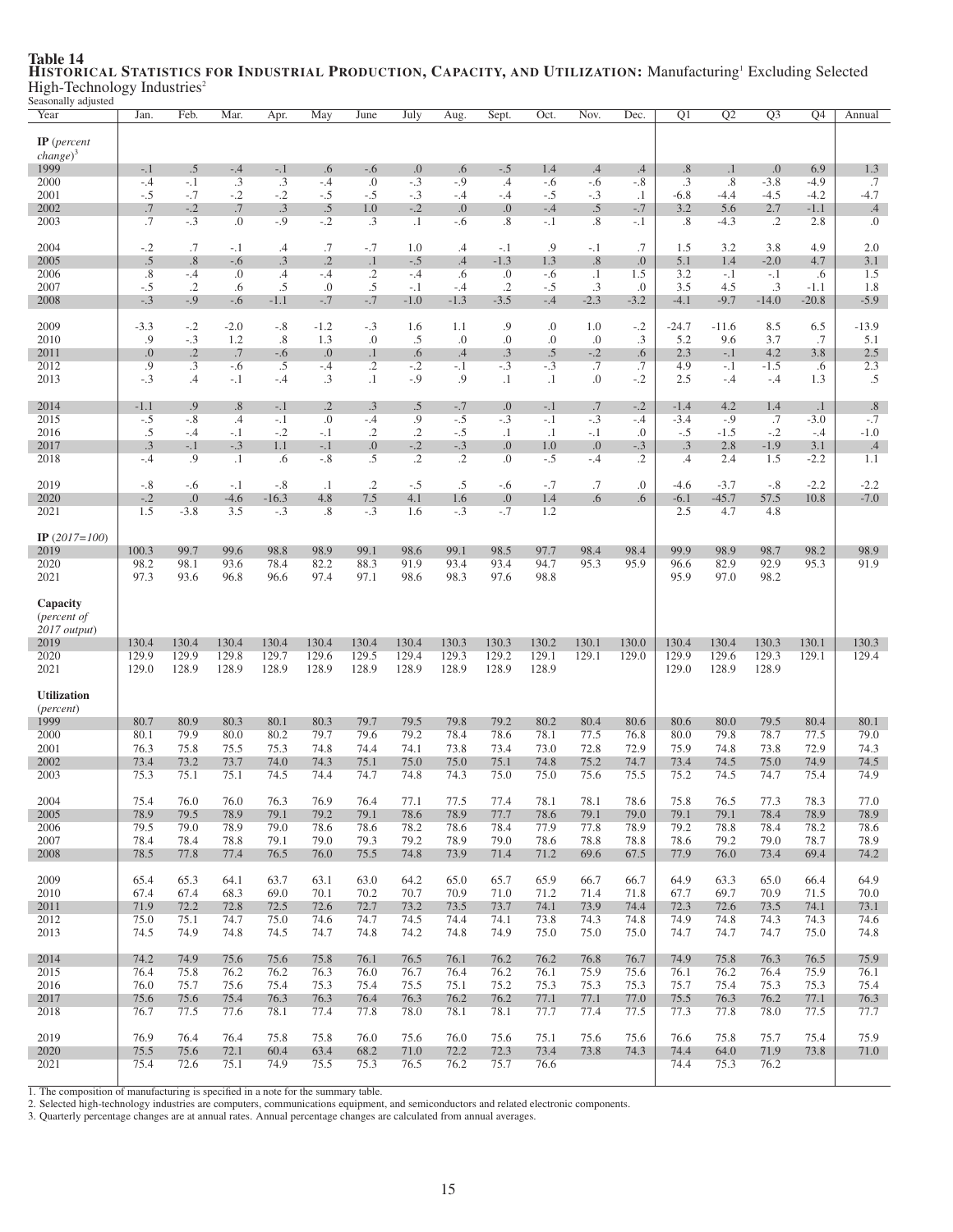### Table 15 INDUSTRIAL PRODUCTION: RELIABILITY ESTIMATES Seasonally adjusted

Annualized change 2017=100 Percent change<br>2021 2021 2021 2021 2021 2021 2021 Item Q2 Q3 May June July Aug. Sept. Oct. May June July Aug. Sept. Oct. Total index 85th percentile 6.51 4.73 99.92 100.49 101.37 101.47 100.36 102.03 69 57 .92 .18 -.95 2.03<br>Current estimate 6.43 3.93 99.92 100.44 101.26 101.26 99.98 101.61 69 51 .82 .01 -1.27 1.63 Current estimate 6.43 3.93 99.92 100.44 101.26 101.26 99.98 101.61 .69 .51 .82 .01 -1.27 1.63 15th percentile 6.38 3.34 99.92 100.40 101.18 101.11 99.72 101.22 .69 .47 .74 -.10 -1.50 1.28 Manufacturing (SIC) 85th percentile 5.06 5.50 98.38 98.18 99.76 99.51 98.94 100.26 .83 -.20 1.62 -.19 -.50 1.52<br>Current estimate 4.97 4.81 98.38 98.12 99.62 99.30 98.62 99.84 .83 -.26 1.53 -.32 -.68 1.24 Current estimate 4.97 4.81 98.38 98.12 99.62 99.30 98.62 99.84 .83 -.26 1.53 -.32 -.68 1.24 15th percentile 4.91 4.13 98.38 98.07 99.52 99.12 98.36 99.44 .83 -.32 1.43 -.43 -.84 .94 Mining 85th percentile 22.23 1.62 106.66 106.94 107.50 107.10 105.27 109.80 1.66 .26 .64 -.16 -1.45 5.07<br>Current estimate 22.09 -.60 106.66 106.83 107.24 106.59 104.11 108.39 1.66 .15 .39 -.61 -2.33 4.12 Current estimate 22.09 -.60 106.66 106.83 107.24 106.59 104.11 108.39 1.66 .15 .39 -.61 -2.33 4.12 15th percentile 21.91 -2.75 106.66 106.69 106.91 106.09 103.03 107.00 1.66 .02 .11 -.95 -3.06 3.22 Electric and gas utilities 85th percentile .44 7.34 100.28 106.43 103.17 106.64 104.05 105.37 -1.36 6.14 -3.04 3.45 -1.86 3.05<br>Current estimate .43 3.92 100.28 106.42 103.12 106.06 102.15 103.41 -1.36 6.12 -3.10 2.85 -3.68 1.23 Current estimate .43 3.92 100.28 106.42 103.12 106.06 102.15 103.41 -1.36 6.12 -3.10 2.85 -3.68 1.23 15th percentile .40 2.10 100.28 106.40 103.04 105.82 101.02 102.30 -1.36 6.11 -3.20 2.64 -5.05 -.44

Note. The reliability measures show the likely range of values for the IP indexes after their fifth and final monthly revision. The 15th (85th) percentile estimate is equal to the current estimate plus an amount such that the equivalent measure revised by a lower (higher) amount for only 15 percent of the months since 2008. More information is available at https://www.federalreserve.gov/releases/g17/g17\_technical\_qa.htm#reliability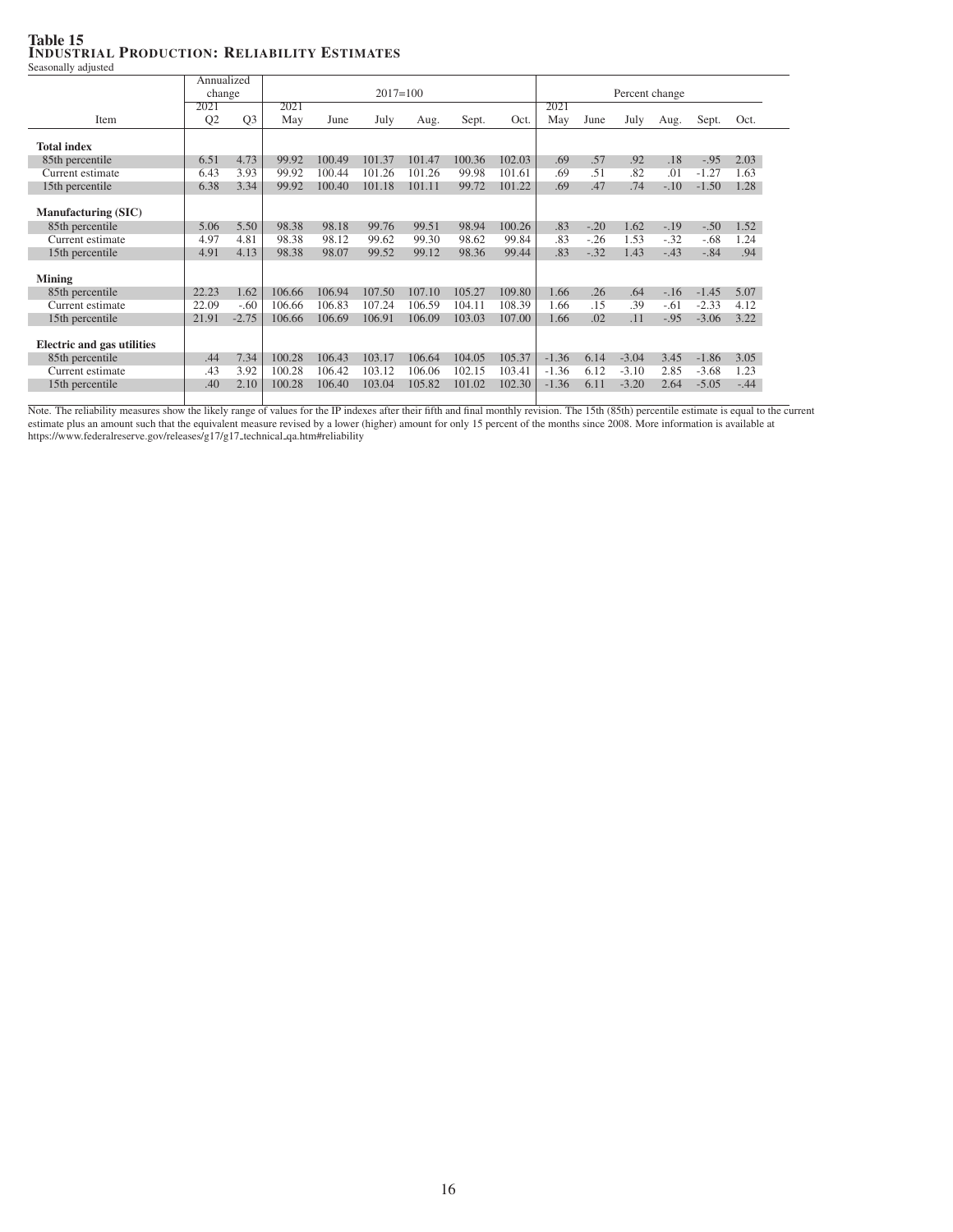#### EXPLANATORY NOTE

The Industrial Production and Capacity Utilization statistical release, which is published around the middle of the month, reports measures of output, capacity, and capacity utilization in manufacturing, mining, and the electric and gas utilities industries. More detailed descriptions of industrial production and capacity utilization are available on the Board's website at www.federalreserve.gov/releases/G17. In addition, files containing data shown in the release, more detailed series that were published in the G.17 prior to December 2000, and historical data are available from the Data Download Program on the Board's website. Instructions for searching for and downloading specific series are provided as well.

### INDUSTRIAL PRODUCTION

Coverage. The industrial production (IP) index measures the real output of the manufacturing, mining, and electric and gas utilities industries; the reference period for the index is 2017. Manufacturing consists of those industries included in the North American Industry Classification System, or NAICS, definition of manufacturing *plus* those industries— logging and newspaper, periodical, book, and directory publishing—that have traditionally been considered to be manufacturing and included in the industrial sector. For the period since 2012, the total IP index has been constructed from 296 individual series based on the 2017 NAICS codes. These individual series are classified in two ways: (1) market groups, and (2) industry groups. Market groups consist of products and materials. Total products are the aggregate of final products, such as consumer goods and equipment, and nonindustrial supplies (which are inputs to nonindustrial sectors). Materials are inputs in the manufacture of products. Major industry groups include three-digit NAICS industries and aggregates of these industries—for example, durable and nondurable manufacturing, mining, and utilities. A complete description of the market and industry structures, including details regarding series classification, relative importance weights, and data sources, is available on the Board's website at www.federalreserve.gov/releases/G17/About.htm.

Source Data. On a monthly basis, the individual indexes of industrial production are constructed from two main types of source data: (1) output measured in physical units and (2) data on inputs to the production process, from which output is inferred. Data on physical products, such as tons of steel or barrels of oil, are typically obtained from private trade associations and from government agencies; data of this type are used to estimate monthly IP wherever possible and appropriate. Production indexes for a few industries are derived by dividing estimated nominal output (calculated using unit production and unit values or sales) by a corresponding Fisher price index; the most notable of these fall within the high-technology grouping and include semiconductors. When suitable data on physical product are not available, estimates of output are based on production-worker hours by industry. Data on hours worked by production workers are collected in the monthly establishment survey conducted by the Bureau of Labor Statistics. The factors used to convert inputs into estimates of production are based on historical relationships between the inputs and the comprehensive annual data used to benchmark the IP indexes; these factors also may be influenced by technological or cyclical developments. The annual data used in benchmarking the individual IP indexes are constructed from a variety of source data, such as the quinquennial *Censuses of Manufactures and Mineral Industries* and the *Annual Survey of Manufactures*, prepared by the Bureau of the Census; the *Minerals Yearbook*, prepared by the U.S. Geological Survey of the Department of the Interior; and publications of the Department of Energy.

Aggregation Methodology and Weights. The aggregation method for the IP index is a version of the Fisher-ideal index formula. (For a detailed discussion of the aggregation method, see the *Federal Reserve Bulletin* February 1997 and March 2001.) In the IP index, series that measure the output of an individual industry are combined using weights derived from their proportion in the total value-added output of all industries. The IP index, which extends back to 1919, is built as a chain-type index since 1972. The current formula for the growth in monthly IP (or any of the sub-aggregates) since 1972 is the geometric mean of the change in output  $(I)$ , and, as can be seen below, is computed using the unit value added estimate for the current month  $(p_m)$  and the estimate for previous month:

$$
\frac{I_m^A}{I_{m-1}^A} = \sqrt{\frac{\sum I_m p_{m-1}}{\sum I_{m-1} p_{m-1}}} \times \frac{\sum I_m p_m}{\sum I_{m-1} p_m}
$$

The IP proportions (typically shown in the first column of the relevant tables in the monthly G.17 release) are estimates of the industries' relative contributions to overall growth in the following year. For example, the relative importance weight of the motor vehicles and parts industry is about 6 percent. If output in this industry increased 10 percent in a month, then this gain would boost growth in total IP by  $6/10$  percentage point (0.06 x  $10\% = 0.6\%$ ). To assist users with calculations, the Federal Reserve's website provides supplemental monthly statistics that represent the exact proportionate contribution of a monthly change in a component index to the monthly change in the total index (www.federalreserve.gov/ releases/G17/ipdisk/ipweightssa.txt).

Timing. The first estimate of output for a month is published around the 15th of the following month. The estimate is preliminary (denoted by the superscript "p" in tables) and subject to revision in each of the subsequent five months as new source data become available. (Revised estimates are denoted by the superscript "r" in tables.) For the first estimate of output for a given month, about 74 percent of the source data (in value-added terms) are available; the fraction of available source data increases to 83 percent for estimates in the second month that the estimate is published, 93 percent in the third month, 97 percent in the fourth month, 98 percent in the fifth month, and 98 percent in the sixth month. Data availability by data type in 2020 is summarized in the table below:

Availability of Monthly IP Data in Publication Window (Percent of value added in 2020; the numbers may not sum because of rounding.)

|                         |     | Month of estimate |     |     |      |     |
|-------------------------|-----|-------------------|-----|-----|------|-----|
| Type of data            | 1st | 2nd               | 3rd | 4th | .5th | 6th |
| Physical product        | 31  | 40                | 50  | 54  | 55   | 55  |
| Production-worker hours | 43  | 43                | 43  | 43  | 43   | 43  |
| IP data received        | 74  | 83                | 93  | 97  | 98   | 98  |
| IP data estimated       | 26  | 17                |     |     |      |     |

The physical product group includes series based on either monthly or quarterly data. As can be seen in the first row of the table, in the first month, a physical product indicator is available for more than one-half of the series (in terms of value added) that ultimately are based on physical product data (31 percent out of a total of 55 percent). Of the 31 percent, about three-quarters (26 percent of total IP) include series that are derived from weekly physical product data and for which actual monthly data may lag up to several months. On average, quarterly product data are received for the fourth estimate of industrial production. Specifically, quarterly data are available for the third estimate of the last month of a quarter, the fourth estimate of the second month of a quarter, and the fifth estimate of the first month of a quarter.

Seasonal Adjustment. Individual series are seasonally adjusted using Census X-13 ARIMA. For series based on production-worker hours, the current seasonal factors were estimated with data through January 2021; for other series, the factors were estimated with data through at least December 2020. Series are pre-adjusted for the effects of holidays or the business cycle when appropriate. For the data since 1972, all seasonally adjusted aggregate indexes are calculated by aggregating the seasonally adjusted indexes of the individual series. Additional documentation and X-13 specifications can be found on the Board's website at www.federalreserve.gov/releases/G17/About.htm.

Reliability. The average revision to the *level* of the total IP index, without regard to sign, between the first and the fourth estimates was